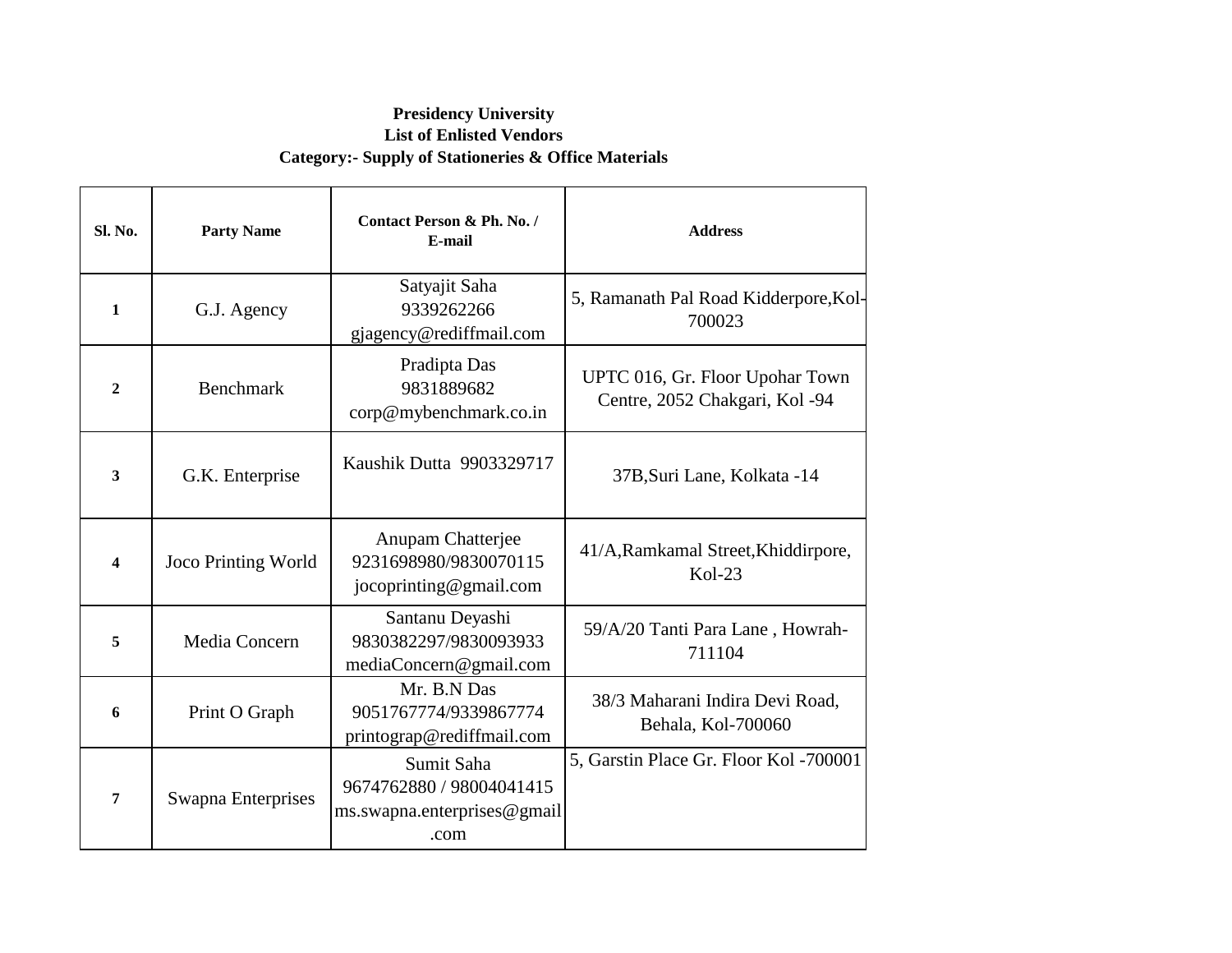| Sl. No.                 | <b>Party Name</b>                             | Contact Person & Ph. No. /<br>E-mail                                         | <b>Address</b>                                                    |
|-------------------------|-----------------------------------------------|------------------------------------------------------------------------------|-------------------------------------------------------------------|
| $\mathbf{1}$            | Atlanta Drugs & Chemicals                     | Biswajit Mukherjee<br>8336906421/9339324448<br>atlantadrugs@gmail.com        | 47/16/88, Golabati Street, Halisahar, 24<br>PGS(N),743134         |
| $\overline{2}$          | Abhishek                                      | Arunava Mindya<br>9830079683/9734858772<br>midyaasok@yahoo.co.in             | 225/2B/2 Upen Banerjee Road<br>$Kol-60$                           |
| 3                       | <b>Allied Scientific Products</b>             | Anupam Das<br>2479-9039/9830272490<br>anupam@alliedscientific.net            | 39/19B, Gopal Nagar Road, Kolkata 27                              |
| $\overline{\mathbf{4}}$ | Amalgamate (Scientific) suppliers<br>Pvt.Ltd. | Pratim Chowdhury<br>22414738/5171<br>amalgamatedindia@vsnl.com               | 6, Muralidhar Sen Lane Kol-73                                     |
| 5                       | Aniprochem                                    | Prasanta Sarkar<br>9433365991<br>aniprochem@yahoo.com                        | 61, Hospital Link Road Eastern Park, Santoshpur,<br><b>Kol-75</b> |
| 6                       | Annapurna Scientfic Instruments<br>Co.        | Chandan Acharya<br>9830173414<br>annapurnascientific@gmail.com               | 13/B Nilmani Dutta Lane, Kol-12                                   |
| 7                       | Apex Chemical & Co.                           | Suvankar Gupta<br>24552114/2230/9831701533<br>apexchemi@rediffmail.com       | 115/B, Kalighat Road Kol-26                                       |
| 8                       | <b>APS</b> Enterprise                         | Prakash Paik<br>9007728046/9836659136<br>apsenter08@gmail.com                | 13/A Nilmani Dutta Lane, Kolkata 12                               |
| 9                       | <b>Ascension Life Science</b>                 | Sachali Baksi<br>23984610/9836169500<br>ascensionlifescience@gmail.com       | 129H, J.K. Paul Road, Kol-38                                      |
| 10                      | B.C.Chatterjee & Co.                          | Somnath Chatterjee<br>23504810/9339767307<br>bcchatterjee2009@rediffmail.com | 10, Hari Pal Lane Kol-6                                           |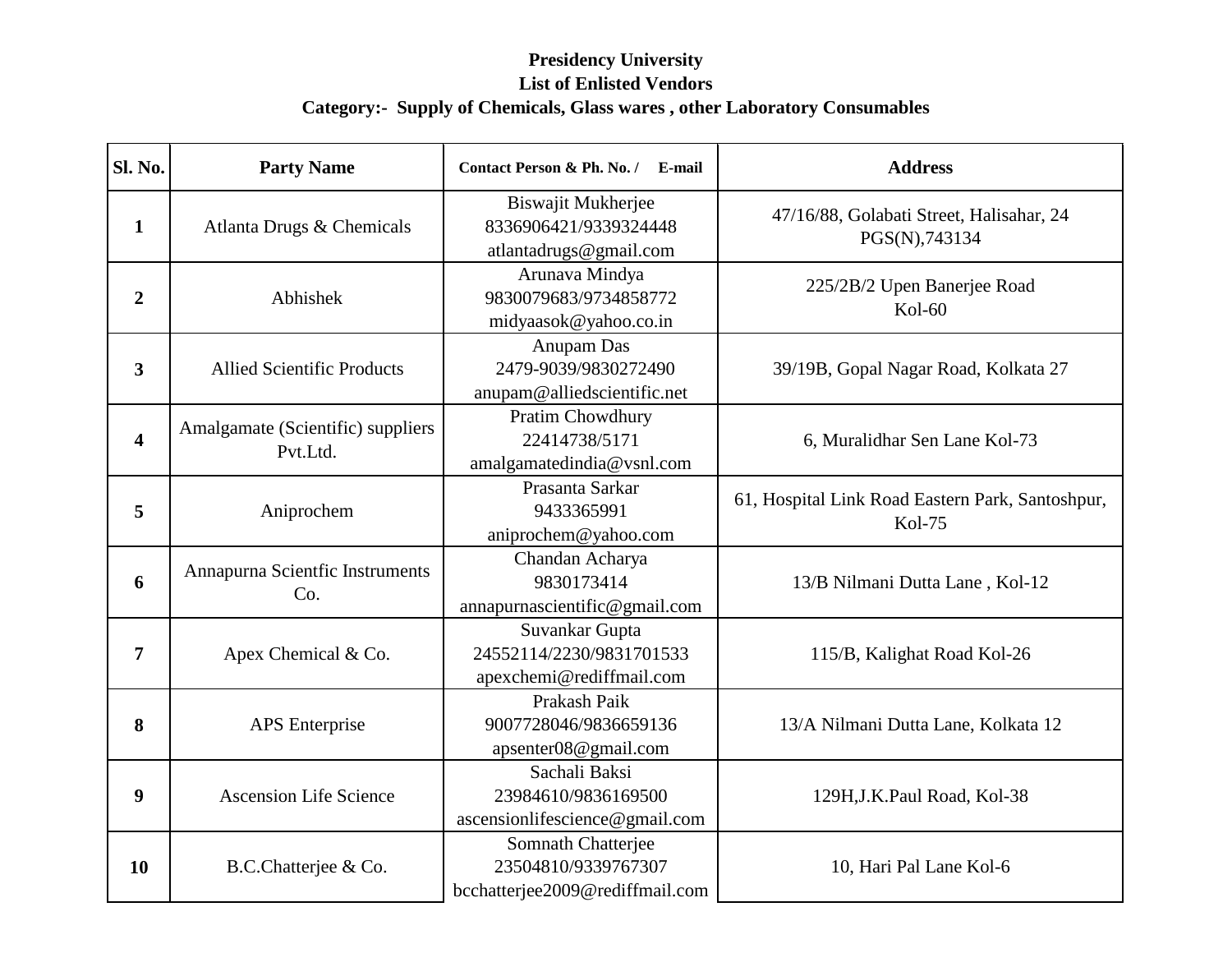| <b>Sl. No.</b> | <b>Party Name</b>              | Contact Person & Ph. No. /<br>E-mail                              | <b>Address</b>                                                              |
|----------------|--------------------------------|-------------------------------------------------------------------|-----------------------------------------------------------------------------|
| 11             | Babaji Enterprises             | Sankha Ray<br>24101769/9330040140<br>babaji72@yahoo.in            | 969, Brahmapur, 5 Brahmapur Avenue, Battala, Kol-<br>96                     |
| 12             | <b>Bioapps</b>                 | Mr. Dhiman Roy<br>9830532745 / 7890008534<br>bioapps@hotmail.com  | 181, Bangur Avenue, Block-C, Kolkata - 700055                               |
| 13             | BioBharati Lifescience Pvt.Ltd | Subrata K Ghosh<br>40077640/9836508080<br>biobharati@gmail.com    | 79, Purbachal Kalitala Road-78                                              |
| 14             | Cellgene                       | Manab Sengupta<br>9830387528/8013471984<br>cellgene2010@gmail.com | 19/1 Santoshpur East Road Arunodoy Apartment,<br>Flat-F3, 1st Floor, Kol-75 |
| 15             | Eastern Chemiquip              | Gour Chandra Das<br>9433190138/22121040<br>mkbhadru.kol@gmail.com | 64, Bipin Behari Gangully Street, 3rd Floor, Kol-12                         |
| 16             | <b>Eastern Supply Agency</b>   | Snehasis Datta<br>22417016/9836945021                             | 31, College St.Kol-73                                                       |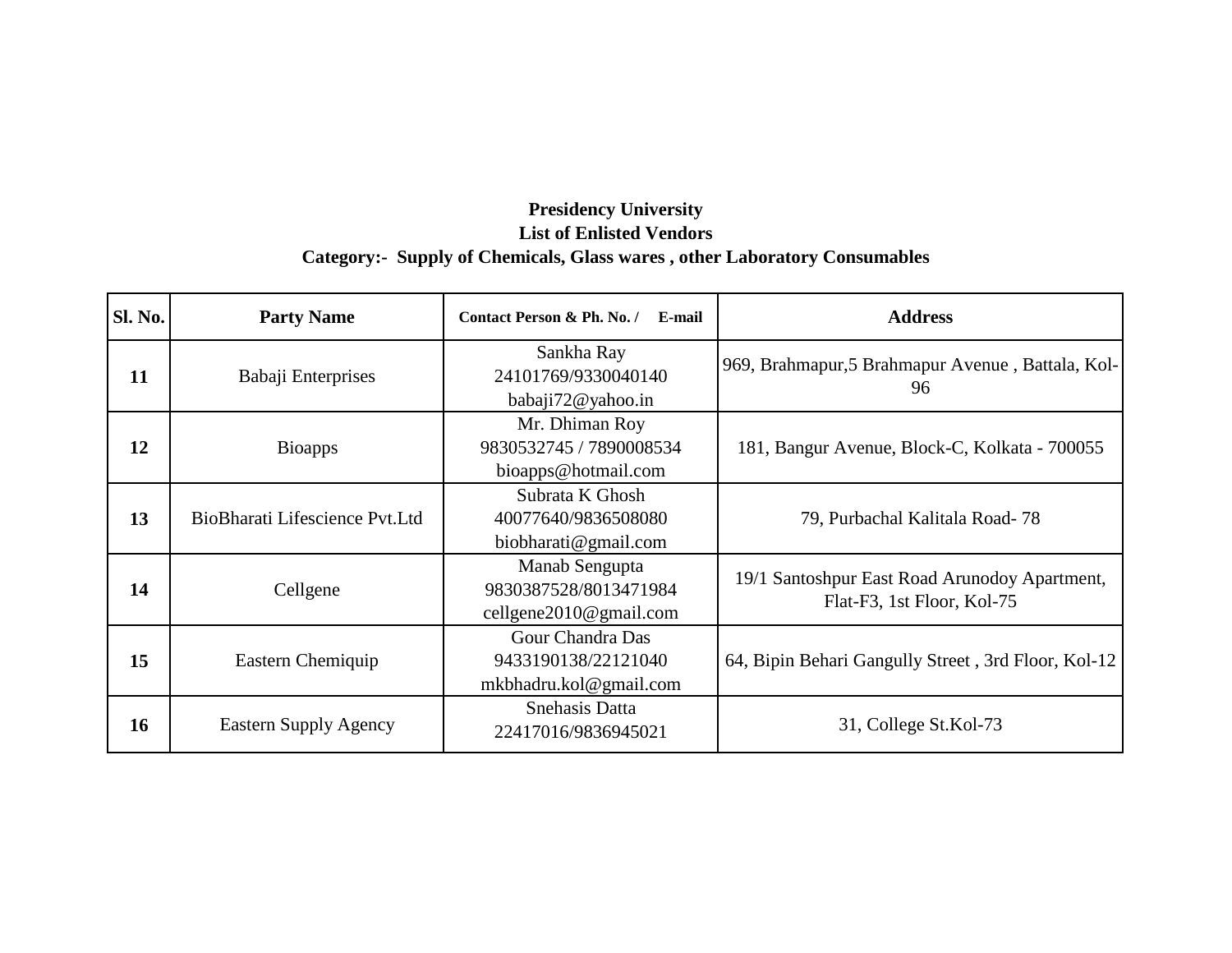| Sl. No. | <b>Party Name</b>               | Contact Person & Ph. No. /<br>E-mail                                               | <b>Address</b>                                                         |
|---------|---------------------------------|------------------------------------------------------------------------------------|------------------------------------------------------------------------|
| 17      | Eppendorf India Ltd.            | Ratan Sarkar<br>24292211/9330156210<br>ratan.s@eppendorf.co.in                     | 1C & 2C, Kaberi Abasan, 9 Selimpur Road, Kol-31                        |
| 18      | <b>Eurasian Associates</b>      | Rajesh Biyani<br>24541930/9831018760<br>sales@eurasianassociates.com               | 11/2B Rani Shankari Lane, 3rd Floor, Kol-26                            |
| 19      | <b>Hind Biotech</b>             | Puja Gupta Saha<br>hindbiotech@gmail.com                                           | 3B Amiya Hazra Lane, Jonbazar, Dharmatala,<br>$Kol-16$                 |
| 20      | Jenia Biotechnologies           | Mr. Parasanta Dey<br>9830526608<br>info@jeniabiotech.com                           | 1/78, Biplabi Barin Ghosh Sarani, Kolkata - 700067                     |
| 21      | K.K. Enterprise                 | Kinkar Kr.Roy<br>9051019016<br>kkenterprise6328@gmail.com                          | 1/1, Baguihati Road Kolkata - 28                                       |
| 22      | K.R.Instruments & Chemicals     | Kaushik Chatterjee<br>24158201/9831492843<br>krickolkata@gmail.com                 | Flat-B1, Aashray 69C, Selimpur Road Kol-31                             |
| 23      | KD Chemicals & Scientific works | Sandip Datta<br>9433540213/24381528<br>kdchemical.kolkata@gmail.com                | 715/11, (46A) Mahatma Gandhi Road, Thakurpukur,<br>Senpara, Kolkata-63 |
| 24      | Lab Art Equipment               | Goutam Bag<br>9062426186/8100344245<br>labartequipments@yahoo.in                   | 32/A, Nepal Bhattacharjee 1st Lane Kol-26                              |
| 25      | Lab Technologies                | Sreepati Bhattacherjee<br>9830635622/97487865531<br>labtechnologies@abdosindia.com | 13-A Government Place (East) 2nd Floor, Kol-69                         |
| 26      | LabGills                        | Siv Shankar Sah<br>9432574836<br>labgills@gmail.com                                | 8 No. Dr. Suresh Sarker Road,<br>$Kol-14$                              |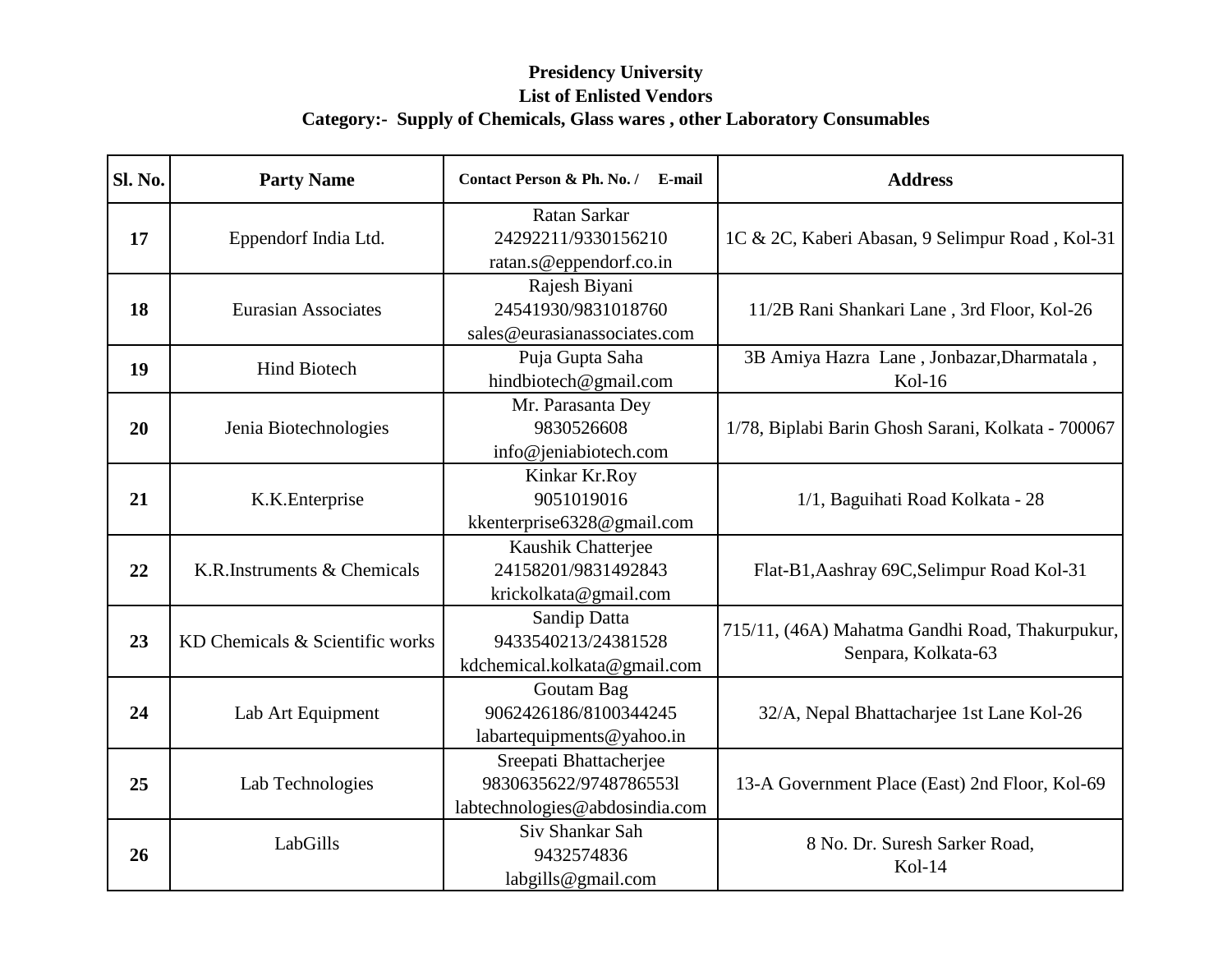| <b>Sl. No.</b> | <b>Party Name</b>    | Contact Person & Ph. No. /<br>E-mail                                          | <b>Address</b>                                             |
|----------------|----------------------|-------------------------------------------------------------------------------|------------------------------------------------------------|
| 27             | Micro Analytics      | Subhrajit Lahiri<br>9830703040<br>microanalytics@outlook.com                  | [5/1, Shilpara Apartment, G-1, Deshbandhunagar, Kol]<br>59 |
| 28             | Multiline Scientific | Gayatri Chatterjee<br>9830450205/8621983838<br>multilimesscientific@gmail.com | 3A, Kashiswari Chatterjee Lane,<br>$Kol-36$                |
| 29             | Nayak Enterprise     | Srabani Nayak<br>9433408153/9851056579<br>nayakenterprise44@gmail.com         | B-301, Baishnab Ghata Patuli Township, Kol-94              |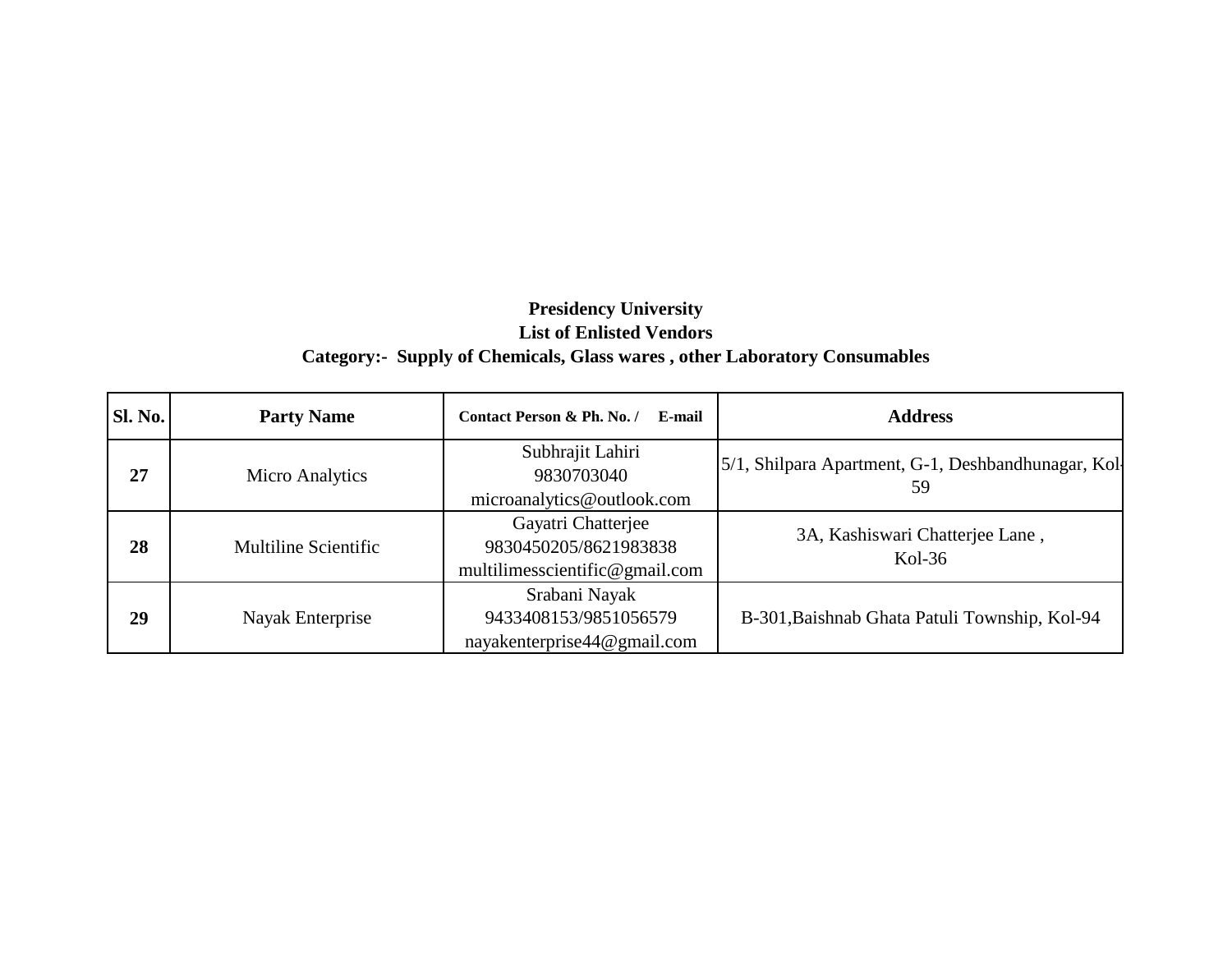| Sl. No. | <b>Party Name</b>                  | Contact Person & Ph. No. /<br>E-mail                                          | <b>Address</b>                                                      |
|---------|------------------------------------|-------------------------------------------------------------------------------|---------------------------------------------------------------------|
| 30      | Neuprocell                         | 9433065993<br>neuprocell@gmail.com                                            | P-1/ Ajaynagar, Santoshpur, Kolkata-700075                          |
| 31      | Nightingale                        | <b>Bholanath Mukherjee</b><br>9830159467/9432374880<br>nightingle@bsnl.in     | 13/A, Kashinath Mallick Lane 2nd Floor Kol-73                       |
| 32      | Oriental Stores Supplying Co.      | Aloke Nandi<br>22154215/22364249<br>aloke.nandi@gmail.com                     | 87A, Chittaranjan Avenue, Kol-73                                    |
| 33      | Patel Chem De Drugs                | Hiren Patel<br>9830955455/22341858<br>hiren.patelchem@gmail.com               | 12 Rabindra Sarani, Liluah 711204                                   |
| 34      | Pharmachem & Co.                   | Prabal Dhar<br>9830023759/23702989<br>pharmachemcalcutta@gmail.com            | P-225, C.I.T Road Sch-IVM, Beliaghata, Kol-10                       |
| 35      | PSG Scientific Instruments Pvt.Ltd | Debabrata Sarkar<br>9830080183/9748747037<br>psgscientific@gmail.com          | 26/2 Choudhury Para, 1st Bye Lane, Asit<br>Appartment Howrah-711104 |
| 36      | R.S.Traders                        | Srinobash Dhar<br>9831074796/983162761<br>rstraders_shibu@rediffmail.com      | 1, Nabanagar, Birati, Kol-51                                        |
| 37      | Remco                              | Sukanta Biswas<br>23503523/9831204762<br>remcoindia@rediffmail.com            | 11, Narkel Danga Main Road, Kol-11                                  |
| 38      | S.P.Enterprises                    | Subash Chandra Jain<br>9831067917/22430362<br>spenterprises.kolkata@gmail.com | R.No.2A,2nd Flr., 8/1 Lal Bazar Street, Kol-1                       |
| 39      | Sarada Glass & Chemicals           | Dinesh Naiya<br>9836209222<br>saradaglasschemicals@yahoo.co.in                | 33, Dixon Lane, Sealdah, Kol-14                                     |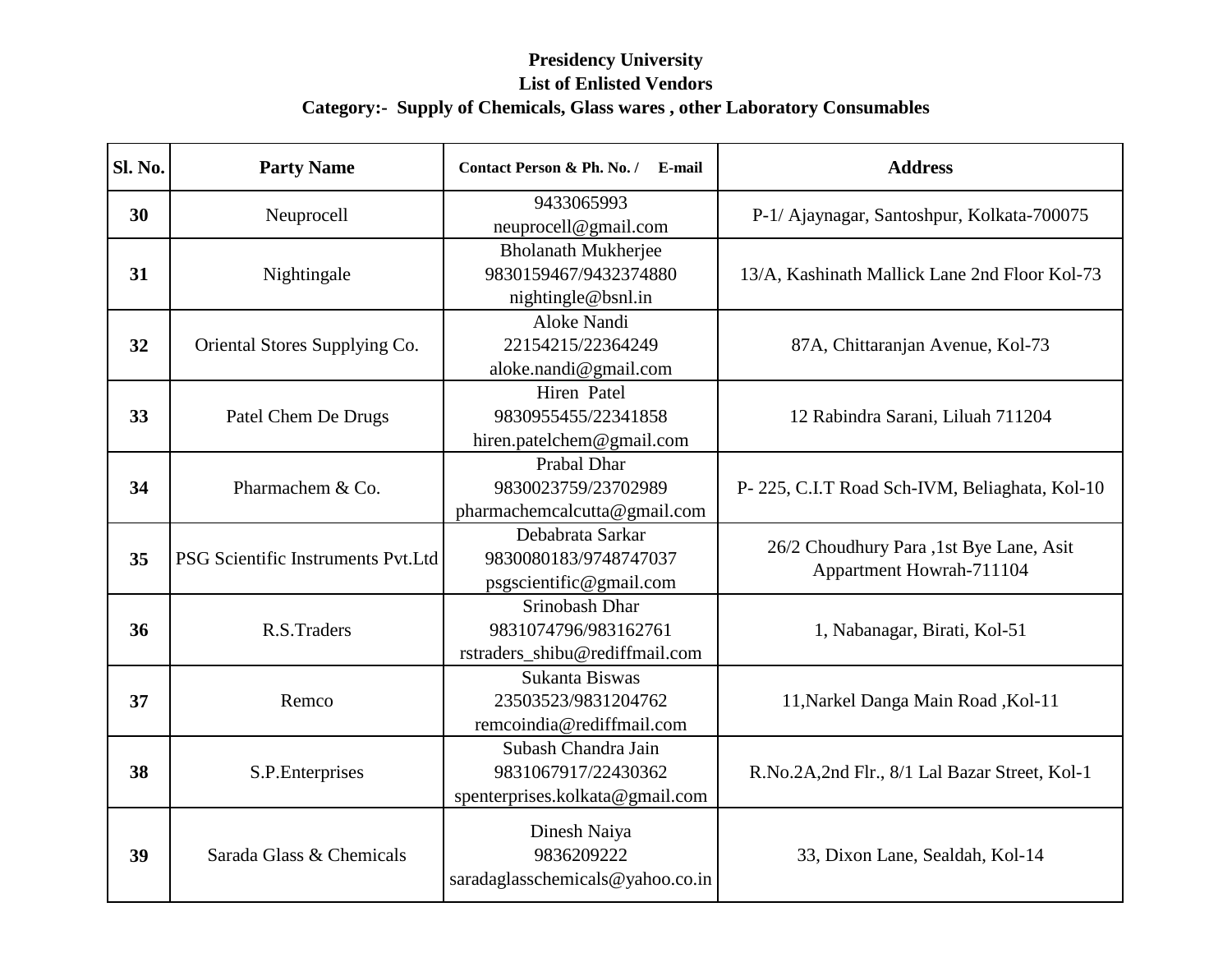| <b>Sl. No.</b> | <b>Party Name</b>               | Contact Person & Ph. No. / E-mail                                                     | <b>Address</b>                               |
|----------------|---------------------------------|---------------------------------------------------------------------------------------|----------------------------------------------|
| 40             | Scientific Instrument Products  | Sanjit Debnath<br>9231674452/8820653388<br>scientificinstrumentproducts@gmai<br>1.com | 19/D/H/19, Goabagan Street,<br>$Kol-6$       |
| 41             | Surya Instruments               | Surojit Majumder<br>9830545279/22350981<br>info@suryainstruments.co.in                | 28, Tarachand Dutta Street Gr. Floor. Kol-73 |
| 42             | Technolab Scientific Co.        | Arjun Singh<br>24566684/9831153812<br>$a$ sptse@cal3.vsnl.net.in                      | 17/1D Gopal Nagar Road,<br>Kola 27           |
| 43             | Universal Laboratory Equipments | Susanta Kr. Nandy<br>9163512830/8584869751<br>phonology.mail@gmail.com                | 20A, Surya Sen St. Kol-12                    |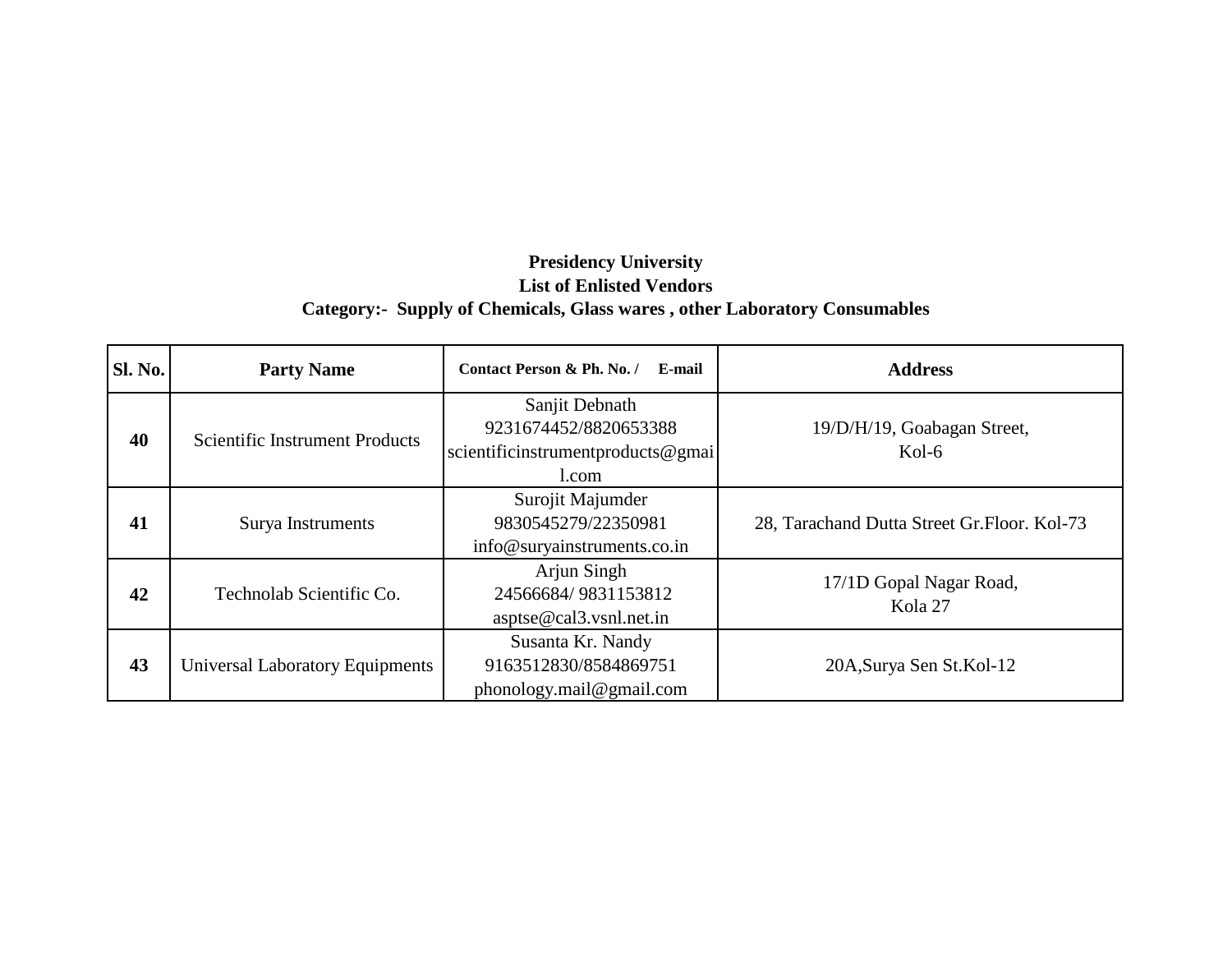| Sl. No.        | <b>Party Name</b>          | Contact Person & Ph. No. / E-mail | <b>Address</b>                                   |
|----------------|----------------------------|-----------------------------------|--------------------------------------------------|
|                |                            | <b>Ratul Prasun Basu</b>          |                                                  |
| $\mathbf{1}$   | <b>ASK</b> Infotech        | 9830909514                        | CA-48, Salt Lake City, Kol-64                    |
|                |                            | kausik@askinfotech@gmail.com      |                                                  |
|                |                            | Joydeb Mondal                     |                                                  |
| $\overline{2}$ | Avam Business Pvt.Ltd.     | 40064688                          | P-127, Block-B, Laketown (Gr.Floor), Kol-89      |
|                |                            | priyaranjan.aavvik@gmail.com      |                                                  |
|                |                            | Samir Pal                         |                                                  |
| 3              | Bard Roy Infotech (P) Ltd. | 9830333779                        | 10/4B Elgin road Kolkata - 700020                |
|                |                            | samirpal@bardroy.com              |                                                  |
|                |                            | Pradip Sarkar                     |                                                  |
| $\overline{4}$ | <b>Binary Infomatics</b>   | 24154777/9831041162               | 9/1.N.C. Chowdhury Road, Kasba, Kol-42           |
|                |                            | binary_inf@yahoo.com              |                                                  |
| 5              |                            | <b>Favaz Ahmed</b>                | 11, Khetra Das Lane                              |
|                | <b>Blu Chip Systems</b>    | 9883525725/9748875510             | $Kol-12$                                         |
|                |                            | <b>Ranjit Gangully</b>            |                                                  |
| 6              | <b>BR</b> Computek         | 22156283/25682144/9830045525/98   | 328, Paschimara, P.O- Rahara Kol-7000118         |
|                |                            | 32232522                          |                                                  |
|                |                            | brcomputek@gmail.com              |                                                  |
|                |                            | Mr. Sourav Mukherjee              | P-115, C.I.T Road, Kolkata -700014, Near         |
| 7              | Diagraph Impex Pvt. Ltd    | 8336970125                        | <b>Entally Padmapukur</b>                        |
|                |                            | s.mukherjee@diagraph.co.in        |                                                  |
|                |                            | Amit Guha                         | 15/17, Sourin Roy Road Behala 2nd Floor,         |
| 8              | Digital Access             | 23988782/9831505675               | Kol-34                                           |
|                |                            | digitalaccessmail@yahoo.com       |                                                  |
|                |                            | Partha Das                        | 39B, Jorapukur Square (Adjacent to Girish Park), |
| 9              | Forte                      | 9831071142                        | Kolkata 6                                        |
|                |                            | das.p@forteindia.net              |                                                  |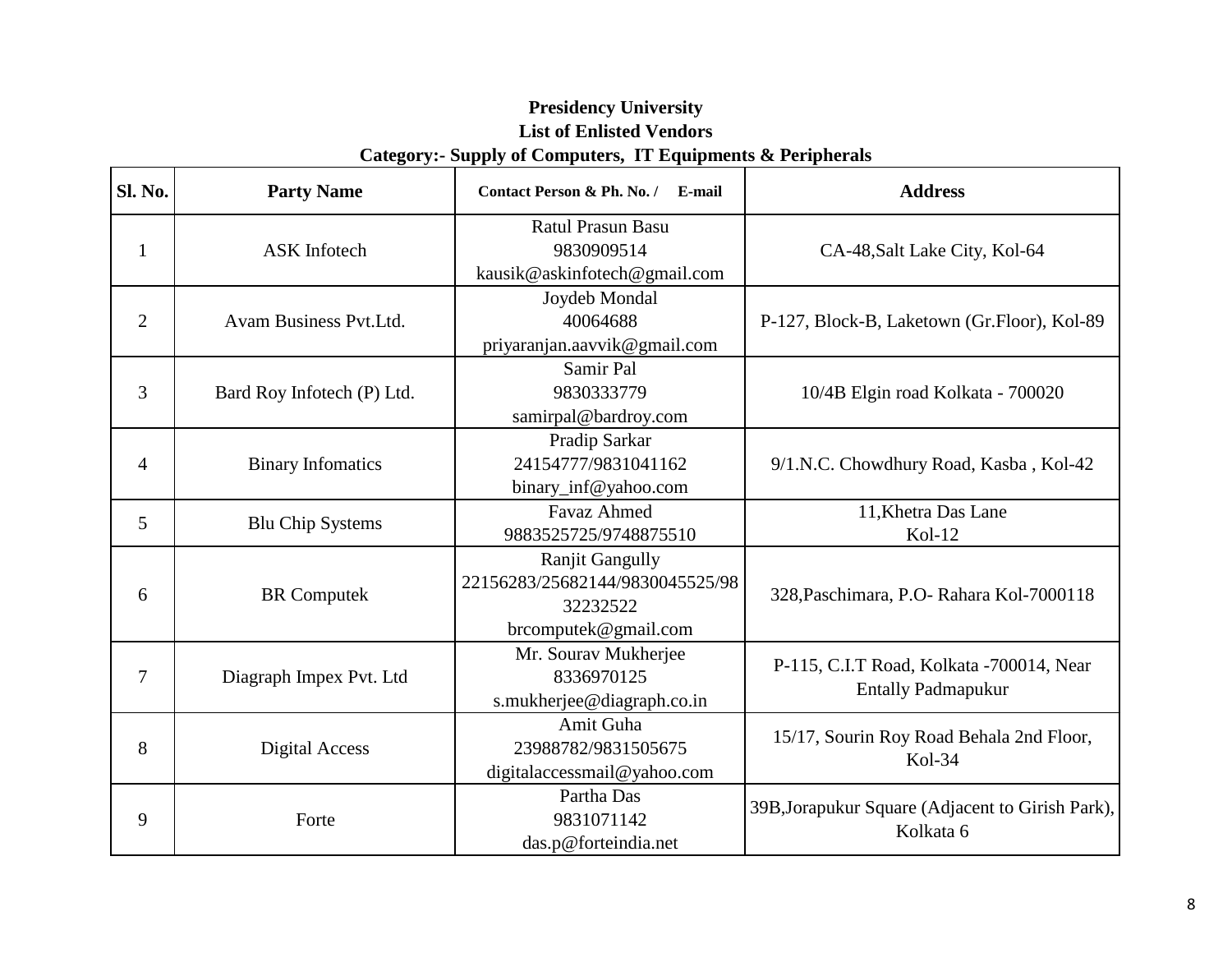| <b>Sl. No.</b> | <b>Party Name</b>            | Contact Person & Ph. No. /<br>E-mail                                      | <b>Address</b>                                                                        |
|----------------|------------------------------|---------------------------------------------------------------------------|---------------------------------------------------------------------------------------|
| 10             | G.K. Enterprise              | Kaushik Dutta<br>9903329717                                               | 37B, Suri Lane, Kolkata -14                                                           |
| 11             | Gigabit Technology Pvt. Ltd. | Jayanta Rakshit<br>8017353234<br>iavantar@gigabittech.in                  | 21, Hamanta Basu Sarani Central Point Building<br>4th Floor, Room No. 432,<br>$Kol-1$ |
| 12             | Infodata Corporation         | Manoj Kr. Sarkar<br>8584884726/9836244221<br>infoeinfodatacorporation.com | 150/16, Kabi Nabin Sen Road, Kol-28                                                   |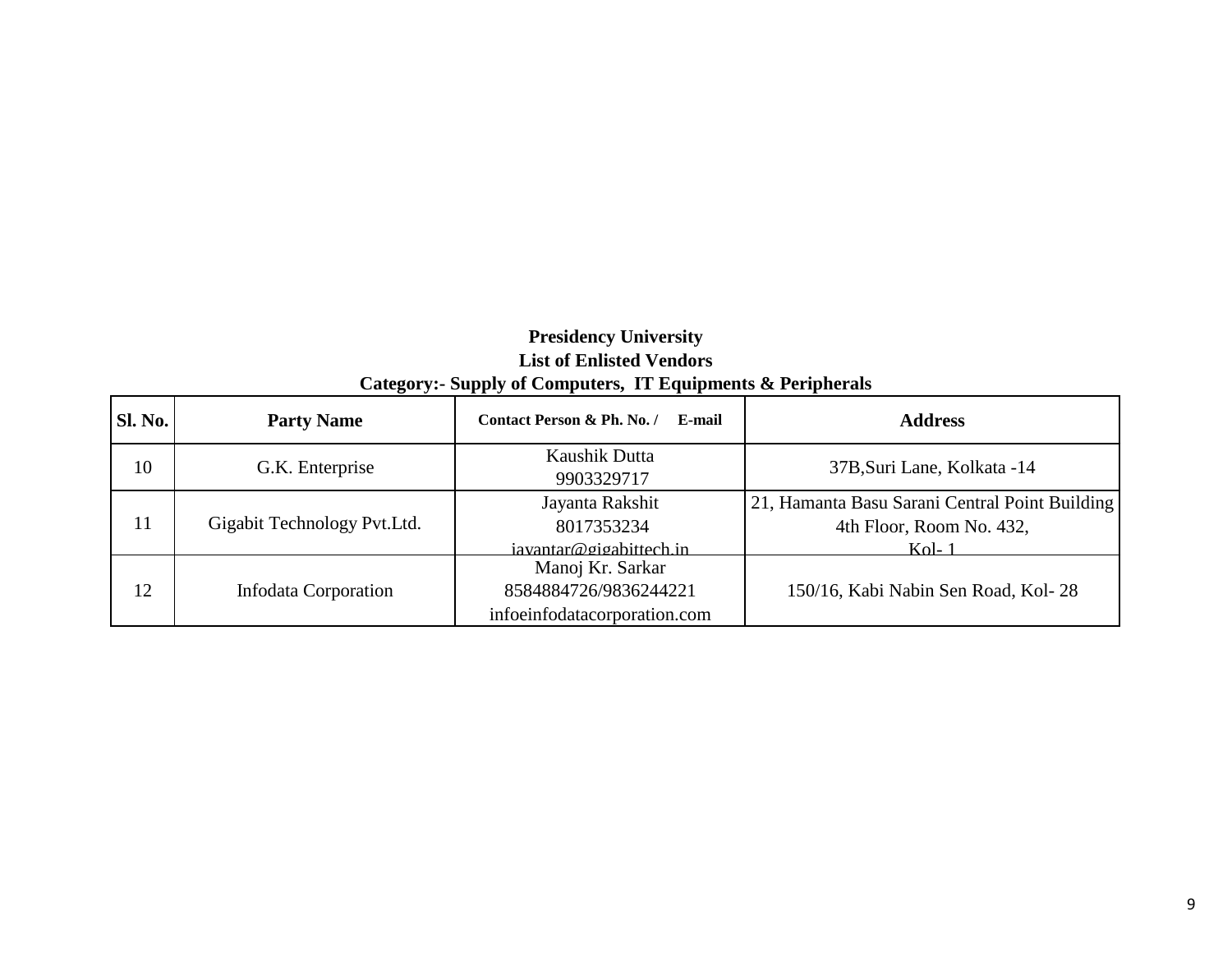| <b>Sl. No.</b> | <b>Party Name</b>                                           | Contact Person & Ph. No. / E-mail                                                 | <b>Address</b>                                                       |
|----------------|-------------------------------------------------------------|-----------------------------------------------------------------------------------|----------------------------------------------------------------------|
| 13             | <b>Jupiter Computers</b>                                    | Sudipta Roy Chowdhury<br>9433009375/24838553<br>sdipto27@gmail.com                | 45A/1, Central Road, Jadavpur, Kolkata 31                            |
| 14             | K.K. Enterprise                                             | Kinkar Kr.Roy<br>9051019016<br>kkenterprise6328@gmail.com                         | 1/1, Baguihati Road Kolkata - 28                                     |
| 15             | Macaws Infotech                                             | Soumen De<br>9830060984<br>manasi@macawsinfotech.com                              | Ecospace business Park, 4B101, 1st floor,<br>Newtown, Kolkata-700156 |
| 16             | <b>Macintel Solutions</b>                                   | Amitabha Biswas<br>32928381/9903971105<br>anitabha.biswas@macintelgroup.co.i<br>n | 190 C, Rashbehari Avenue, 1st Floor, Kol-29                          |
| 17             | <b>Matrics Systems</b>                                      | Samiran Bairagya<br>8420040100/101<br>matrieesysestems@yahoo.in                   | 148/40 N.S.C.Bose Road Kol-40                                        |
| 18             | Microtech Software Pvt.Ltd.                                 | Sudip Ghosh<br>22190001/9830017153<br>sandip@microtechcal.com                     | 116/1/1, Mahatma Gandhi Road Madho Bhawan<br>1st Floor, Kol-7        |
| 19             | Millennium Cyberworks Prop.<br>Francis Klein & Co. Pvt. Ltd | Mr. Goutam Dutta<br>9331752624<br>goutam@cyberworks.co.in                         | 10 A, Hemanta Basu Sarani Kolkata - 700069                           |
| 20             | Net Matrix                                                  | Navonil Kar<br>22267467/9007630534<br>netmattech@gmail.com                        | 132, A.J.G. Bose Road, Kol-14                                        |
| 21             | Netcom Infotech Pvt. Ltd.                                   | Nabakumar Mukherjee<br>9830027464<br>netcom@netcominfotech.in                     | 95A, A.J.C. Bose Road, 1st floor, Kolkata -<br>700014                |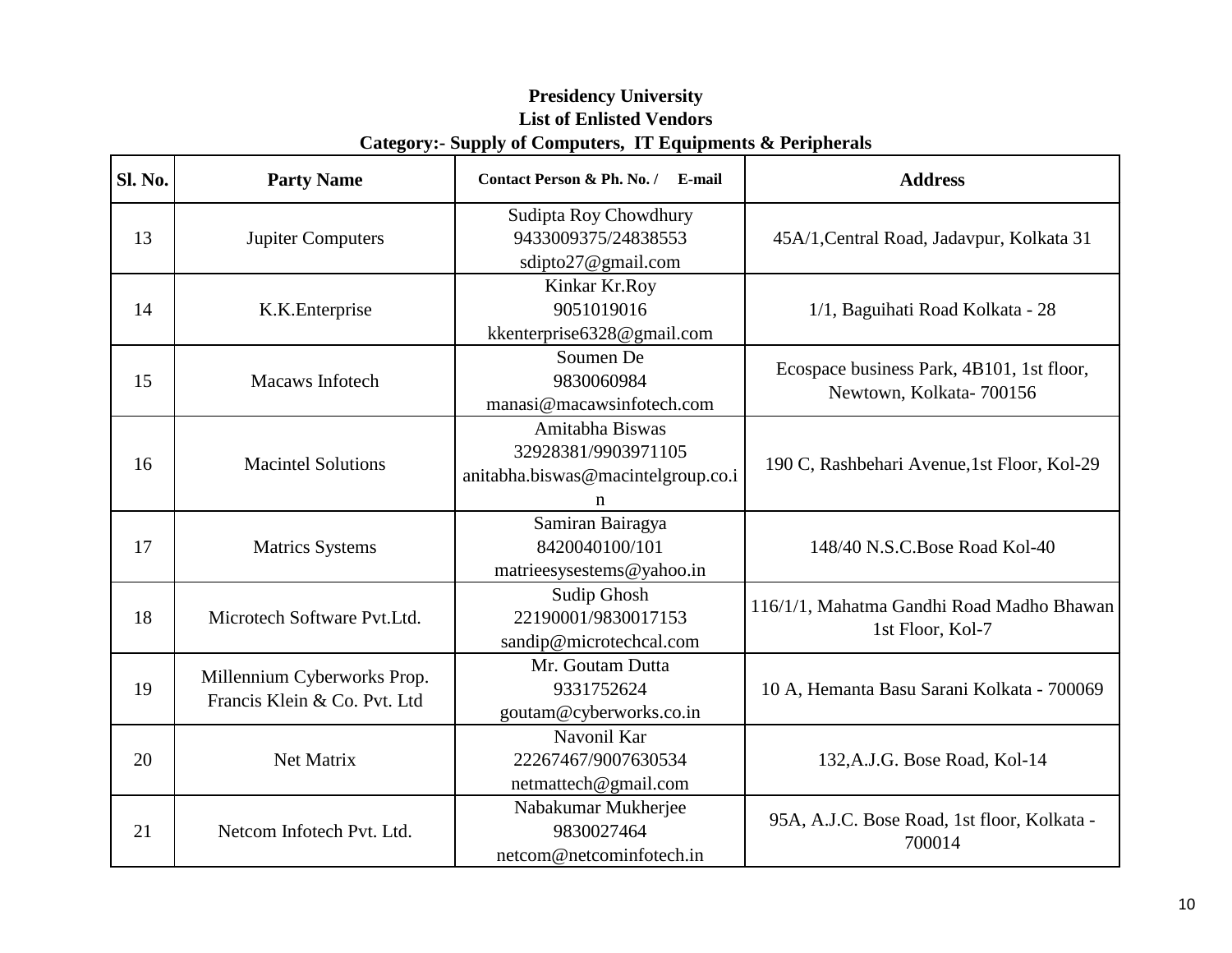| Category:- Suppry of Computers, 11 Equipments $\alpha$ refiguerals |  |  |
|--------------------------------------------------------------------|--|--|
|                                                                    |  |  |

| <b>Sl. No.</b> | <b>Party Name</b> | Contact Person & Ph. No. /<br>E-mail                                 | <b>Address</b>                                              |
|----------------|-------------------|----------------------------------------------------------------------|-------------------------------------------------------------|
| 22             | Nexus Infotech    | Haradhan Ghosh<br>9830419013<br>nexusinfotech3@gmail.com             | 6, C.R. Avenue, 1st floor Shop No. -122 Kolkata -<br>700072 |
| 23             | Optima Solutions  | Samiran Bairagya<br>8420040100/101<br>optimas olutions @ yahoo.co.in | 148/40 N.S.C. Bose Road Kol-40                              |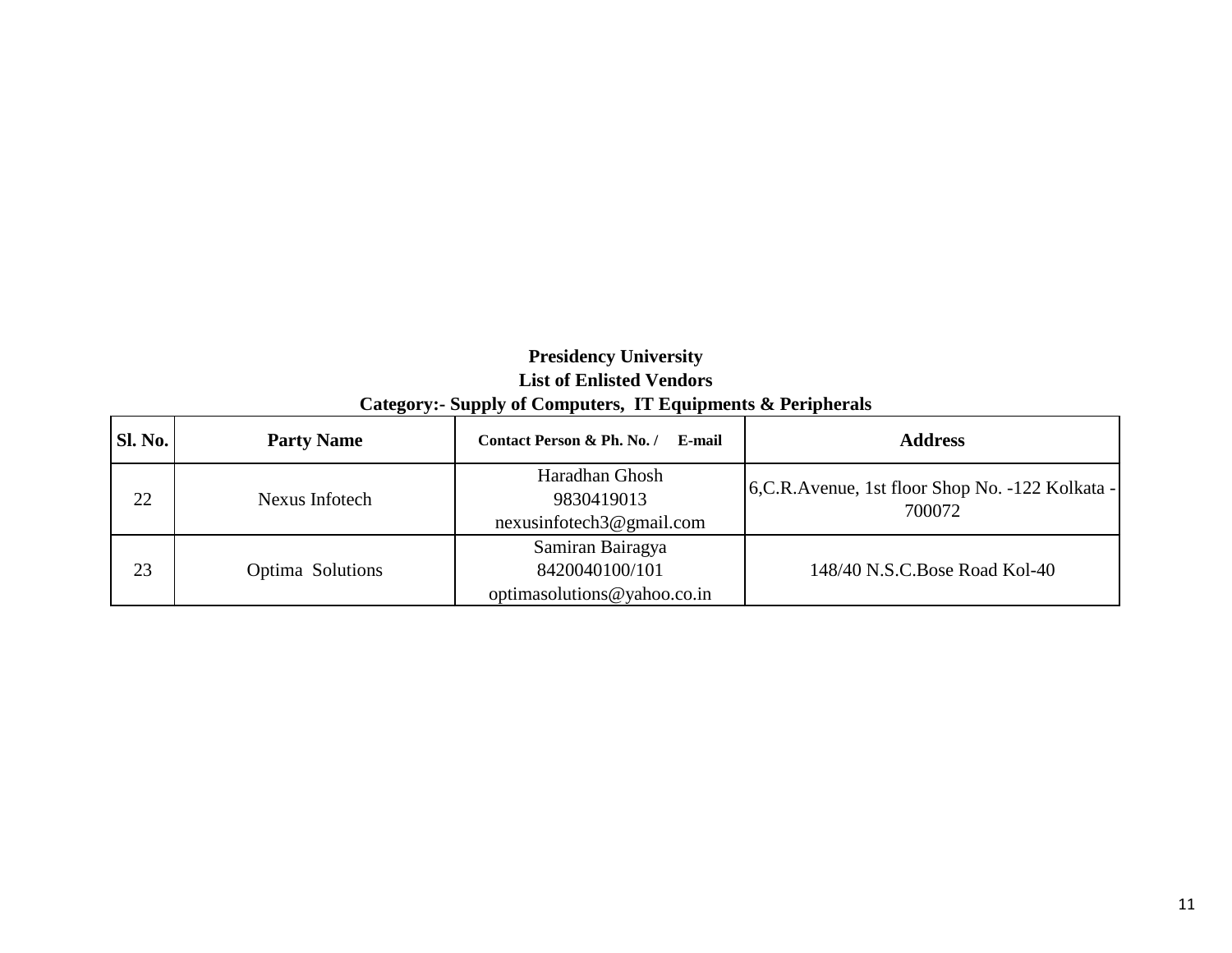| <b>Sl. No.</b> | <b>Party Name</b>                         | Contact Person & Ph. No. / E-mail                                                    | <b>Address</b>                                            |
|----------------|-------------------------------------------|--------------------------------------------------------------------------------------|-----------------------------------------------------------|
| 24             | Quick Data IT Services Pvt.Ltd.           | Abijit Sen<br>40072638/9831010401<br>avjeeet@gmail.com                               | 29/1 Nirmal Chandra Street, 2nd Floor Kol-12              |
| 25             | Raj International                         | Rajeev Biswas<br>40071882/83255/9830039350/93302<br>33344<br>rajeevb@rajkolkata.com  | 115, College Street, White Tored 2nd Floor-2j<br>$Kol-12$ |
| 26             | RDG Systems & Software Pvt. Ltd.          | <b>Sankar Chakraborty</b><br>9831127802/2461-5578/5747/5246<br>sankar@rdgsystems.com | 26/1A Ashutosh Chowdhury Avenue,<br><b>Kol 17</b>         |
| 27             | S.A.Solution                              | Sujit Chatterjee 2231-<br>1027/9830152408<br>salesdept@sasolution.com                | 8/2 K.S.Roy Road ,1st Floor, Room No 21&22,<br>Kolkata 1  |
| 28             | Servivce & Solutions                      | Debasis Maity<br>9830021976/24174667/4668<br>sersol2009@gmail.com                    | 140/31A N.S.C Bose Road,<br>$Kol-40$                      |
| 29             | <b>Shree Computer Aids</b>                | Girdhar Dass Mohta 9831781830<br>gdmahato01@gmail.com                                | 63 Radha Bazar Street, Kolkata 1                          |
| 30             | <b>Shree Swastik Enterprises</b>          | Vivek Kumar Shukla<br>8017930892<br>swastik_it@yahoo.com                             | 19 Joy Bibi Road Gr. Floor, Howrah - 711107               |
| 31             | SIPL systems & Services (P) Ltd           | <b>Goutam Dutta</b><br>9831048688/24610337<br>sipl_systems@vsnl.net                  | 26B, Fern Road, Kolkata 19                                |
| 32             | <b>Smart Planet IT Solutions Pvt. Ltd</b> | Pritam Lama<br>9830769635<br>pritam.lala@smartplanate.co.in                          | 106C Salimpur Road, Dhakuria, Kolkata 31                  |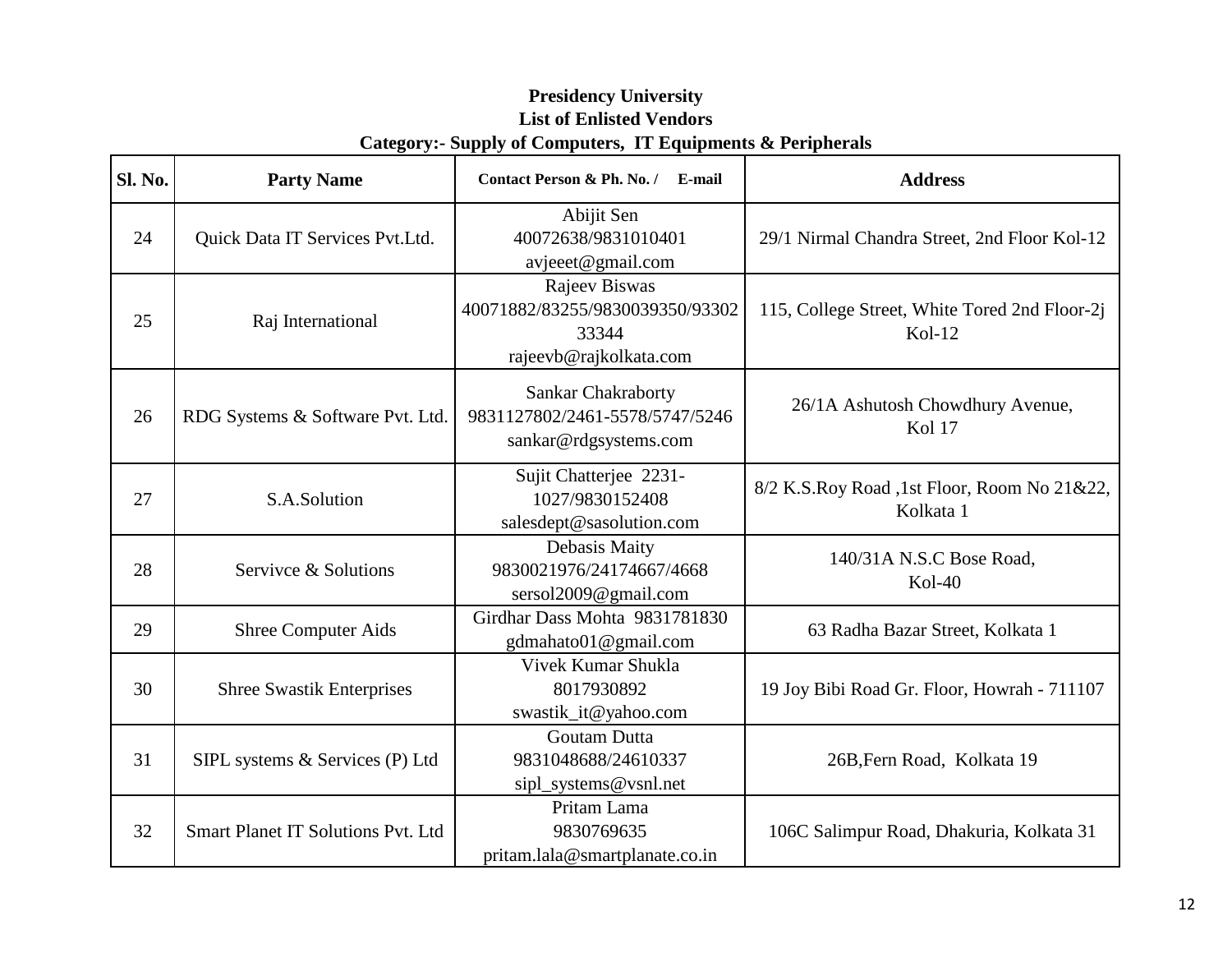# **Presidency University List of Enlisted Vendors**

| Category:- Supply of Computers, IT Equipments & Peripherals |  |  |
|-------------------------------------------------------------|--|--|
|                                                             |  |  |

| <b>Sl. No.</b> | <b>Party Name</b>     | Contact Person & Ph. No. /<br>E-mail                                        | <b>Address</b>                                     |
|----------------|-----------------------|-----------------------------------------------------------------------------|----------------------------------------------------|
| 33             | <b>SMS.NET</b>        | Mrinal Kanti Patra<br>9830870564/9831552389<br>smsdotnet@hotmail.com        | 30, Kalabagan Lane, Santragachi, Howrah-<br>711104 |
| 34             | Softlink Technologies | Sanjoy Roy<br>40066470/24161150/9830074487<br>sales@softlinktechnologies.in | 69, Santoshpur Avenue, Kol-75                      |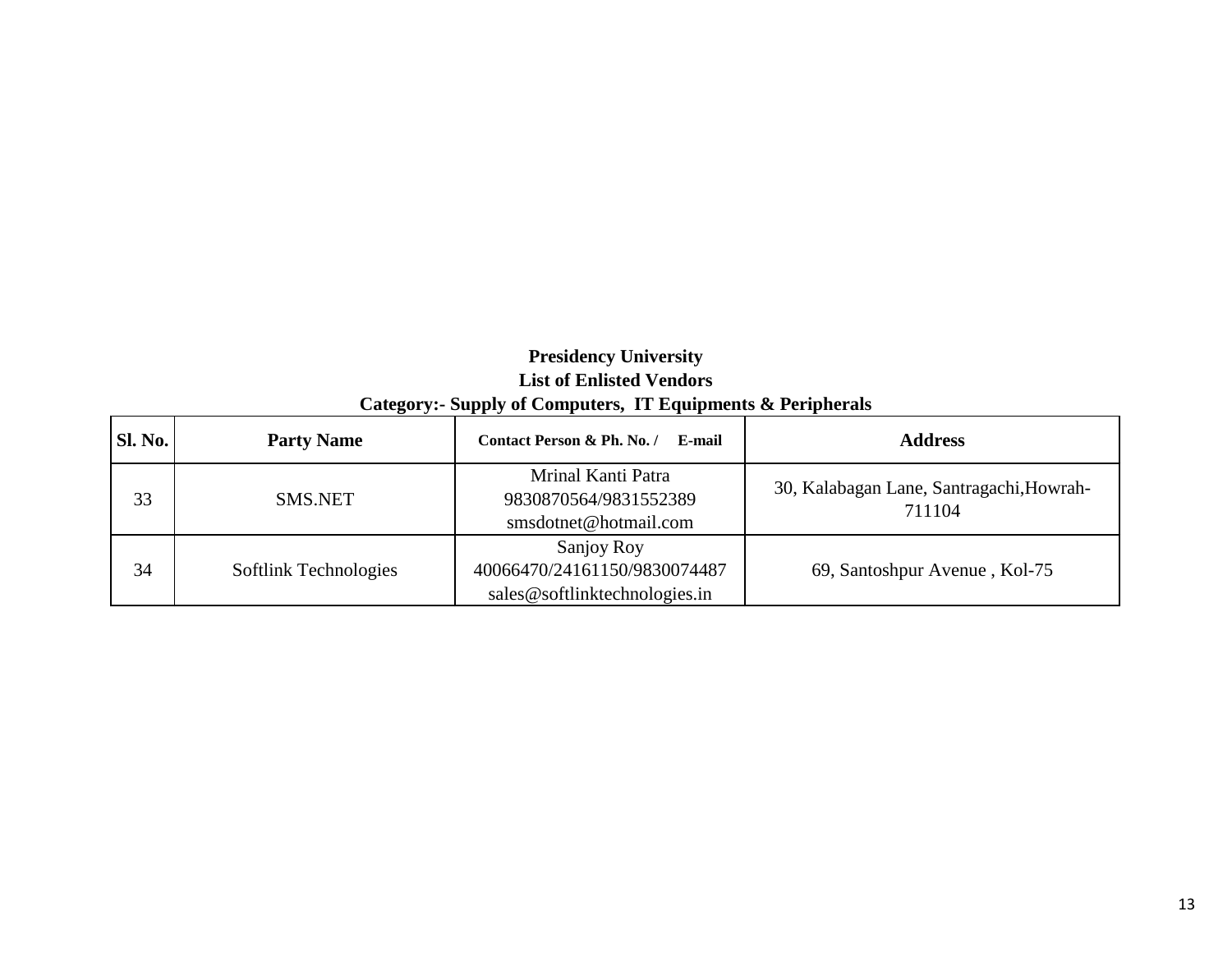| <b>Sl. No.</b> | <b>Party Name</b>                                                                                        | Contact Person & Ph. No. / E-mail                                                       | <b>Address</b>                                                                                |
|----------------|----------------------------------------------------------------------------------------------------------|-----------------------------------------------------------------------------------------|-----------------------------------------------------------------------------------------------|
| 35             | Soomesh System & Software                                                                                | Rakesh Nahata<br>22741589/22742840/9830012354/86<br>97706994<br>someshsystems@gmail.com | 66, Nalin Sett Road, Gr. Flroor. Kol-7                                                        |
| 36             | Debasis Nath<br>9433195949/8902347699/947787444<br>Sreema Enterprise<br>6<br>sreema_enterprise@yahoo.com |                                                                                         | 228 East Ghoshpara Road, Shyamnagar, 24<br>Pgs(N) 743127                                      |
| 37             | <b>Tech-Next Infosys</b>                                                                                 | Shibsankar Biswas<br>9830006016/9874825825<br>sudiptachoudhury@rediffmail.com           | 15/2/2E/1, Jheel Road, Kol-75                                                                 |
| 38             | Technopolis Dealcom Pvt.Ltd.                                                                             | Alok Dhanuka<br>9830010307<br>alok@etechnopolis.com                                     | 7/1A Grant Lane, 2nd Floor, Room No. 212,<br>$Kol-12$                                         |
| 39             | <b>TORI Tech Resouce Pvt.Ltd</b>                                                                         | N.S.Narayanan<br>40082250/51/9330501031/<br>9845032875<br>nsn@tori.co.in                | 211 Lake Terrace Extension Gr. Floor Kol-29                                                   |
| 40             | <b>Unique Sales</b>                                                                                      | 48866/4814/4969/<br>9830858133<br>unique876@gmail.com                                   | 9, Clive Road, Kol-1                                                                          |
| 41             | Vicom Securiity Pvt.Ltd.                                                                                 | Prasun Banerjee<br>9830030444 / 9830085664<br>rajesh@vicomsecurity.com                  | 8, Justice K.M. Yusuf Sarani, 2nd floor Kol-17                                                |
| 42             | Wizertech Informatics Pvt.Ltd                                                                            | Mr. Dipmalya Dasgupta<br>9831244987<br>dipmalyadg@wizertech.com                         | Unit 904, Ecostation 9th Floor plot-7 Block-<br>BP, Sector-V, Salt Lake City, Kolkata -700091 |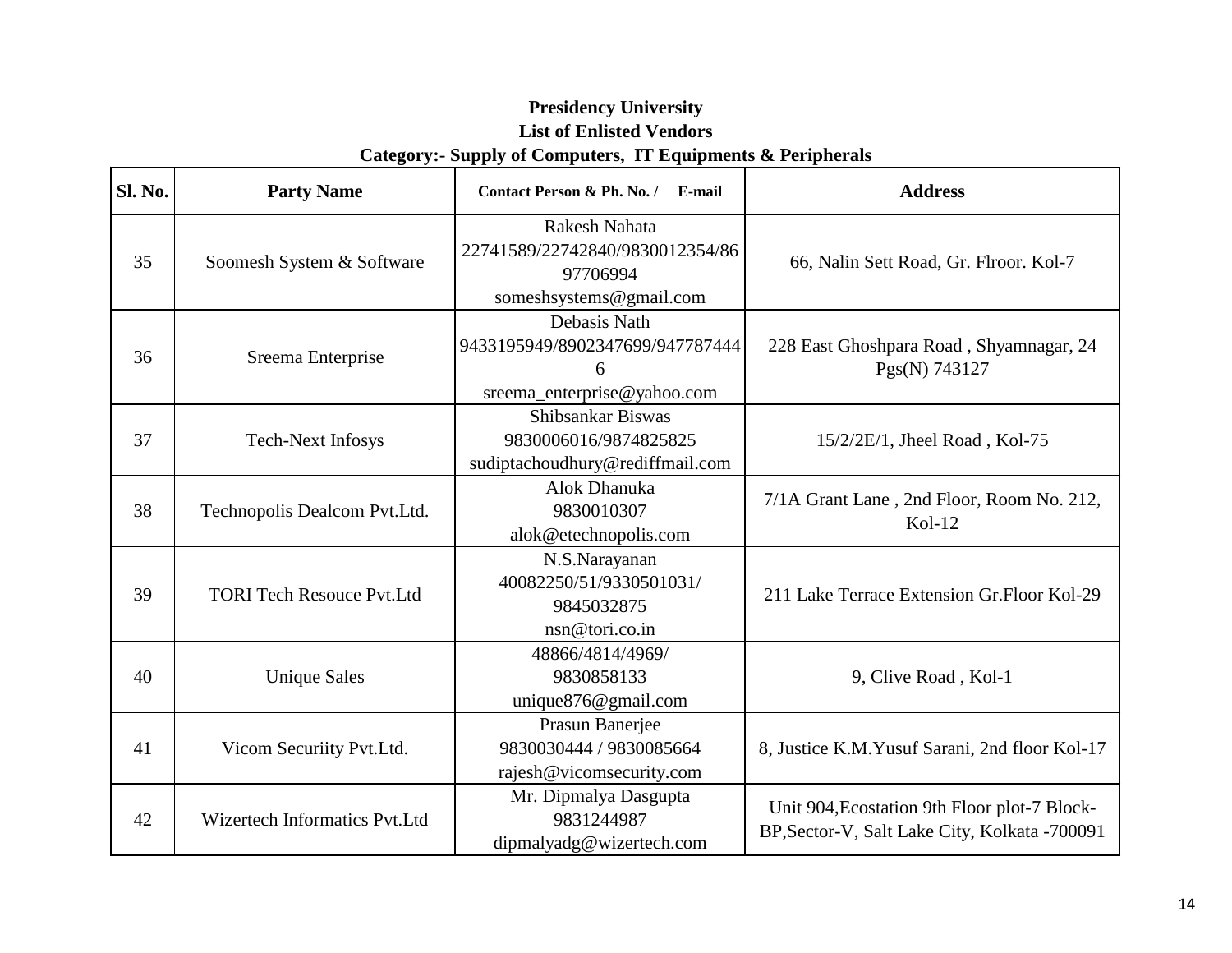| Sl.<br>No.     | <b>Party Name</b>                                | Contact Person & Ph. No. / E-mail                                                      | <b>Address</b>                                                                   |
|----------------|--------------------------------------------------|----------------------------------------------------------------------------------------|----------------------------------------------------------------------------------|
| 1              | Adair Dutta & Company (India) Pvt. Ltd.          | Sujan Kundu<br>9230599995/22488781/82<br>info@adaitdutt.com                            | Power Tools Bhavan, 2, B.B.D,<br>Bag (East), Kolkata-1                           |
| $\overline{2}$ | <b>Allied Scientific Products</b>                | Anupam Das<br>9830272490/03324799039<br>anupam@alliedscientific.net                    | 39/19B, Gopal Nagar Road, Kol-<br>27                                             |
| 3              | <b>Amalgamated Biotech</b>                       | Subhojit Paul<br>9831027558<br>amalgamatedbiotech@gmail.com                            | 6, Muralidhar Sen Lane Kolkata -<br>700073                                       |
| 4              | <b>Amamlgamated Suppliers</b>                    | Pratim Chowdhury<br>22414738/5171<br>amalgamatedindia@vsnl.com                         | 6, Muralidhar Sen Lane, kol-73                                                   |
| 5              | Analytical Instruments Sales & Services Pvt.Ltd. | Joydeep Chatterjee<br>03323639950<br>sales@aictech.in                                  | P123C.I.T Road, Scheme-IV-<br>M,1st floor, Belaghata, Kol-10                     |
| 6              | Annapurna Scientific instruments Co.             | Chandan Acharya<br>9830173414<br>annapurnascientific@gmail.com                         | 13/B, Nilam Dutta Lane, Kol-12                                                   |
| 7              | Apogee Technologies                              | <b>Suman Biswas</b><br>9433056616<br>apogeetech@yahoo.co.in                            | 18B, Pratapadiya Road (Near<br>Rashbehari), P.S-Tollygung, Kol-<br>26            |
| 8              | <b>APS</b> Enterprise                            | Prakash Paik<br>9007728046/9836659136<br>apsenter08@gmail.com                          | 13/A, Nilmony Datta Lane,<br>Kolkata-12                                          |
| 9              | <b>ARG</b> Scientific                            | Rupali Goswami-9903503702<br>argscientific@yahoo.in                                    | 12, Ramkanai Adhikary Lane, Kol-<br>12                                           |
| 10             | <b>Ascension Life Science</b>                    | Kanad baksi/ Prasant Ghosh<br>9836169500/03323987610<br>ascensionlifescience@gmail.com | 129H, J.K Paul Road Kolkata-38                                                   |
| 11             | ASE Instruments Agency Pvt. Ltd.                 | Arindam Ghosh<br>03323631235<br>sc.gupta@aseinstruments.com                            | 5A/1, Abinash Chandra Banerjee<br>Lane, P.O & P.S: Beliaghata,<br>Kolkata-700010 |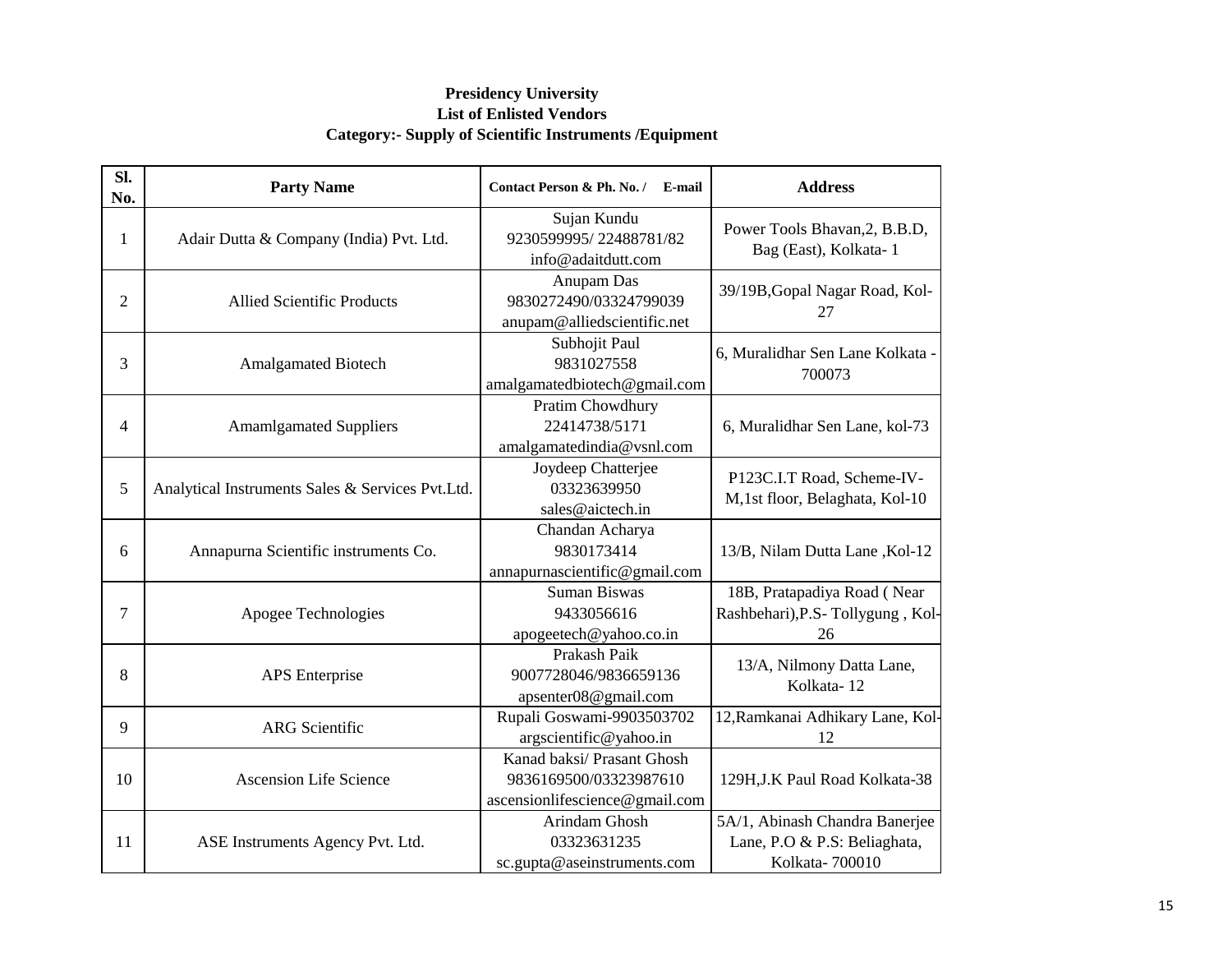| Sl.<br>No. | <b>Party Name</b>         | Contact Person & Ph. No. /<br>E-mail                | <b>Address</b>                                         |
|------------|---------------------------|-----------------------------------------------------|--------------------------------------------------------|
| 12         | Atlanta Drugs & Chemicals | Biswanath Mukherjee<br>M-8336906421/<br>03325856151 | Golabari Street, Halisahar 24<br>$Pgs(N)$ , Pin-743134 |
|            |                           | atlantadrugs@gmail.com                              |                                                        |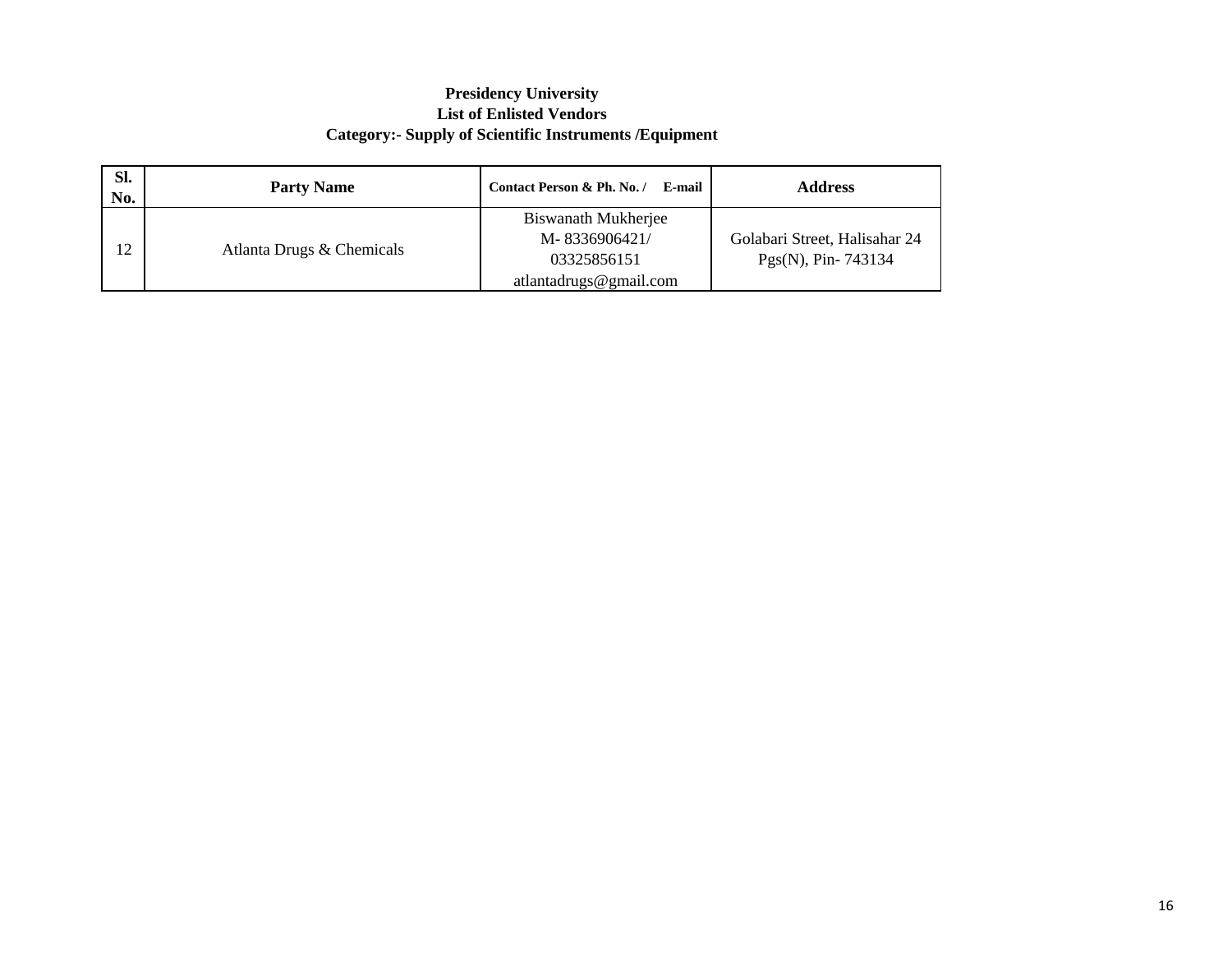| SI.<br>No. | <b>Party Name</b>              | Contact Person & Ph. No. / E-mail                                           | <b>Address</b>                                                                     |
|------------|--------------------------------|-----------------------------------------------------------------------------|------------------------------------------------------------------------------------|
| 13         | B.C.Chatterjee & Co.           | Somnath Chatterjee<br>9339767307<br>bcchatterjee2009@rediffmail.com         | 10, Hari Pal Lane Kol-6                                                            |
| 14         | Babaji Enterprises             | Swapan Roy<br>03324101769/9330040140<br>babaji72@yahoo.in                   | 969, Brahmapur, 5 Brahmapur<br>Avenue, Batla Kol-96                                |
| 15         | <b>Biotech Instruments</b>     | Rabindranath Dutta<br>9831248364/03325683403<br>dutta_robindranath@vsnl.net | Bandipur upanibesh, P.O- Rahara<br>,Kol-118                                        |
| 16         | <b>Bio-Technical Resources</b> | Subrata Chatterjee<br>9831757177/8336106422<br>btrkolkata@gmail.com         | Akanta Apan Shop No.7, 11/c<br>Bagh G.P Road, Kanchrapara, 24<br>Pgs(N) Pin-743145 |
| 17         | <b>Deneb Instruments</b>       | Partha Sarathi Dey<br>9433314415/9830970055<br>instruments.dene@gmail.com   | A5(2) Rajarhat, Joramandir,<br>Taltola, Kolkata-700059                             |
| 18         | Eastern Chemiquip              | Gour Chandra Das<br>9433190138/03322121040<br>mkbhadra.kol@gmail.com        | 64, Bipin Behari Ganguly Street,<br>3rd Flore, Kol-12                              |
| 19         | <b>Eastern Supply Agency</b>   | Snehasis Dutta<br>9836945021/22417016                                       | 31, College Street,<br>Kol-73                                                      |
| 20         | <b>Eppendorf India Limited</b> | Ratan Sarkar<br>9330156210/03324292211<br>ratan.s@eppendorf.co.in           | 1C& 2C, Kaberi Abasan, 9<br>Selimpur Road Kol-31                                   |
| 21         | <b>Etrictronic Enterprise</b>  | Sankha Ray<br>9330040140<br>etrictronicenterprise@gmail.com                 | 969, Brahmapur, 1st Floor, 5<br>Brahmapur Avenue, Battala,<br>Kolkata - 700096     |
| 22         | <b>Eurasian Associates</b>     | Rajesh Biyani<br>9831018760/24541930<br>sales@eurasianassociates.com        | 11/2B, Rani Shankari Lane, 3rd<br>Floor Kol-26                                     |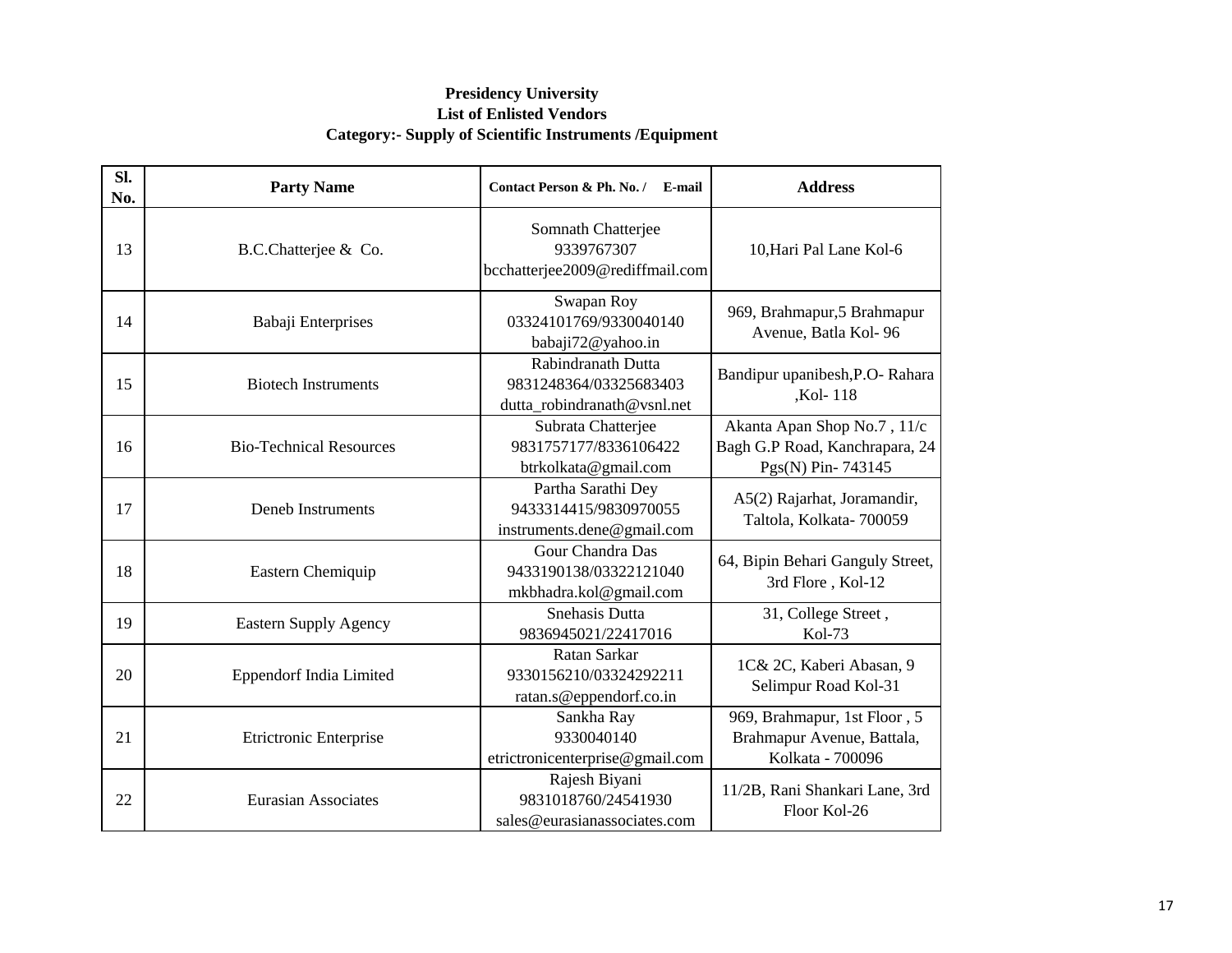| SI.<br>No. | <b>Party Name</b>      | Contact Person & Ph. No. /<br>E-mail                                                    | <b>Address</b>                                                                |
|------------|------------------------|-----------------------------------------------------------------------------------------|-------------------------------------------------------------------------------|
| 23         | Feintechnik            | Kiran Chandra Sarkar<br>9831178756/03323437520<br>feintechnik@gmail.com                 | 193A/14 Picnic Garden Road kol-<br>39                                         |
| 24         | Frontline Technologies | <b>Tinku Chakraborty</b><br>09831937838/<br>091635703646<br>frontline_bally@yahoo.co.in | Nischinda (1) Nr. Agrani Sangha<br>, P.O. Ghoshpara (Bally),<br>Howrah-711227 |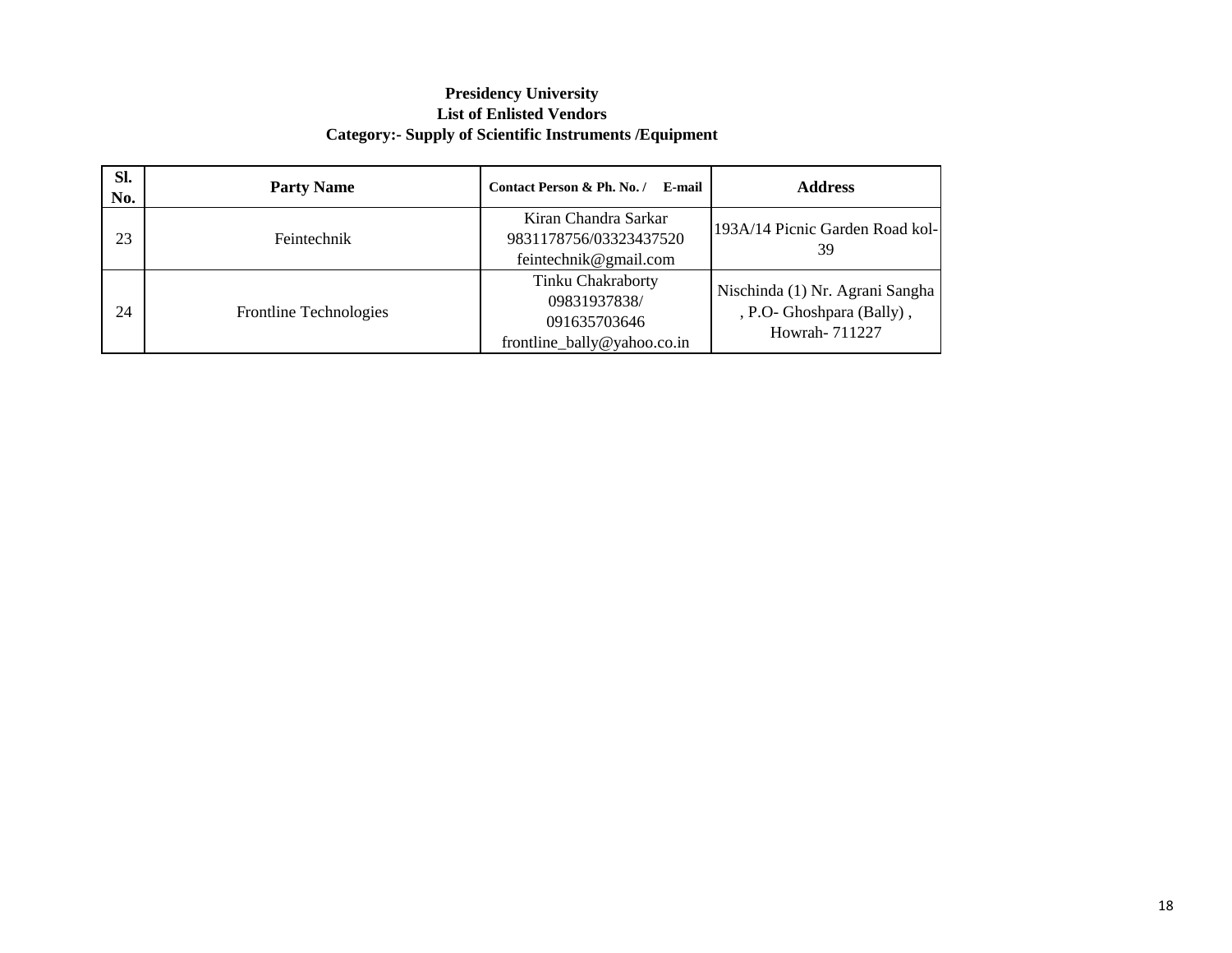| Sl.<br>No. | <b>Party Name</b>                    | Contact Person & Ph. No. / E-mail                                                 | <b>Address</b>                                                           |
|------------|--------------------------------------|-----------------------------------------------------------------------------------|--------------------------------------------------------------------------|
| 25         | <b>Hind Biotech</b>                  | S.S.Sah<br>03327253366<br>hindbiotech@gmail.com                                   | 3B Amiya Hazra Lane Janbazr,<br>Dharmatala Kolkata-16                    |
| 26         | Indo Scientific & Surgicals Pvt.Ltd. | <b>Tapan Seal</b><br>9903379251/9831151579<br>office@indoscientific.com           | 95A Chittaranjan Avenue Kolkata-<br>73                                   |
| 27         | <b>Instrumentation India</b>         | Nabakumar Maity<br>8436267059<br>instrumentationindia@vsnl.net                    | P-44, Rabindra Sarani,3rd<br>Floor, No.308, Kol-1                        |
| 28         | K.K.Enterprise                       | Kinkar Kr.Roy<br>9051019016<br>kkenterprise_6328@gmail.com                        | 1/1, Baguihati Road Kolkata - 28                                         |
| 29         | K.R.Instruments & Chemicals          | Kaushik Chatterjee<br>9831492843/03324158201<br>krickolkata@gmail.com             | Aashray, Flat-B1, 69C Selimpur<br>Road, Kol-31                           |
| 30         | KD Chemicals & Scientific Works      | Sandip Datta<br>M-9433540213/24381528<br>kdchemical.kolkata@gmail.com             | 715/11, (46A) Mahatma Gandihi<br>Road Thakurpukur, Senpara<br>Kolkata-63 |
| 31         | Lab Art Equipment                    | Goutam Bag<br>8100344245<br>labartequipments@yahoo.in                             | 32/A Nepal Bhatterjee 1st Lane<br>Kolkata-26                             |
| 32         | Lab Technologies                     | Sreepati Bhattacharjee<br>9830635622/9748786553<br>labtechnologies@abdosindia.com | 13-A Government Place (Easet)<br>2nd Floor, Kolkata -69                  |
| 33         | Labchem & Labortenik Instruments     | Shome Nath Roy<br>9836476553<br>labchemindia@yahoo.com                            | 48/C Co-operative colony, kolkta<br>700118                               |
| 34         | LabGills                             | Shiv Shankar Sah<br>9432574836<br>labgills@gmail.com                              | 8 No. Dr. Suresh Sarkar Road<br>Behind Entally Market, Kol-14            |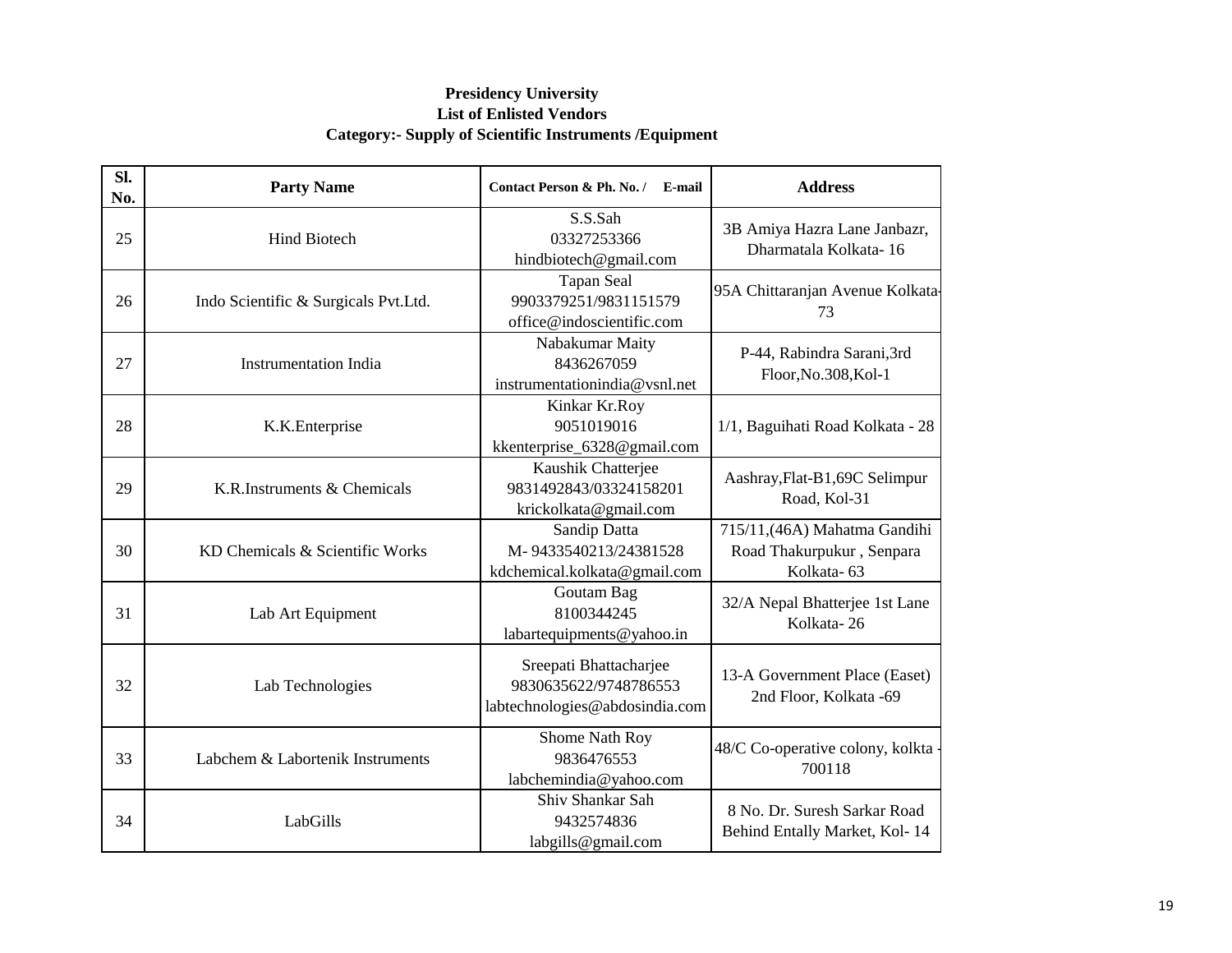| SI.<br>No. | <b>Party Name</b>                 | Contact Person & Ph. No. /<br>E-mail                                 | <b>Address</b>                           |
|------------|-----------------------------------|----------------------------------------------------------------------|------------------------------------------|
| 35         | <b>Loknath Scientific Concern</b> | Prabir Das<br>9830471220/9836772690<br>manna_rajkumar@rediffmail.com | 14/1/B, Nandalal Bose Lane,<br>Kolkata-3 |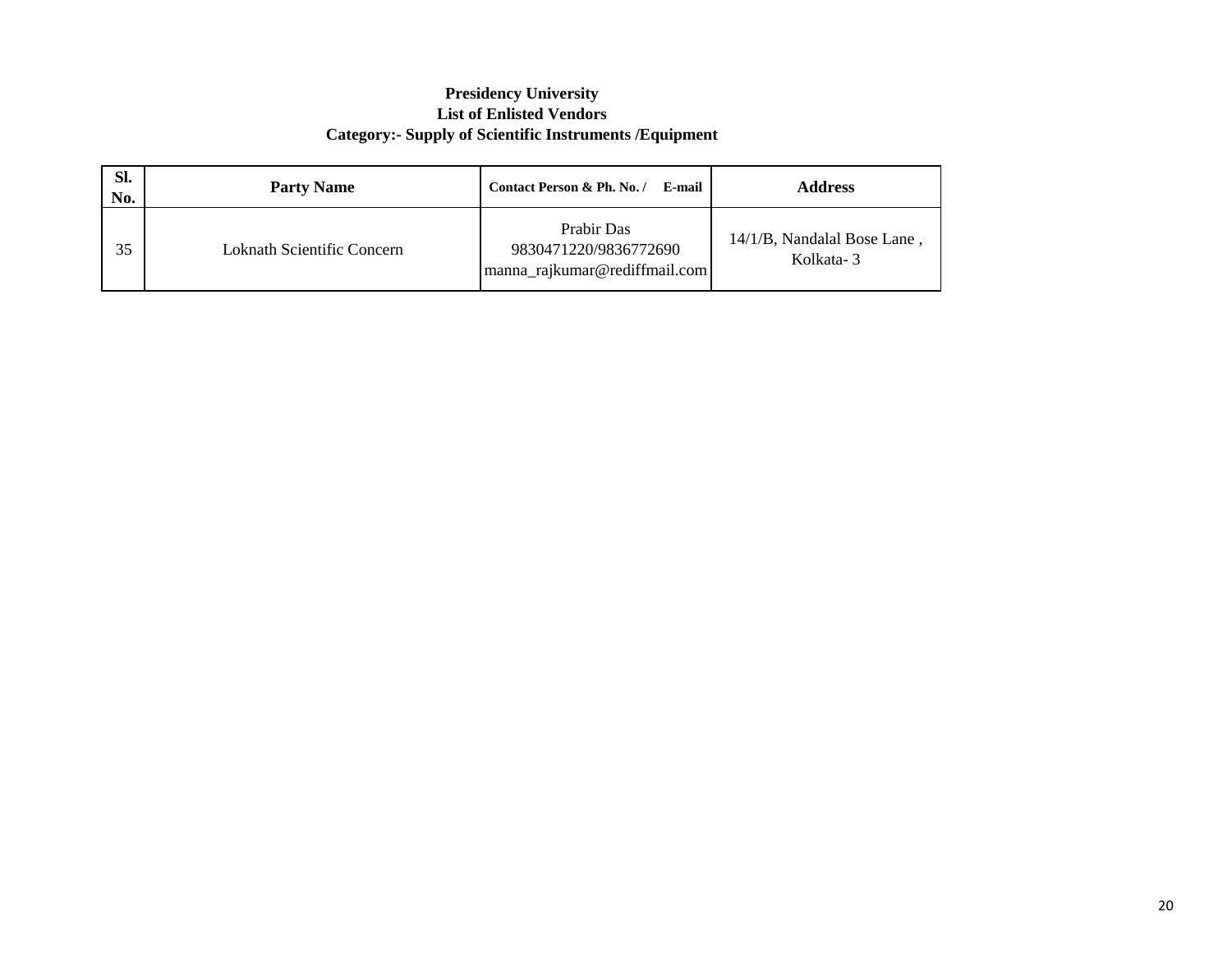| SI.<br>No. | <b>Party Name</b>                     | Contact Person & Ph. No. / E-mail                                              | <b>Address</b>                                                                                                                            |
|------------|---------------------------------------|--------------------------------------------------------------------------------|-------------------------------------------------------------------------------------------------------------------------------------------|
| 36         | Medispec (I) Ltd.                     | Mr. Vipul Chatbar<br>8820907757/8820107755<br>kol@medispec.in                  | 601, Lotus Corporate Park,<br>Grahm Firth Steel Compound, off<br>Western Express Highway, Jay<br>Coach Goregaon (East), Mumbai-<br>400063 |
| 37         | Medolab Science & Instruments Pvt.Ltd | Kalyan Roy<br>9433023493/25329825<br>labscins12@yahoo.com                      | 70/5/2, A.K.Mukherjee Road, Kol-<br>2                                                                                                     |
| 38         | <b>Micro Analytaics</b>               | Subharajit Lahiri<br>9830703040<br>microanalytics@outlook.com                  | EA-5/1, Shilpa Aparment, G-1,<br>Deshbandhunagar, Kolkata - 59                                                                            |
| 39         | N.R.Enterprise(India)                 | Anupranjan Nandi<br>22428907<br>nr_nandy@yahoo.co.in                           | 65, Station Road (East) Near<br>Barrackpur Railway, Kol-131                                                                               |
| 40         | Narshi Technologies                   | Prasant Kr. Panda<br>9432497664<br>narshitechnologies@gmail.com                | F-2 Purbasha 248-Purbalok 11th<br>Street E.M.Bye Pass Kalikapur,<br><b>Kol-99</b>                                                         |
| 41         | Nightingale                           | <b>Bholanath Mukherjee</b><br>9830159467/9432374880<br>nightngle@bsnl.in       | 13/A, Kashinath Mullick Lane, 2nd<br>Floor, Kol-73                                                                                        |
| 42         | Omega Instruments (I) Pvt.Ltd.        | Tuhin Banerjee<br>9331023551/9331123551/033222<br>99839<br>tuhin1159@gmail.com | 4, Ripon Street Kolkata-16                                                                                                                |
| 43         | Oriental Stores Supplying Co.         | Aloke Nandi<br>9830221110/9831640148<br>aloke.nandi@gmail.com                  | 87A, Chittaranjan Avenue, Kol-73                                                                                                          |
| 44         | Patel Chem-de -drugs                  | <b>Hiran Patel</b><br>9830955455/22341858<br>hiren.patelchem@gmail.com         | A 301/2 Bagree Market, 71,<br>Caning Street, Kol-1                                                                                        |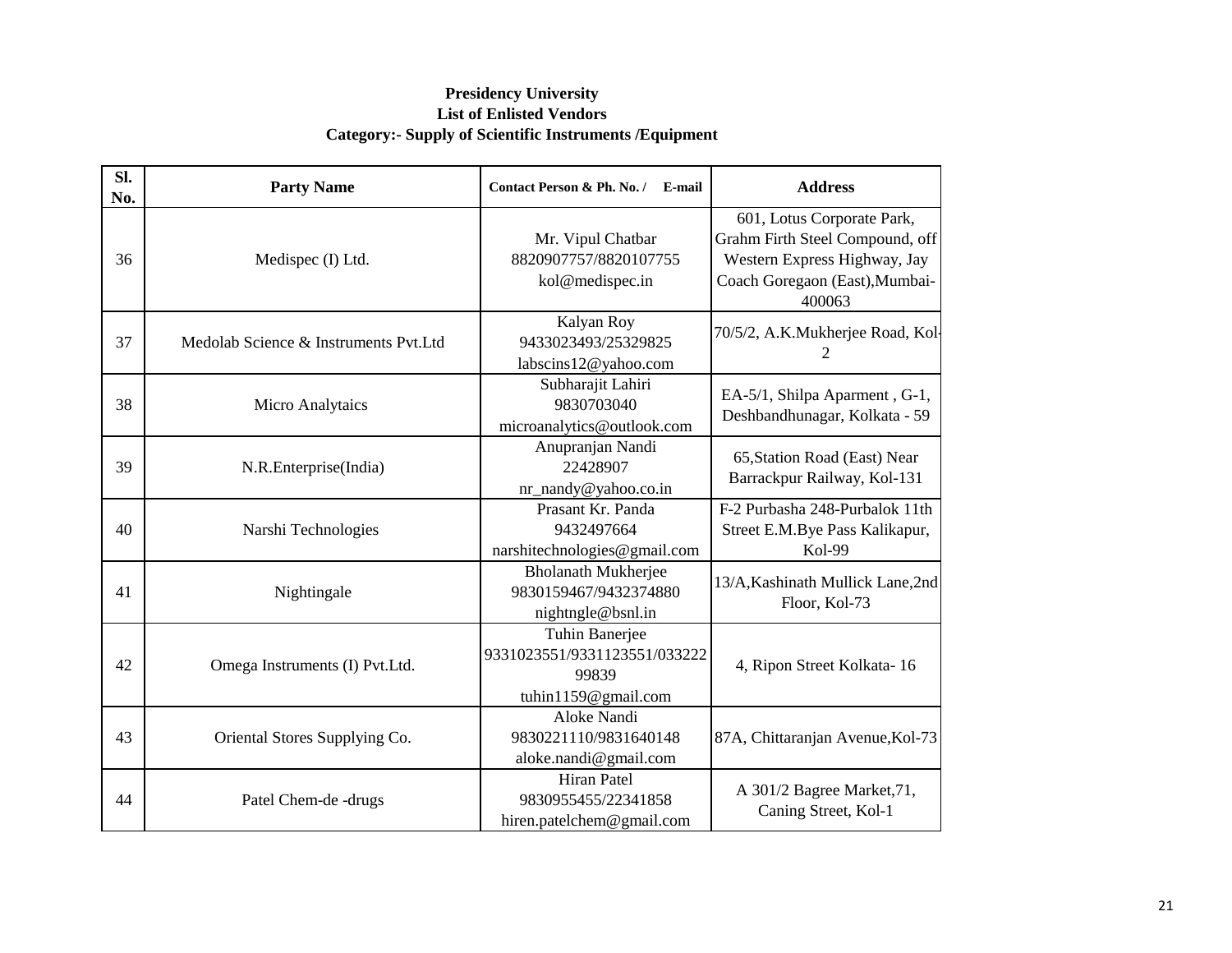| Sl.<br>No. | <b>Party Name</b>                    | Contact Person & Ph. No. /<br>E-mail                                      | <b>Address</b>                                                      |
|------------|--------------------------------------|---------------------------------------------------------------------------|---------------------------------------------------------------------|
| 45         | Pioneer Instruments                  | <b>Biplab Ghosh</b><br>03323525138<br>pioneer_instruments@yahoo.com       | 26 Biplabi Pulin Das Street,<br>Kolkata - 9                         |
| 46         | Pioneer Scientific Private Limited   | <b>Biplab Ghosh</b><br>9830043064<br>pioneerscientific@yahoo.in           | 26 Biplabi Pulin Das Street,<br>Kolkata - 9                         |
| 47         | PSG Scientific Instruments Pyt. Ltd. | Debabrata Sarkar<br>9830080183/9748747037<br>psgscientific@gmail.com      | 26/2 Choudhury Para, 1st Lane<br>Asit Appartment, Howrah-<br>711104 |
| 48         | R.S.Traders                          | Srinibash Dhar<br>9831074796/9831362761<br>rstraders_shibu@rediffmail.com | 1, Nabanagar, Birati, Kol-51                                        |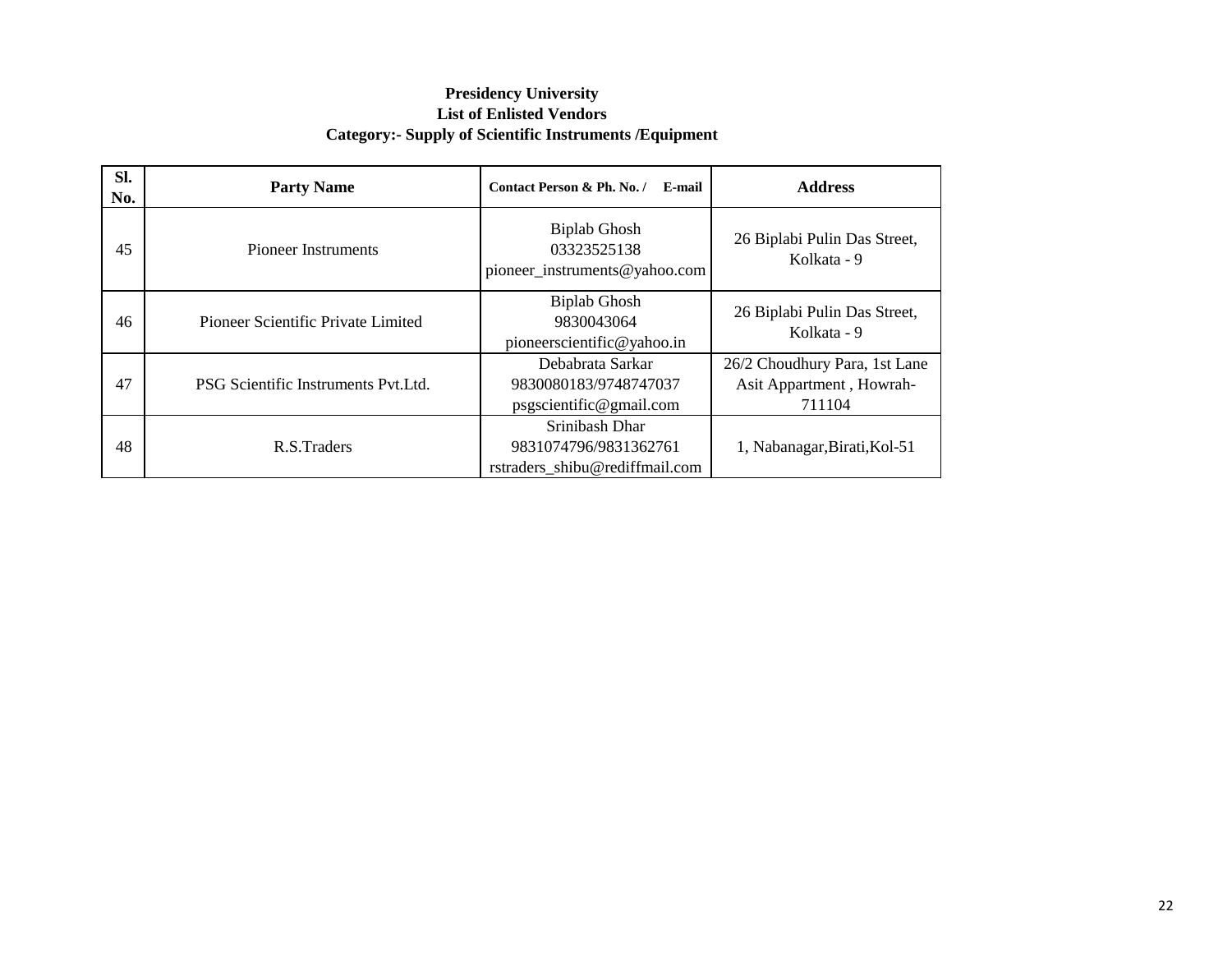| <b>Party Name</b>        | Contact Person & Ph. No. /<br>E-mail | <b>Address</b>                   |
|--------------------------|--------------------------------------|----------------------------------|
|                          | Raju Rajak                           | 9/3C, Rajendra Nath              |
| Ranjan Electronics       | 9433256354                           | Roychowdhury Lane                |
|                          | ranjanelectronics.rel@gmail.com      | Kol-36                           |
|                          | Raju Paul                            | 132, K.N.C Road Haritala Colony  |
| S.R.Enterprise           | 9681893872                           | , P.O- Barasat, Dist-North 24Pgs |
|                          | srenter14@gmail.com                  | Kol-124                          |
|                          | Dhiman Neogi                         |                                  |
|                          | 9830425794                           |                                  |
|                          | saradaglasschemicals@yahoo.co.i      | 33, Dixon Lane Sealdha, Kol-14   |
|                          | n                                    |                                  |
|                          | Ranjit Mondal                        |                                  |
| Scientific Trading       | 9339781047/9051308002                | 9A/H/2, Jagannath Dutta Lane     |
|                          | scientifictradin@yahoo.com           | $Kol-9$                          |
|                          | Amit Sen                             |                                  |
| Simeco                   | 9831820295/9831987295                | 35/B S.P.Mukherjee Road, kol-25  |
|                          | simeco35@yahoo.co.in                 |                                  |
|                          | Surojit Kr. Poddar                   | 28, Tara Chand Dutta Street      |
| Surya Instruments        | 983054279/03340672055                | Gr.Floor, Kol-73                 |
|                          | info@suryainstruments.co.in          |                                  |
|                          | Munmun Datta                         | 17/1D, Gopal Nagar Road          |
| Technolab Scientific Co. | 9831153812/03324566684               | Kolkata - 27                     |
|                          | asptse@cal3.vsnl.net.in              |                                  |
|                          | Argha Ghosh                          | 24/5, Kavi Bharti Sarani (Lake   |
| Unicom Infotel Pvt.Ltd   | 8420197127                           |                                  |
|                          | rakesh.sinha@unicominfotel.com       | Terrace), Kol-29                 |
|                          | Nirmal Mundra                        |                                  |
| Varun Enterprises        | 9830047459/22310693                  | 33/1, Netaji Subash Road 1st     |
|                          | snvr@hotmail.com                     | Floor, Room No. 137, Kol-1       |
|                          | Sarada Glass & Chemicals             |                                  |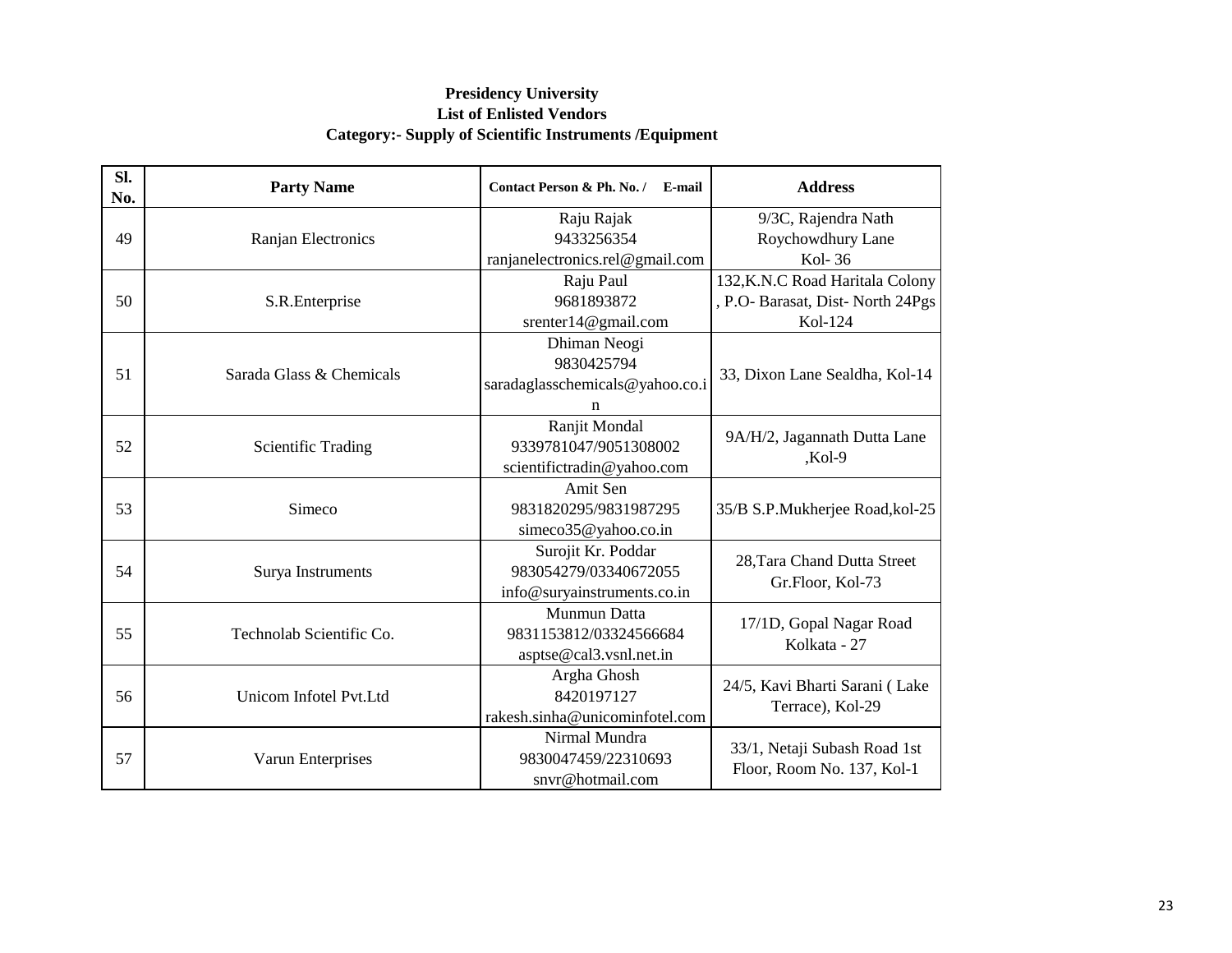#### **Presidency University List of Enlisted Vendors Category:- Supply ofAir-Conditioners,Refrigerator and othe electrical appliances**

| Sl. No.      | <b>Party Name</b> | Contact Person & Ph. No. /<br>E-mail                                 | <b>Address</b>                                    |
|--------------|-------------------|----------------------------------------------------------------------|---------------------------------------------------|
|              | K.K. Enterprise   | Kinkar Kr.Roy<br>9051019016<br>kkenterprise 6328@gmail.com           | 1/1, Baguihati Road Kolkata - 28                  |
| $\mathbf{2}$ | <b>SMS.NET</b>    | Mrinal Kanti Patra<br>9830870564/9831552389<br>smsdotnet@hotmail.com | 30, Kalabagan Lane,<br>Santragachi, Howrah-711104 |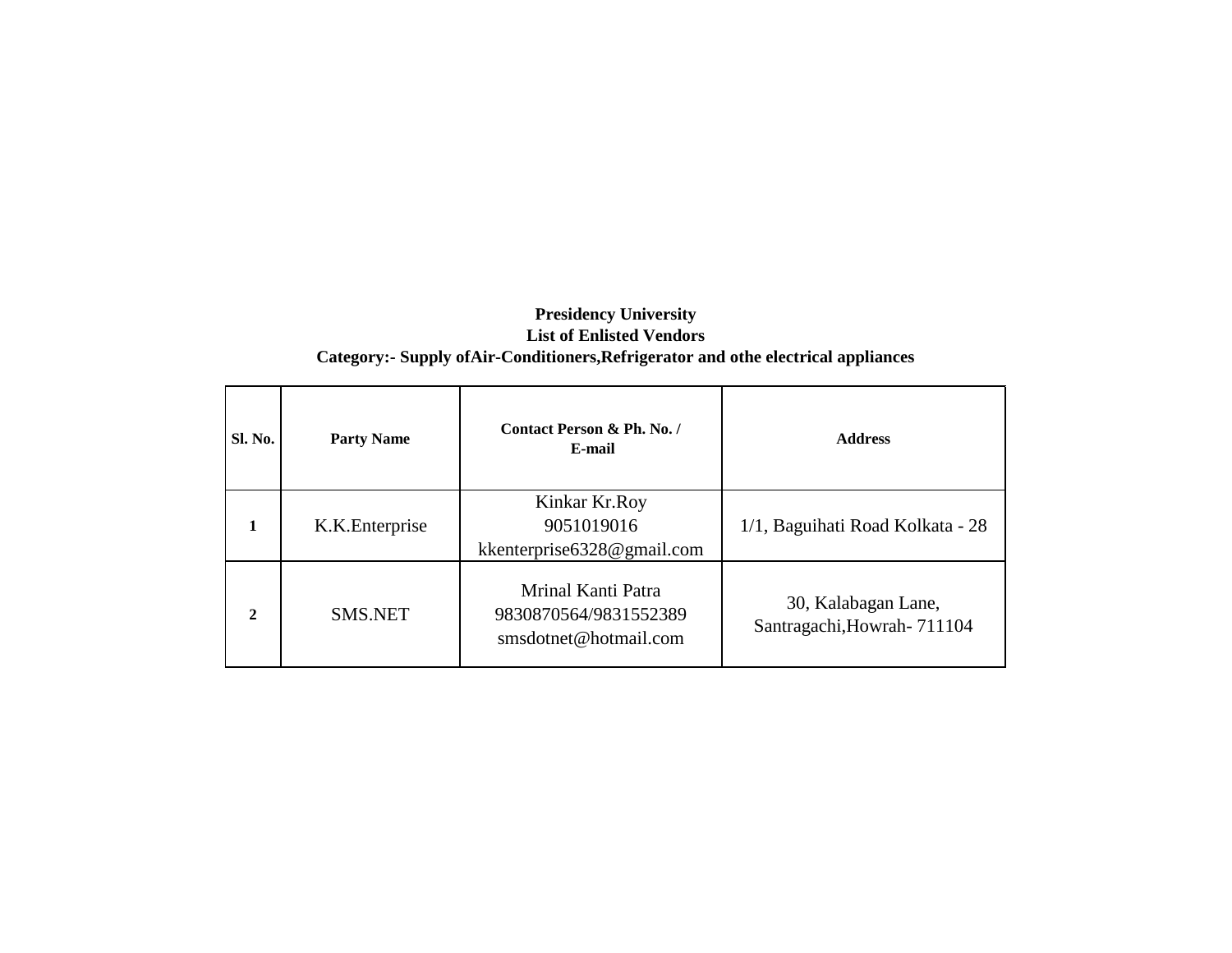| Sl. No.                 | <b>Party Name</b>          | Contact Person & Ph. No. /<br>E-mail                                       | <b>Address</b>                                                            |
|-------------------------|----------------------------|----------------------------------------------------------------------------|---------------------------------------------------------------------------|
| $\mathbf{1}$            | <b>Apex Engineers</b>      | Lokesh Nag<br>9830135659/9830123359/9433440414<br>apexengineerss@gmail.com | 26B, Ibrahimpur Road,<br>$Kol-32$                                         |
| $\boldsymbol{2}$        | S.G.Enterprise             | Goutam Roy<br>9831215337/24110952<br>sg.goutamroy@yahoo.in                 | 28, Co-Operative Road, kolkata 70/Roy Villa, Bansdroni<br>Gardens, Kol 70 |
| $\overline{\mathbf{3}}$ | <b>Bossco Enterprise</b>   | Debasish Kr. Basu<br>9433871328/24116127<br>dkbasu-kolkata@rediffmail.com  | 370/1C N.S.C Bose Road , Kolkata 47                                       |
| 4                       | <b>Charu Furniture</b>     | Bisnupada Biswas<br>9830044280/24366726<br>biswasbishunpada08@gmail.com    | 247, Baishnab Gata, Patule Township, F-Block, P.S-<br>Jadavpur, Kol-84    |
| 5                       | Dutta Enterprise           | Debasish Dutta<br>9831087292/9831002518<br>duttaenterprise_de@yahoo.co.in  | 8/61/2, Bejoygarh, Kol-32                                                 |
| 6                       | <b>Fabercon Industries</b> | Durga Pada Santra<br>9831715039<br>fabriconindustries@gmail.com            | 36/1 A Bakul Bagan Road, Kol-25                                           |
| 7                       | Golden Engineering         | Karabi Bhattacharjee<br>8017120678<br>contact.goldengineering@gmail.com    | 8/5, Nepal Bhattacherjee Street, Kol-26                                   |
| 8                       | Gouri Interior             | Sabuj Biswas<br>9830535459<br>gouriinterior@yahoo.com                      | 14/3, Dhakuria East Road, Kolkata 78                                      |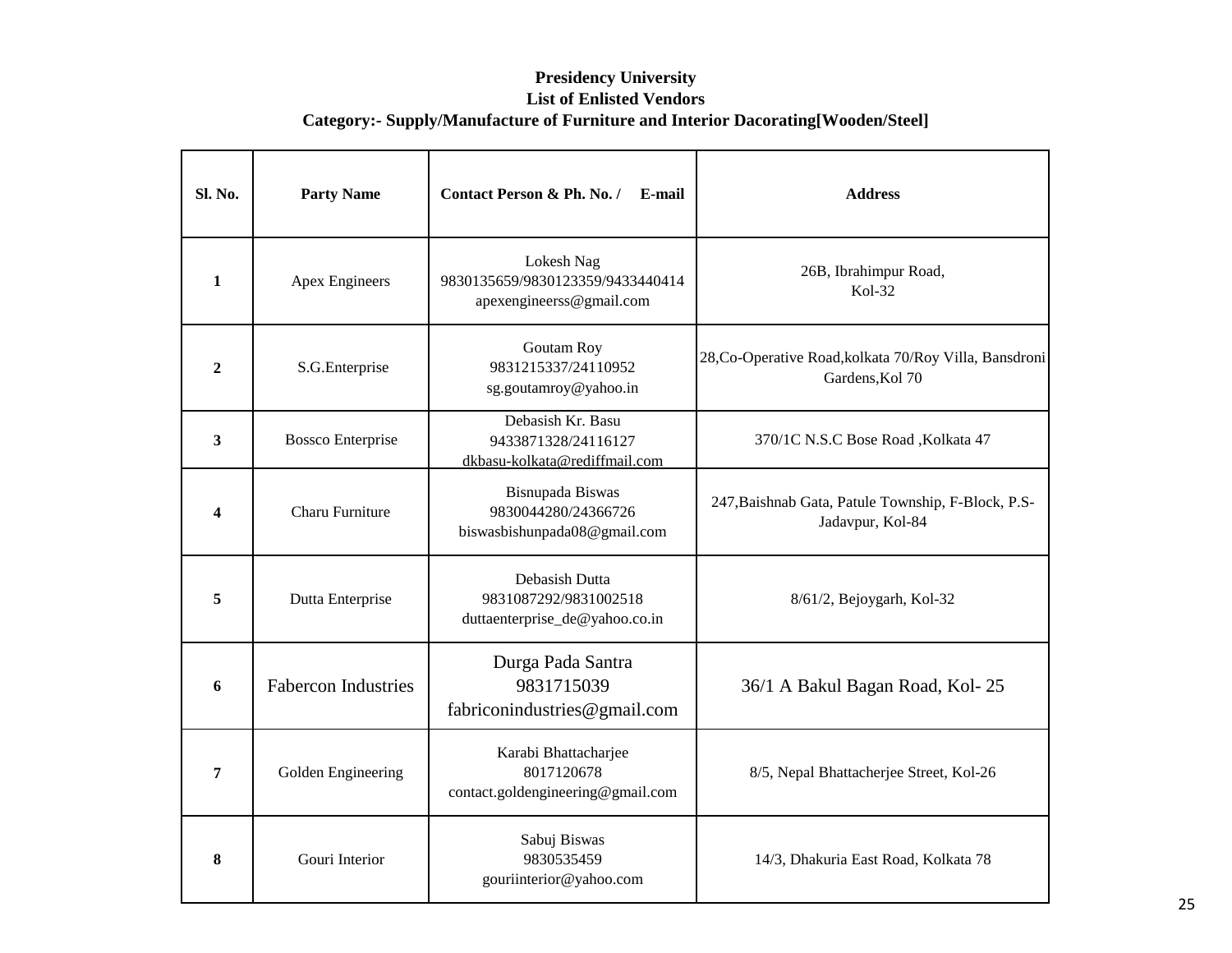| <b>Sl. No.</b> | <b>Party Name</b> | Contact Person & Ph. No. /<br>E-mail | <b>Address</b>                         |
|----------------|-------------------|--------------------------------------|----------------------------------------|
|                | Home Decor        | Subir Dutta 9433389610               | 10/57, Bijaygarh, Jadavpur, Kolkata 32 |
|                |                   | homedecor1956@yahoo.com              |                                        |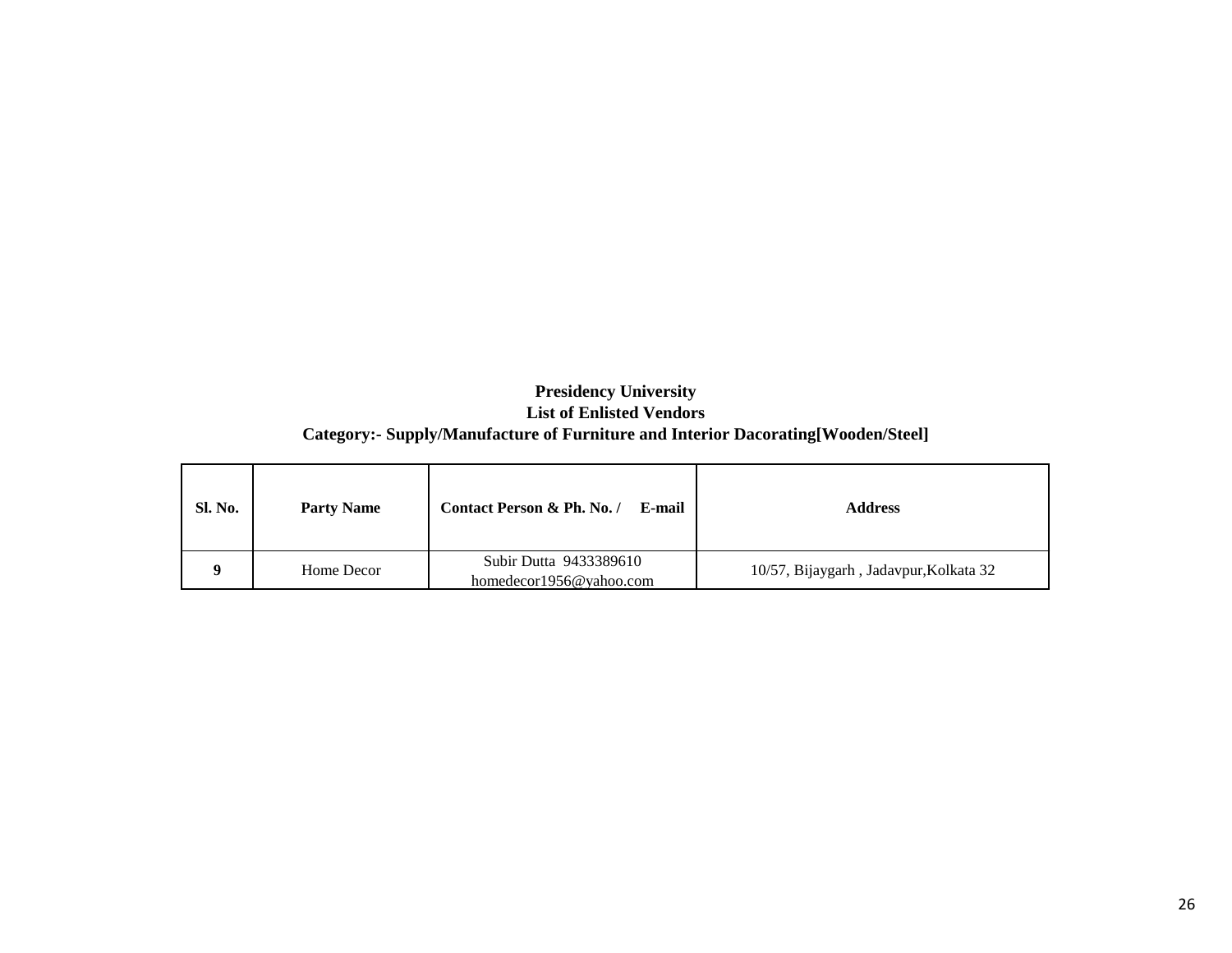| Sl. No. | <b>Party Name</b>              | Contact Person & Ph. No. /<br>E-mail                                  | <b>Address</b>                                                   |
|---------|--------------------------------|-----------------------------------------------------------------------|------------------------------------------------------------------|
| 10      | Interia Techton                | <b>Bhaskar Banerjee</b><br>9831029522                                 | 87/177, Raja S.C Mallick Road, Gangully Bagan,<br>Kol-47         |
| 11      | K.R. Furnishings Pvt. Ltd.     | Amit Kumar<br>9836339908/8820218593<br>contactkrf@gmail.com           | Roy Villa, Bansdroni Gardens, 18 H.L.Sarkar Rd,<br>Kolkata 70    |
| 12      | King Enterprise                | Bivash Sarkar 9433044600/9830826286<br>kingenterprise1964@yahoo.co.in | 14/1/1, Bose Pukur Road, Kolkata 39                              |
| 13      | Laxmi Enterprise               | Partha Roychowdhury<br>9433192677/9432816063<br>partha.Rc62@gmail.com | 42/1L,P.G.H Saha Road, Jadavpur, Kol-32                          |
| 14      | Mobel India Pvt.Ltd.           | Ashoke Roy<br>9230511473/8017611140<br>info@mobelindia.com            | 18B Ashutosh Mukherjee Road, Kol-20, Homeland<br>Mall, 4th Floor |
| 15      | New B.Rana & Co.               | <b>Kuntal Basu</b><br>9831219032/9831046149<br>new.b.rana@gmail.com   | 89, Akhil Mistry Lane,<br>Kol-700009                             |
| 16      | Nundy's                        | Jayanta Nandy 9831550227/9831081227<br>admin@nundys.com               | 99A Park Street, Kolkata 16                                      |
| 17      | The Unik Construction &<br>Co. | Probir Kumar Duta<br>9831570457/03324303171                           | P-20 Ibrahimpur Road Jadavpur, Kolkata - 700032                  |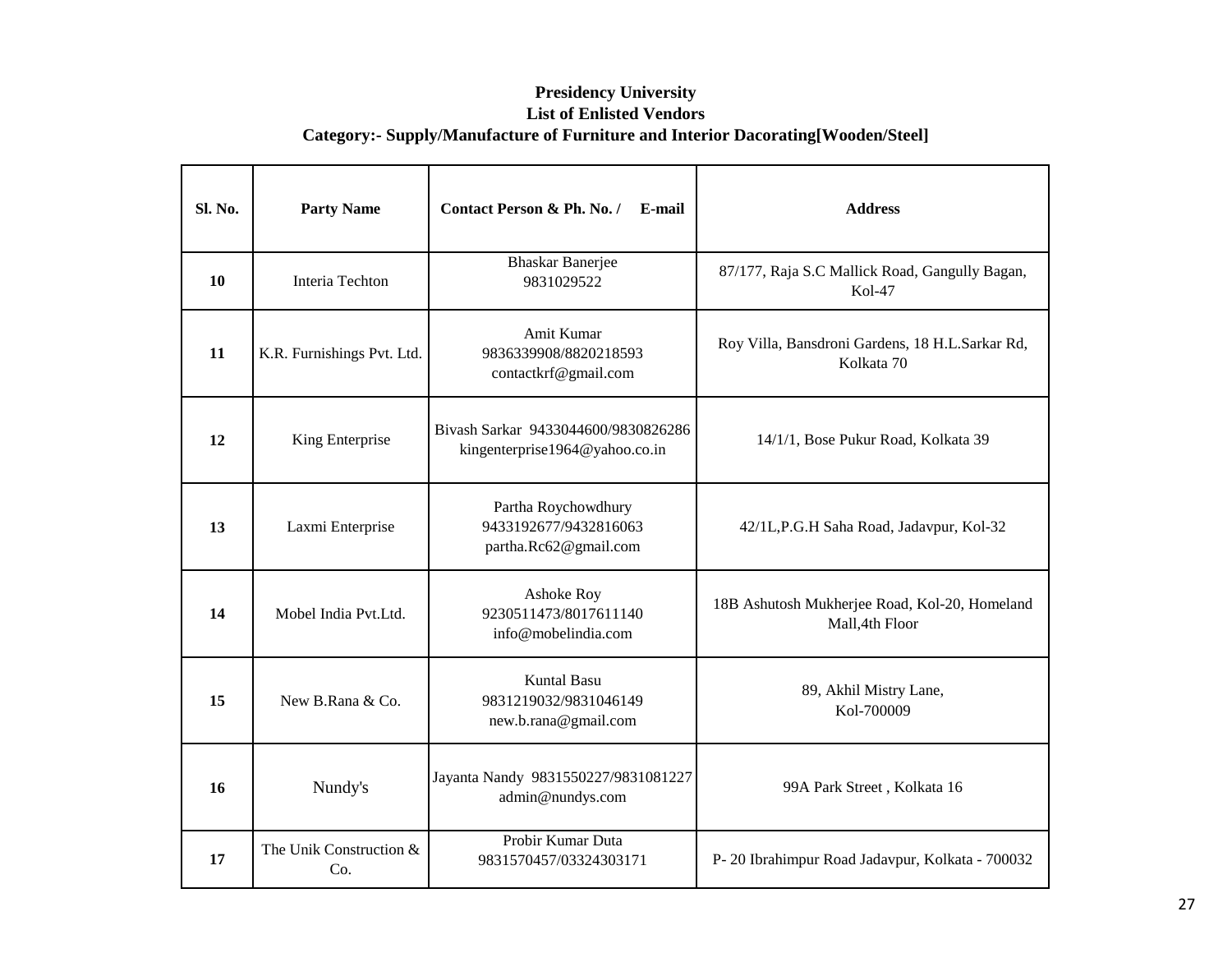| <b>Sl. No.</b> | <b>Party Name</b> | Contact Person & Ph. No. /<br>E-mail                     | <b>Address</b>                         |
|----------------|-------------------|----------------------------------------------------------|----------------------------------------|
| 18             | Vogue             | Prabal Chatterjee<br>9831157015<br>vogue-inf@yahoo.co.in | 79, Lelin Sarani, Room No-408A, Kol-13 |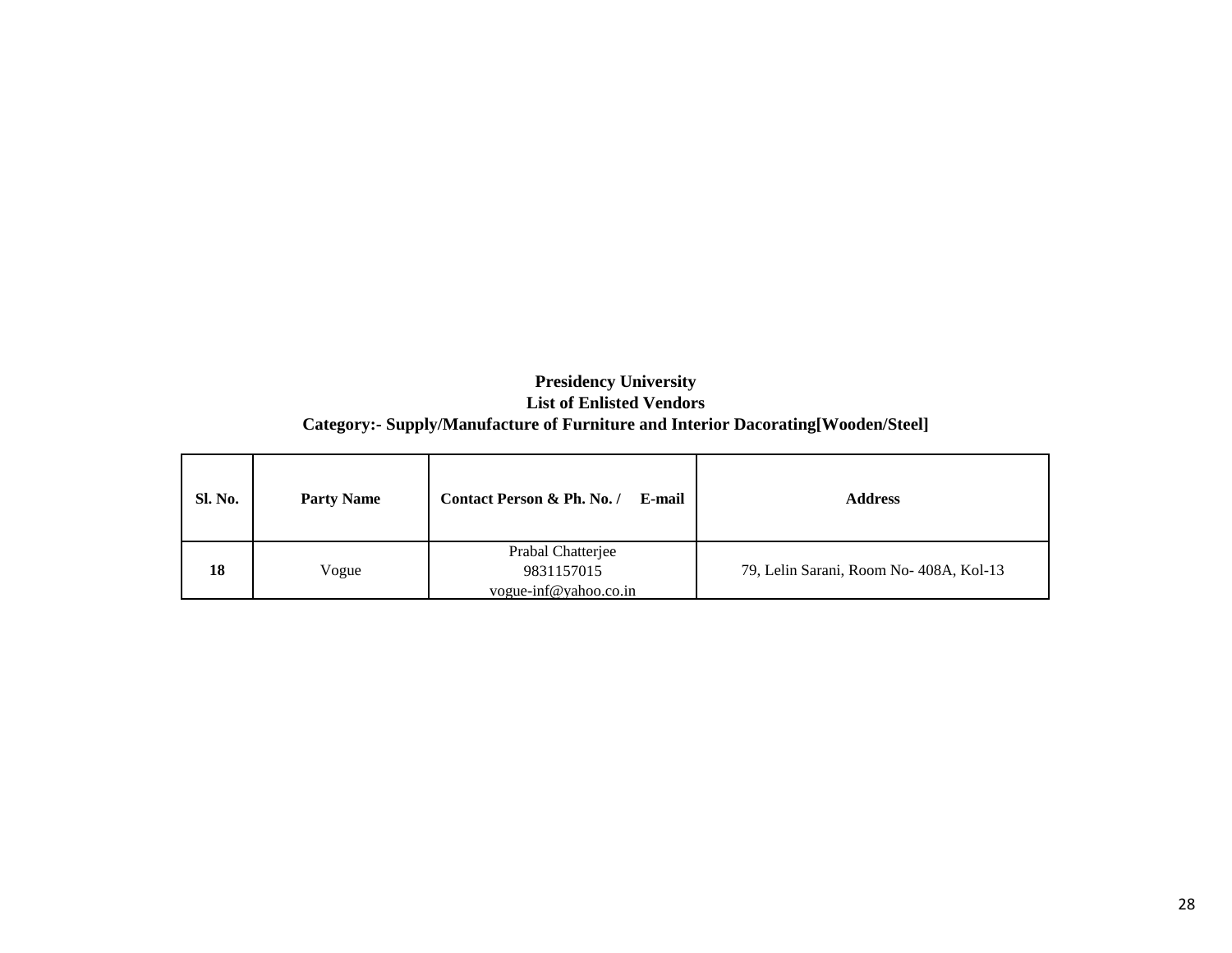#### **Presidency University List of Enlisted Vendors Category:- Printing job including binding**

| <b>Sl. No.</b> | <b>Party Name</b>       | Contact Person & Ph. No. / E-mail                                    | <b>Address</b>                                                                           |
|----------------|-------------------------|----------------------------------------------------------------------|------------------------------------------------------------------------------------------|
| 1              | <b>CDC</b> Printers     | Paryha Moulick<br>9831025672/23298856<br>cdc@cdcprinters.com         | Tangra Industrial Estate-II (Bengal Pottery) 45,<br>Radhanath Chowdhury Road, Kol-700015 |
| $\overline{2}$ | <b>Dimond Art Press</b> | Mohidul Haque<br>9830172643<br>mohidul_haq007@yahoo.co.in            | 37A, Bentick Street, 1st Floor, Kol-700069                                               |
| $\mathbf{3}$   | G.J. Agency             | Satyajit Saha<br>9339262266<br>gjagency@rediffmail.com               | 5, Ramanath Pal Road kidderpore, Kol-700023                                              |
| 4              | Joco Printing World     | Anupam Chatterjee<br>9231698980/9830070115<br>jocoprinting@gmail.com | 41/A, Ramkamal Street, Khiddirpore, Kol-23                                               |
| 5              | Mukherjee Printers      | Nitai Pramanick<br>9836762352<br>mukherjee.printers@yahoo.in         | 182, Bipin Behari Ganguly Street, Kolkata 12                                             |
| 6              | Pasupati Graphics       | Swarnendu Banerjee<br>9831021988/23298856<br>pasupati01@gmail.com    | 8B, Beadon Street, Kol-700006                                                            |
| 7              | Print O Graph           | Mr. B.N Das<br>9051767774/9339867774<br>printograp@rediffmail.com    | 38/3 Maharani Indira Devi Road, Behala, Kol-700060                                       |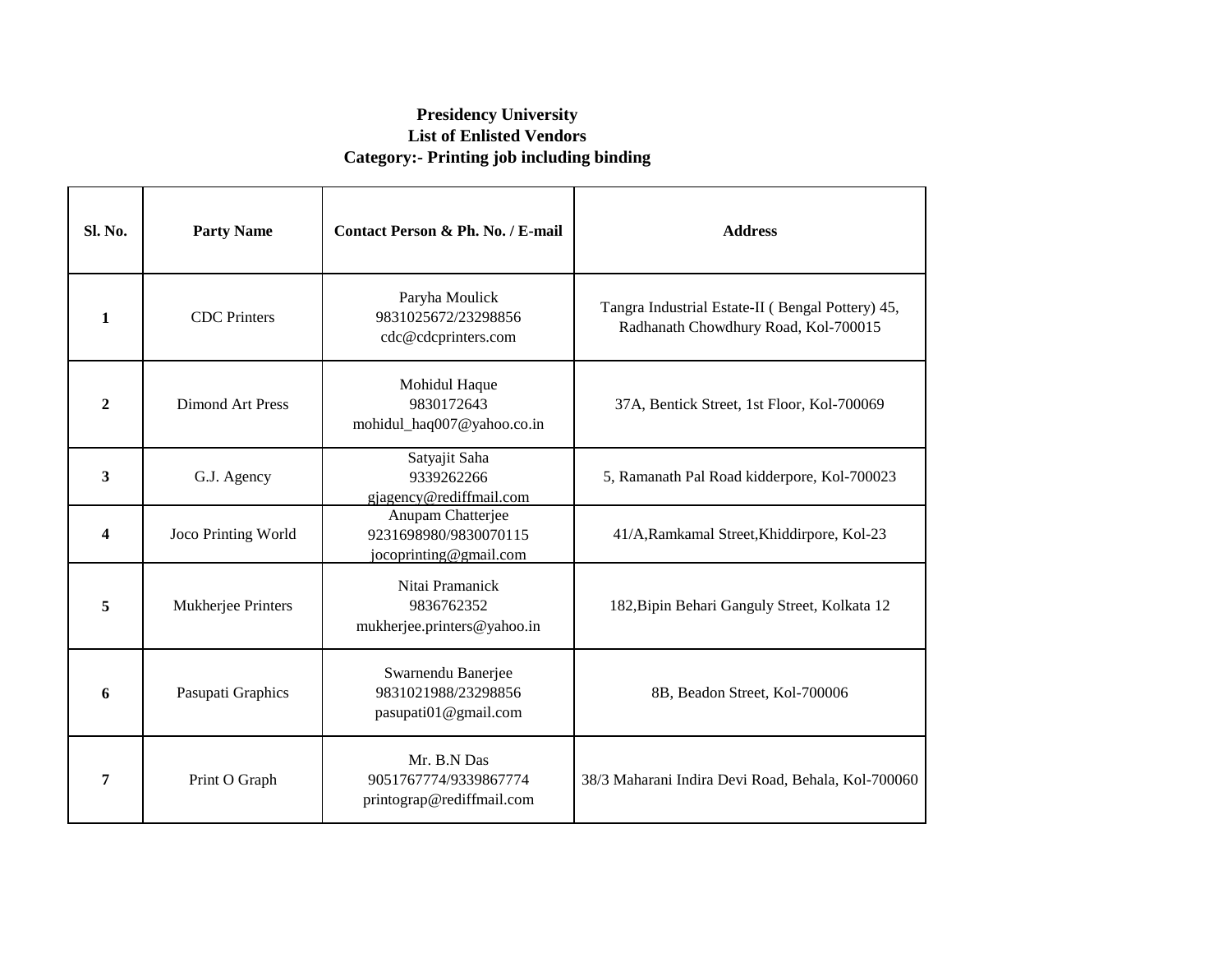|  | Unique Graphics | Biresh Ch. Barua<br>M-Not mentioned<br>marketing.impression@gmail.com | 6, raja Dinendra Street,<br>Kol-700009 |
|--|-----------------|-----------------------------------------------------------------------|----------------------------------------|
|--|-----------------|-----------------------------------------------------------------------|----------------------------------------|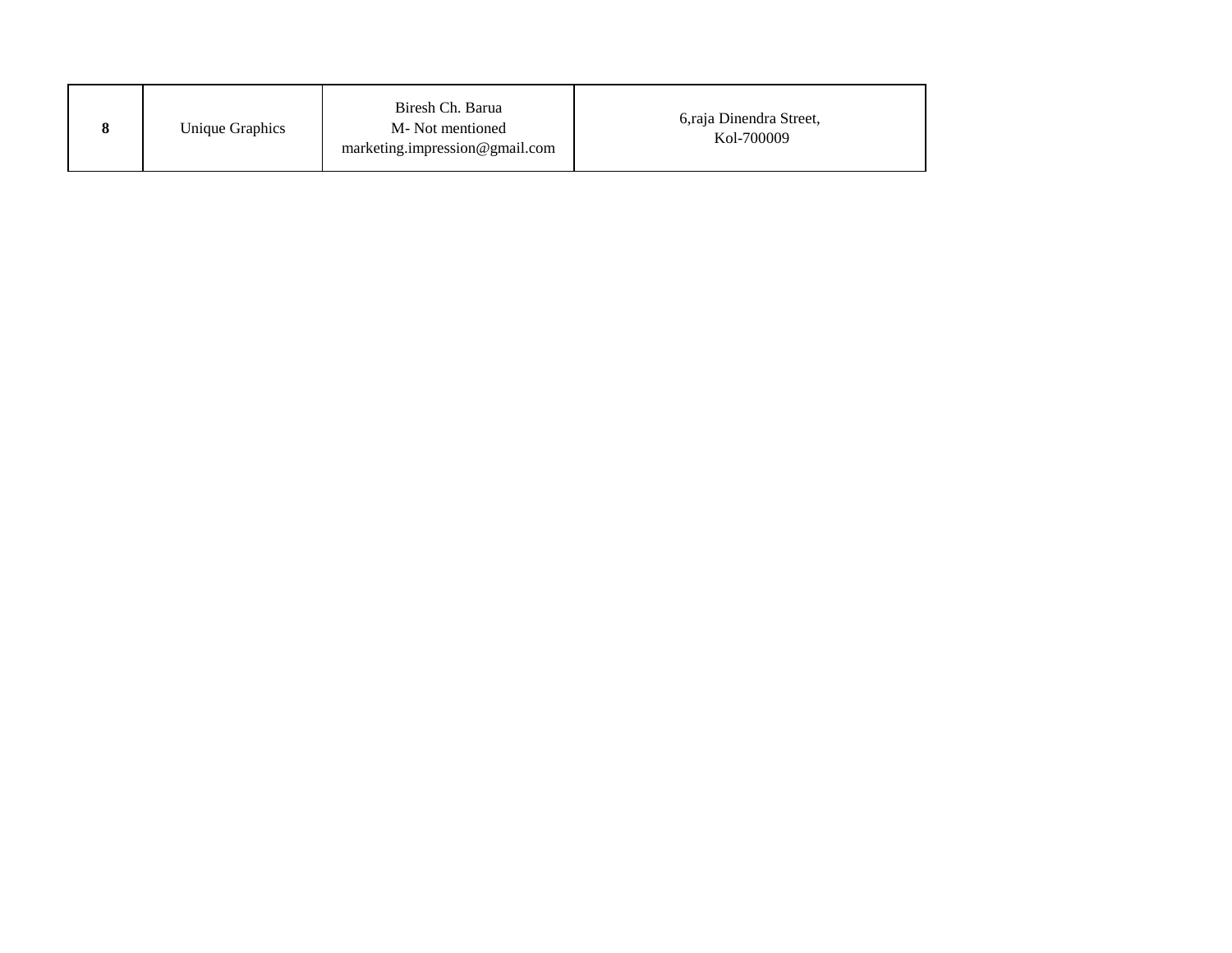#### **Presidency University List of Enlisted Vendors Category:- Catering Service**

| Sl. No.        | <b>Party Name</b>                                                                   | Contact Person & Ph. No. /<br>E-mail                                      | <b>Address</b>                                                                 |
|----------------|-------------------------------------------------------------------------------------|---------------------------------------------------------------------------|--------------------------------------------------------------------------------|
|                | Deep Enterprise                                                                     | Dilip Mazumder<br>9433183011/24109720<br>deep_kol_india@yahoo.co.in       | P-3Nil Gopal Park, Brahmapur                                                   |
| $\overline{2}$ | <b>Happy Caterer</b>                                                                | Supriya Nag<br>22415538<br>ankitanag8@gmail.com                           | 37/3 Beniatola Lane, Kol-9                                                     |
| 3              | Nine 2 Nine Multicuisine<br>Restaurant (A Unit of<br>Universal Graphic Pvt.<br>Ltd. | Dipankar Chakraborty<br>9831025425/983189688<br>finance@unisolindia.co.in | UTCP 0250, Uphar Town Center,<br>2nd Floor, 2052,<br>Chakgaria, Kolkata-700094 |
| $\overline{4}$ | <b>Super Dream Caterer</b>                                                          | <b>Biman Chakraborty</b><br>9830084822<br>chakrabortybiman@yahoo.in       | 22B/1A, Rodha Malhave Dutta<br>Garden Lane, Joramandir, Kolkata -<br>700010    |
| 5              | Sristi                                                                              | <b>Rathin Mondal</b><br>9433108288<br>rathinsristi@gmail.com              | Kona Road, Ramrajatola,<br>Santragachi, Howrah - 701104                        |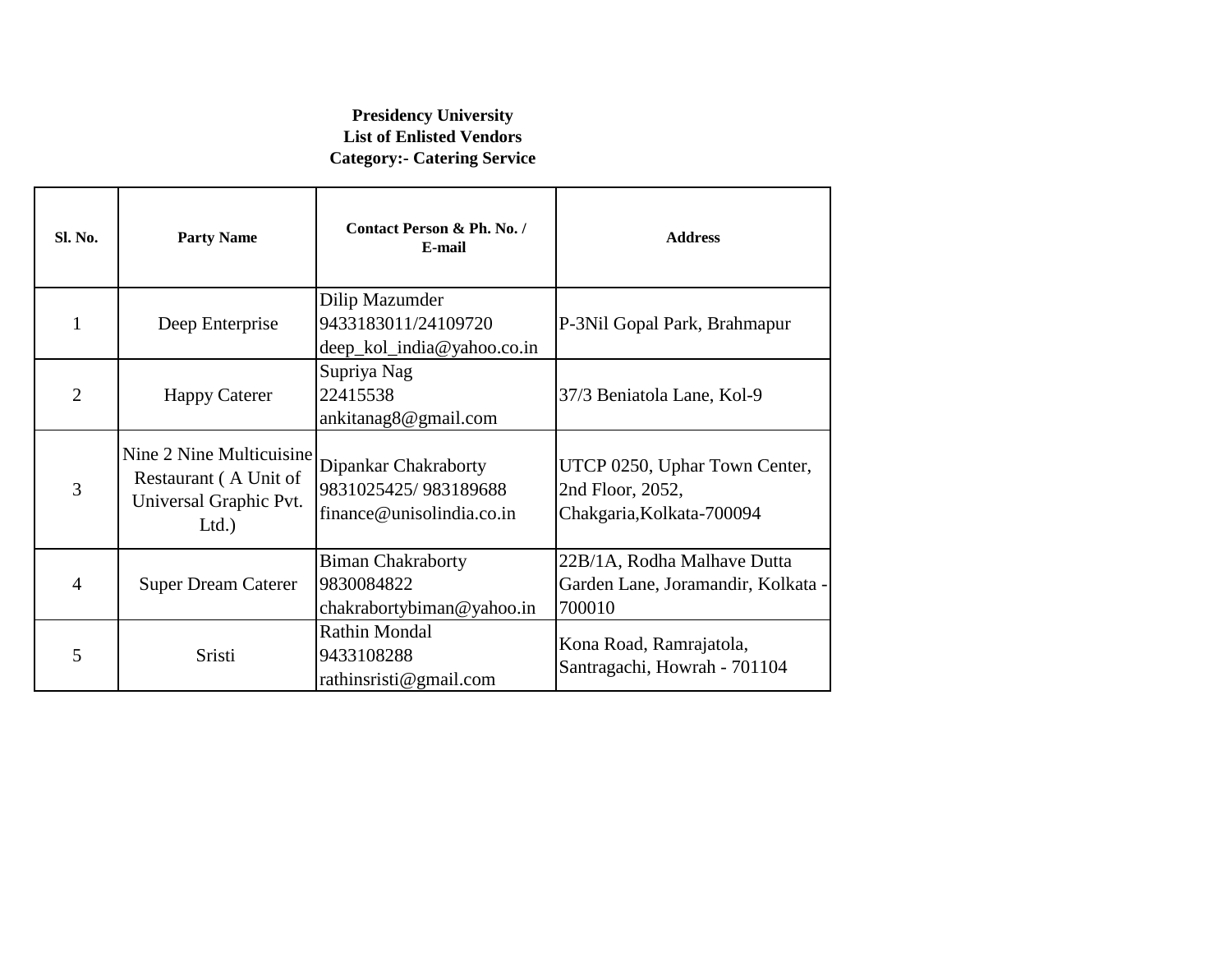### **Presidency University List of Enlisted Vendors Category:- Decorating Service & Hiring of Sound system, Projection & Lighting,etc.**

| <b>Sl. No.</b> | <b>Party Name</b>          | Contact Person & Ph. No. /<br>E-mail                                 | <b>Address</b>                   |
|----------------|----------------------------|----------------------------------------------------------------------|----------------------------------|
|                | Central Calcutta Decorater | Mohan Chand Seal<br>9339774038/9330774038<br>sealsuman2011@gmail.com | 47 Mahatma Gandhi Road Kolkata 9 |
| $\mathfrak{D}$ | Nupur Seal                 | Nupur Seal<br>8017043371                                             | Harish Sikder Path, Kol-700012   |
| 3              | Nag Decorator              | Arup Kr.Nag<br>9831097415<br>neel.reddvil@gmail.com                  | 37/3 Beniatola Lane, Kol-700009  |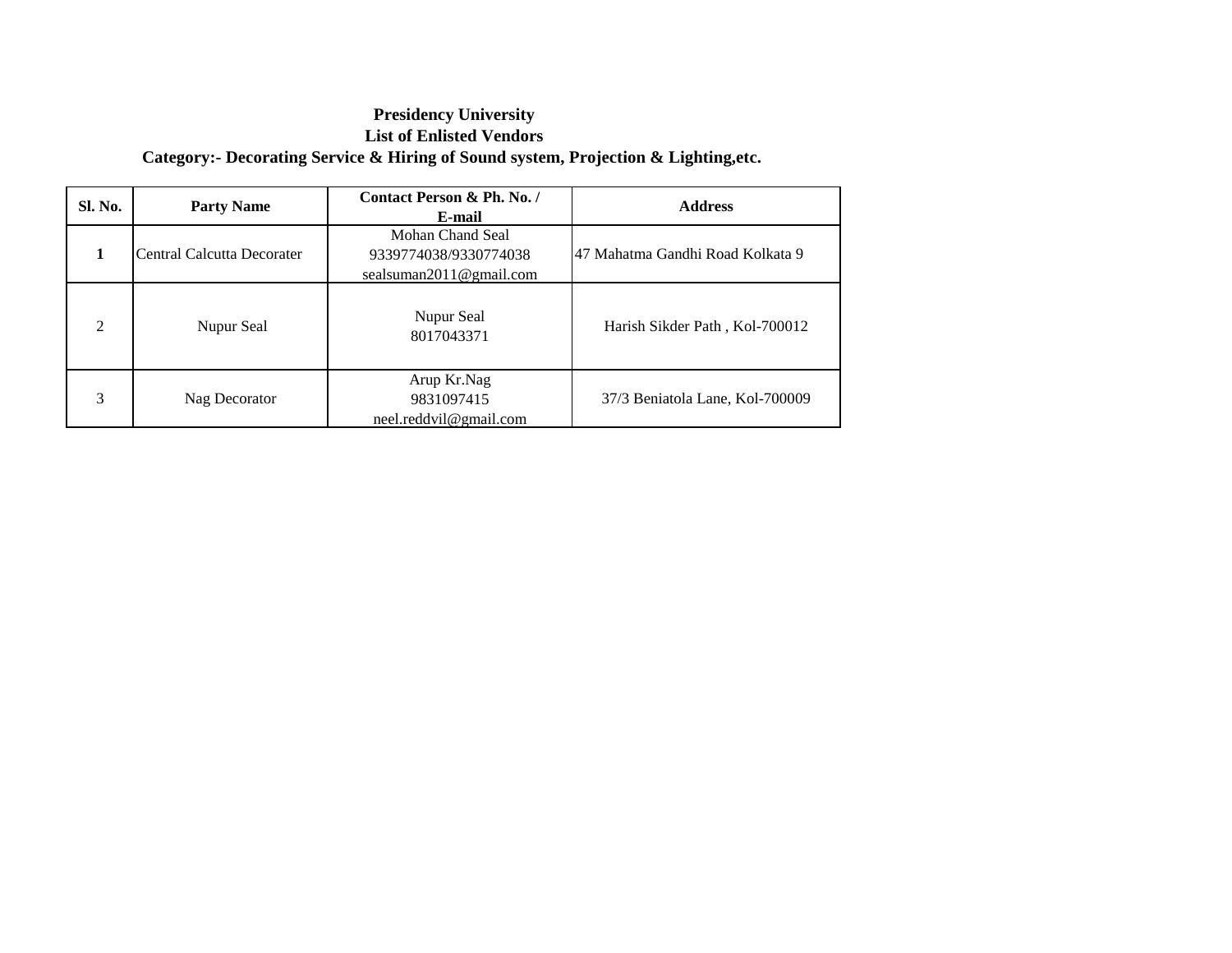| Sl. No.        | <b>Party Name</b>                                            | Contact Person & Ph. No. /<br>E-mail                                      | <b>Address</b>                                                |
|----------------|--------------------------------------------------------------|---------------------------------------------------------------------------|---------------------------------------------------------------|
| 1              | A.B. Enterprise                                              | Narayan Dey<br>09051758838/09331053078<br>abndey@gmail.com                | 4/9 Bijoy Garh, P.O- Jadavpur, Kolkata -700032                |
| $\overline{2}$ | A.K.Chatterjee                                               | A.K.Chatterjee<br>9831016377                                              | 164/9/1 P.A.S Road, Kol- 45                                   |
| 3              | A.M.Construction                                             | Amit Kr. Saw<br>9836623395<br>amconstruction1982@gmail.com                | 11/5, Chittaranjan Park Jadavpur, Kolkata - 700032            |
| $\overline{4}$ | <b>Aakash Construction</b>                                   | 9163478986                                                                | 2138, Garden Lane, Barasat - 700124                           |
| 5              | Amal Dey Construction                                        | Amal Krishna Dey<br>8981578657<br>amaldey.adc@gmail.com                   | 4/9 Bijoy Garh, P.O- Jadavpur, Kolkata -700032                |
| 6              | Angel Pest Management<br>Services<br>[For Pest Control only] | Ranadhir Purakayastha<br>8334093888 / 8334094888<br>contactapms@gmail.com | 44, Regent Place, Kolkata -700040                             |
| $\tau$         | Anindit Enterprise                                           | Amlesh Chandra Sinha<br>9331812119                                        | B/4A/H/8 Rakhal Das Auddy Road, Kolkata - 700027              |
| 8              | Apurba Guha                                                  | Apurba Guha                                                               | 64/4A/6, Suresh Ch. Banerjee Road, Kolkata - 700010           |
| 9              | Arch Tech Infra                                              | Suman Sarin<br>8336035195<br>contactarchtech@gmail.com                    | 139D, Hafiz MD Ishaque Road, Kolkata - 700082                 |
| 10             | B.Pavel & Co.                                                | 9831471267                                                                | Krishna Nagar Road Noapara, P.O- Barasat, Dist-24pgs(N)       |
| 11             | <b>Bossco Enterprise</b>                                     | Debasish Kr. Basu<br>9433871328<br>dkbasu_kolkata@rediffmail.<br>com      | 11, Maharaja Tagore Road, Dhakuria, Kolkata -700031           |
| 12             | Concord Unemployed<br>Engineers Co. Op. Society<br>Ltd       | Tapas Kr. Sarkar<br>9434343623                                            | Uttar Ghosh Para P.O & P.S - Chakdaha, Dist Nadia, Pin-741222 |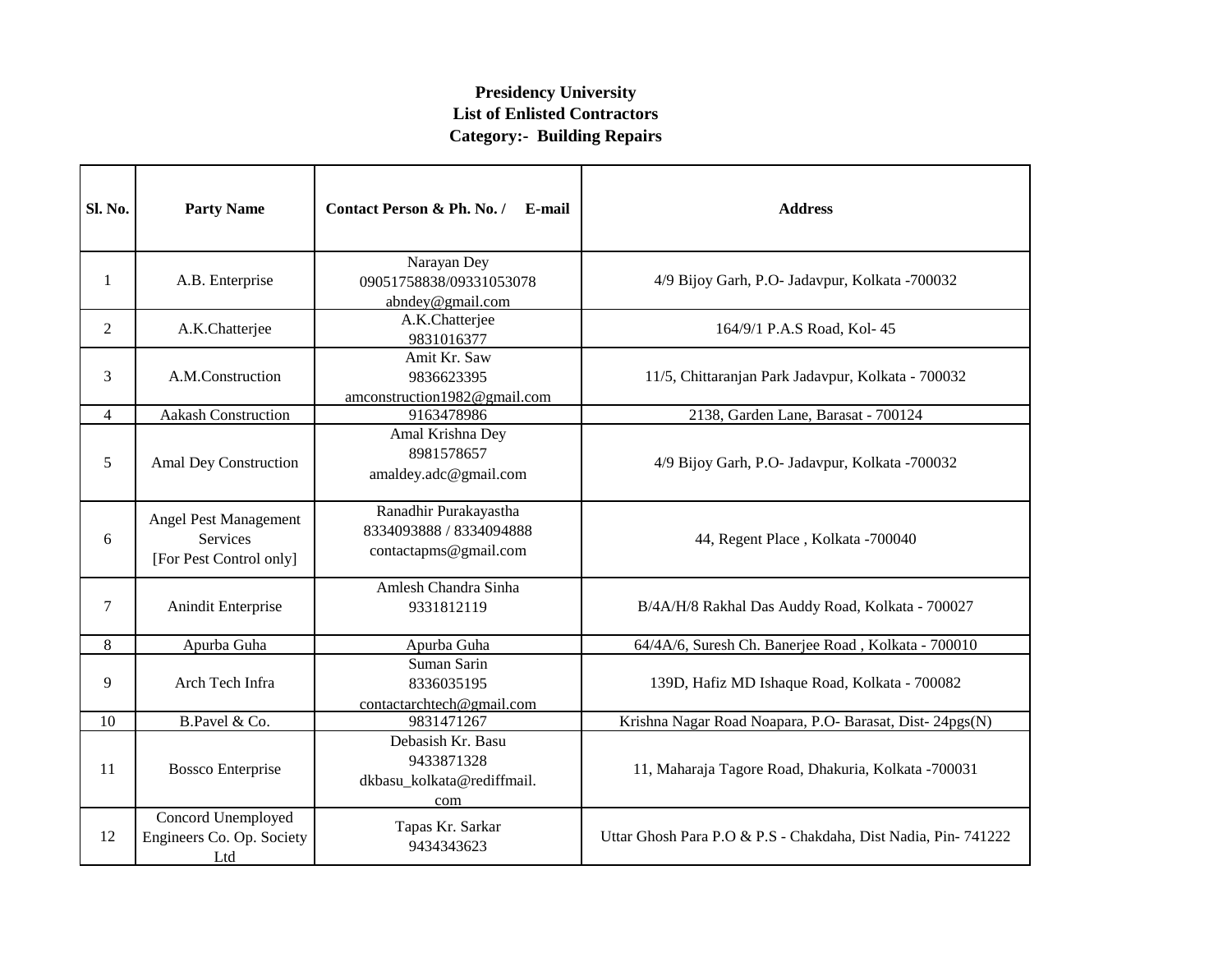| Sl. No. | <b>Party Name</b>                           | Contact Person & Ph. No. /<br>E-mail                                   | <b>Address</b>                             |
|---------|---------------------------------------------|------------------------------------------------------------------------|--------------------------------------------|
| 13      | <b>Construction Engineering</b><br>Services | Partha Sarathi Chatterjee<br>9433270790                                | 164/9/1 Prince Annaar Shah Road, Kol-45    |
| 14      | Converge Construction                       | Pradipto Roychowdhury<br>9836267070/9830236256converge@outl<br>ook.com | 45A/1, Central Road, Jodpur, kol-32        |
| 15      | Deep Enterprise                             | Dilip Mazumder<br>9433183011/24109720<br>deep kol india@yahoo.co.in    | P-3 Nil Gopal Park Brahmapur<br>Kol-700084 |
| 16      | Dutta Enterprise                            | Debasish Dutta<br>9831087292/9831002518<br>duttaenterprise.in          | $8/61/2$ , Bejoygarh, Kol-32               |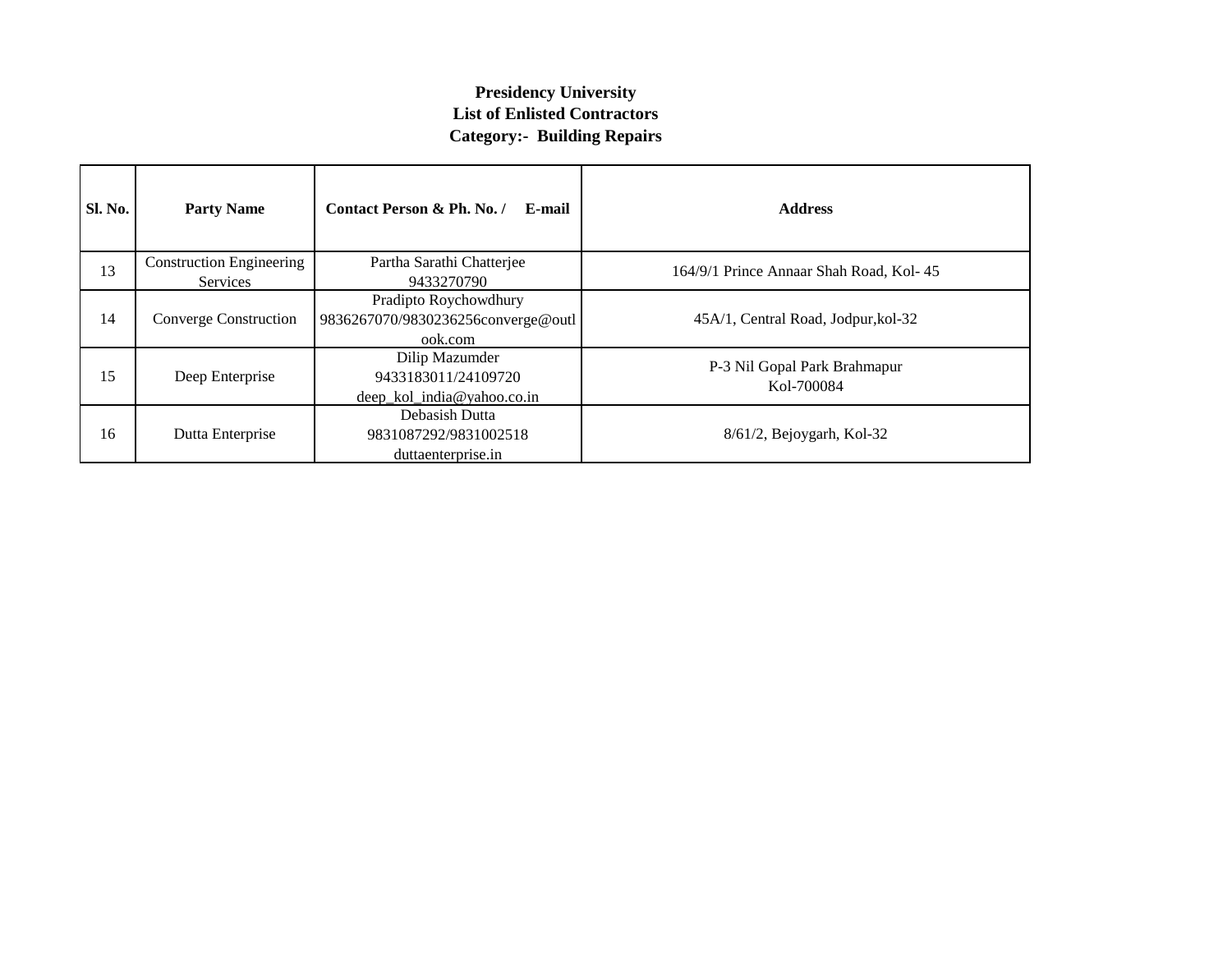| Sl. No. | <b>Party Name</b>              | Contact Person & Ph. No. /<br>E-mail                              | <b>Address</b>                                                           |
|---------|--------------------------------|-------------------------------------------------------------------|--------------------------------------------------------------------------|
| 17      | Escon India                    | Rabi Sen<br>9433176325<br>esconindia.432@gmail.com                | 43/2 Panchanan dey road, P.O- jadavpur, kol-32                           |
| 18      | Fibro Tech                     | Arun Kumar Nandi<br>9903921567<br>fibrotech02@gmail.com           | 6, Jagritipark, Old Calcutta Road, Barrackpore, Kolkata- 700123          |
| 19      | Fibrocon (India)               | Joydeb Ghosh<br>9830058234<br>joydeb_ghosh2005@yahoo.co.in        | 3 K.N.Mukherjee Road, Talpukur Barrackpore 24Pgs(N), Kolkata-<br>700123  |
| 20      | Galaxy Infrastructure          | Pritam Das<br>980499299 / 813111778<br>pritamdas91@rediffmail.com | Ramkrishnabati, P.O- Mrigala, P.S- Dankuni, Dist- Hoogly, Pin-<br>712311 |
| 21      | <b>Gita Construction</b>       | <b>Bhaskar Bose</b><br>9163146993<br>babunmitra64@gmail.com       | 974, Purbachal Road, Kol-78                                              |
| 22      | Glorious Enterprise            | Moni Mohan samaddar<br>9748695161                                 | 312 Baishnabghata Patuli Township M- Block -700094                       |
| 23      | Goutam Pal Chowdhury           | Name Not mentiond<br>9831435089<br>gpchowdhury4@gmail.com         | 22/1 Jadumitra Lane, Kol-700004                                          |
| 24      | <b>Hindusthan Construction</b> | <b>Ashok Kumar Mitra</b><br>9830264249                            | 59/1 Dr. Suresh Chandra Banerjee Road, Kolkata - 700010                  |
| 25      | <b>Ideal Construction</b>      | Sanjoy Kr. Paul<br>9830676879<br>ideal.con.62@gmail.com           | 4 No.Srish Chandra Chowdhury Lane, Kolkata-700002                        |
| 26      | Indo Construction Co.          | Sandip Chatterjee<br>9903794161<br>indo0907@gmail.com             | 79, Kumar Para Lane, Kasba Kolkata -700042                               |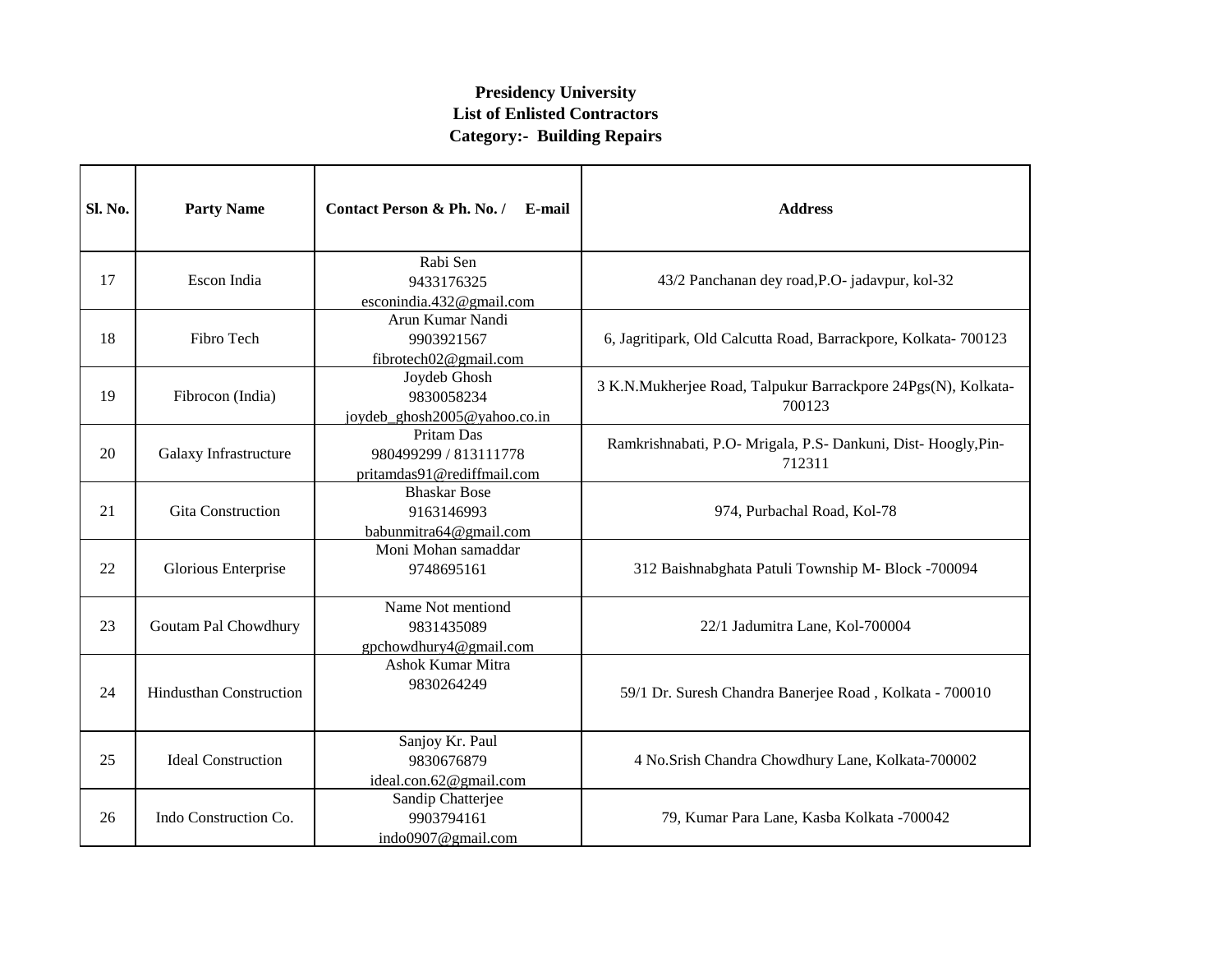| Sl. No. | <b>Party Name</b>         | Contact Person & Ph. No. /<br>E-mail                             | <b>Address</b>                               |
|---------|---------------------------|------------------------------------------------------------------|----------------------------------------------|
| 27      | J.R.Trade Impex Pvt. Ltd. | Jagjit Singh Rayet<br>9433772205<br>irtipl marketing@yahoo.co.in | 1 B/H/35, Dum Dum Road, Kolkata-700002       |
| 28      | Karukrit Construction     | Dinabandhu Chatterjee<br>9804360018                              | 11/8 Chittranjan Park, Kol-32                |
| 29      | Laxmi Enterprise          | Partha Roychowdhury<br>9433192677/9432816063                     | 42/1L,P.G.H Saha Road, Jadavpur,<br>$Kol-32$ |
| 30      | M.B. & Co.                | Prasenjit Dey 9331904070/9062182020<br>ject9331@gmail.com        | 46 A.P.C Road Kolkata 9                      |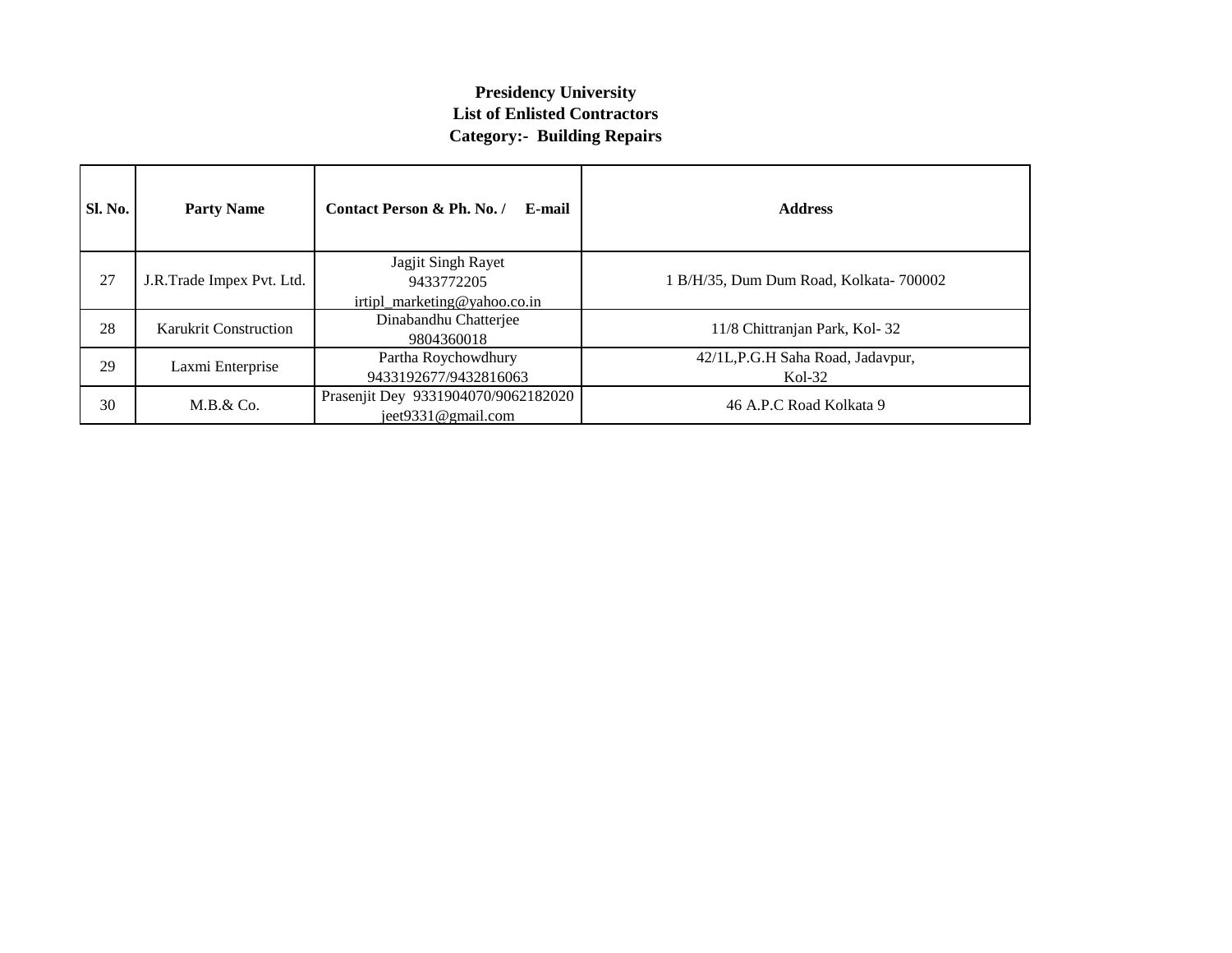| Sl. No. | <b>Party Name</b>                    | Contact Person & Ph. No. /<br>E-mail                                | <b>Address</b>                                              |
|---------|--------------------------------------|---------------------------------------------------------------------|-------------------------------------------------------------|
| 31      | Maya Construction                    | Amitava Naskar<br>9007512634<br>amitavafronteway.com                | 11/12/New Santoshpur Main Road Kol-75                       |
| 32      | Mitra Construction                   | Ambar Mitra<br>9331034053<br>ambarmitra62@yahoo.com                 | 5/1/A/2 G.M.Lane Baidyabati, Hoogly                         |
| 33      | Mousumi Enterprise                   | Krishana Kundu<br>9831738075                                        | 11/8 Chittaranjan Park, Jadavpur, Kol-32                    |
| 34      | Mukherjee Associates                 | Dipyaman Mukherjee<br>9830127757<br>associates.mukherjee@gmail.com  | 1-B, Nilmoni Mitra Row, Kolkata - 700002                    |
| 35      | N.B. Construction                    | <b>Biplab Chattopadhyay</b><br>9732760745<br>biplab.nbc@gmail.com   | E-28/8 E.C.T.P. PH-IV Ananadapur<br>Kol-107                 |
| 36      | New B.Rana & Co.                     | <b>Kuntal Basu</b><br>9831219032/9831046149<br>new.b.rana@gmail.com | 89, Akhil Mistry Lane, Kol-700009                           |
| 37      | Newtechproject &<br>Construction Co. | Kajal Mukherjee<br>09832125751                                      | E-8/8 E.C.T.P. PH-IV EM Bypass<br>Kol-107                   |
| 38      | Nobel Thought<br>Infratructure       | Suraj Mukherjee<br>8013202140<br>surajelite9@gmail.com              | Vill & P.O -Baluhati, P.S- Domjur, Dist-Howrah, Pin -711405 |
| 39      | P.B.Construction                     | Pradip Bag<br>9007633648<br>partha.RC62@gmail.com                   | 25/2 N.C.Das Road, Kolkata 90                               |
| 40      | P.Enterprise                         | Soumen Banerjee<br>9847552076<br>abanerjee917@gmail.com             | 47D Salimpur Road P.O- Dhakuria, Kol- 31                    |
| 41      | Prabir Chakraborty                   | Prabir Chakraborty<br>9836208001                                    | 156Sibachal Road Deepjyoti Apparment, C/4 Birati Kol- 51    |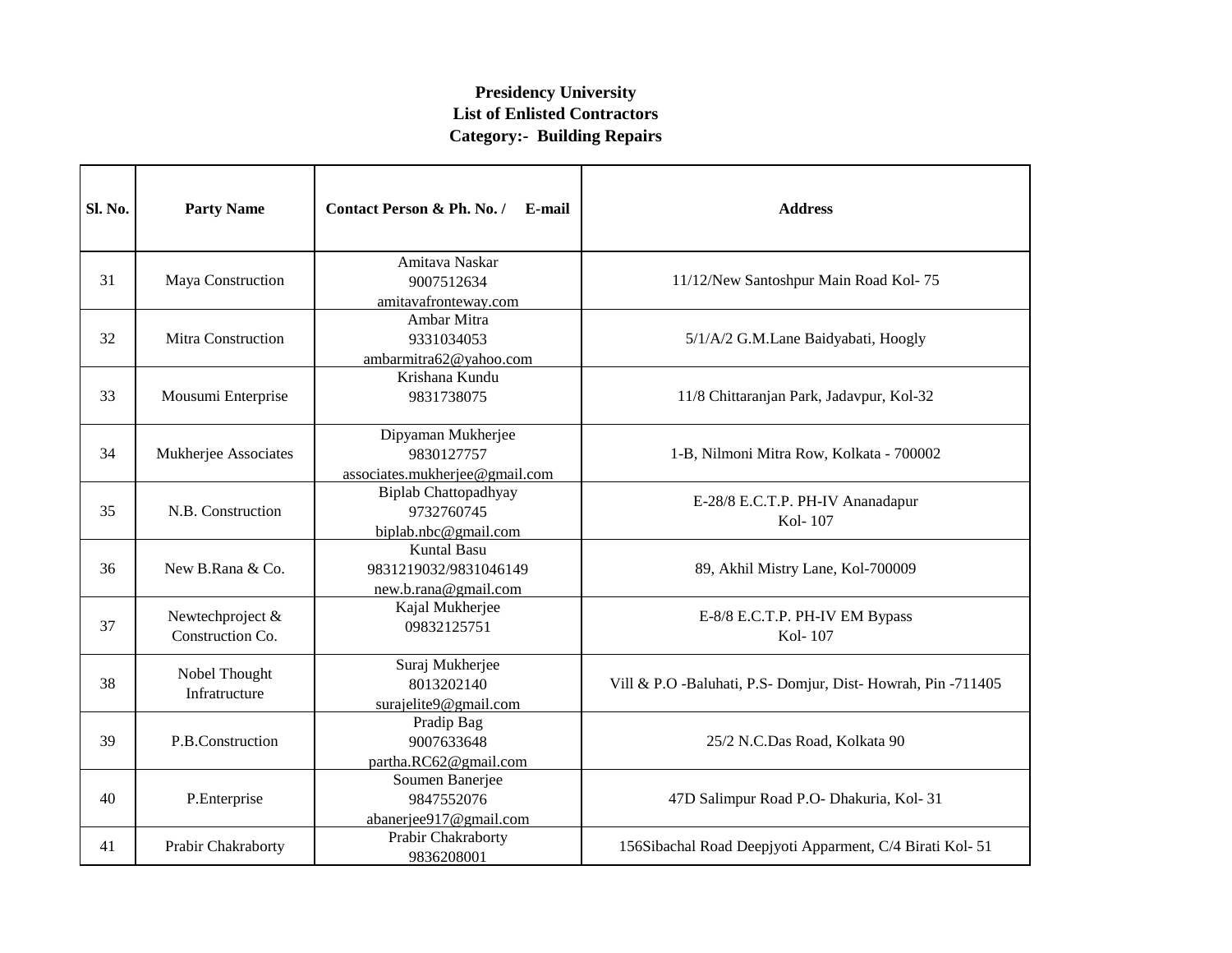| Sl. No. | <b>Party Name</b>                                                                  | Contact Person & Ph. No. /<br>E-mail | <b>Address</b>                                                  |
|---------|------------------------------------------------------------------------------------|--------------------------------------|-----------------------------------------------------------------|
| 42      | Sumita Sengupta<br>Prayashi Enterprise<br>8902496637<br>sumitasengupta69@gmail.com |                                      | 9/1 Kabi Chandi Charan Mitra Street Belgharia, kolkata - 700056 |
| 43      | Ramakanta Barik<br>Ramakanta Work<br>9830390235                                    |                                      | 18/1 Kalikapur Road, Kol-99                                     |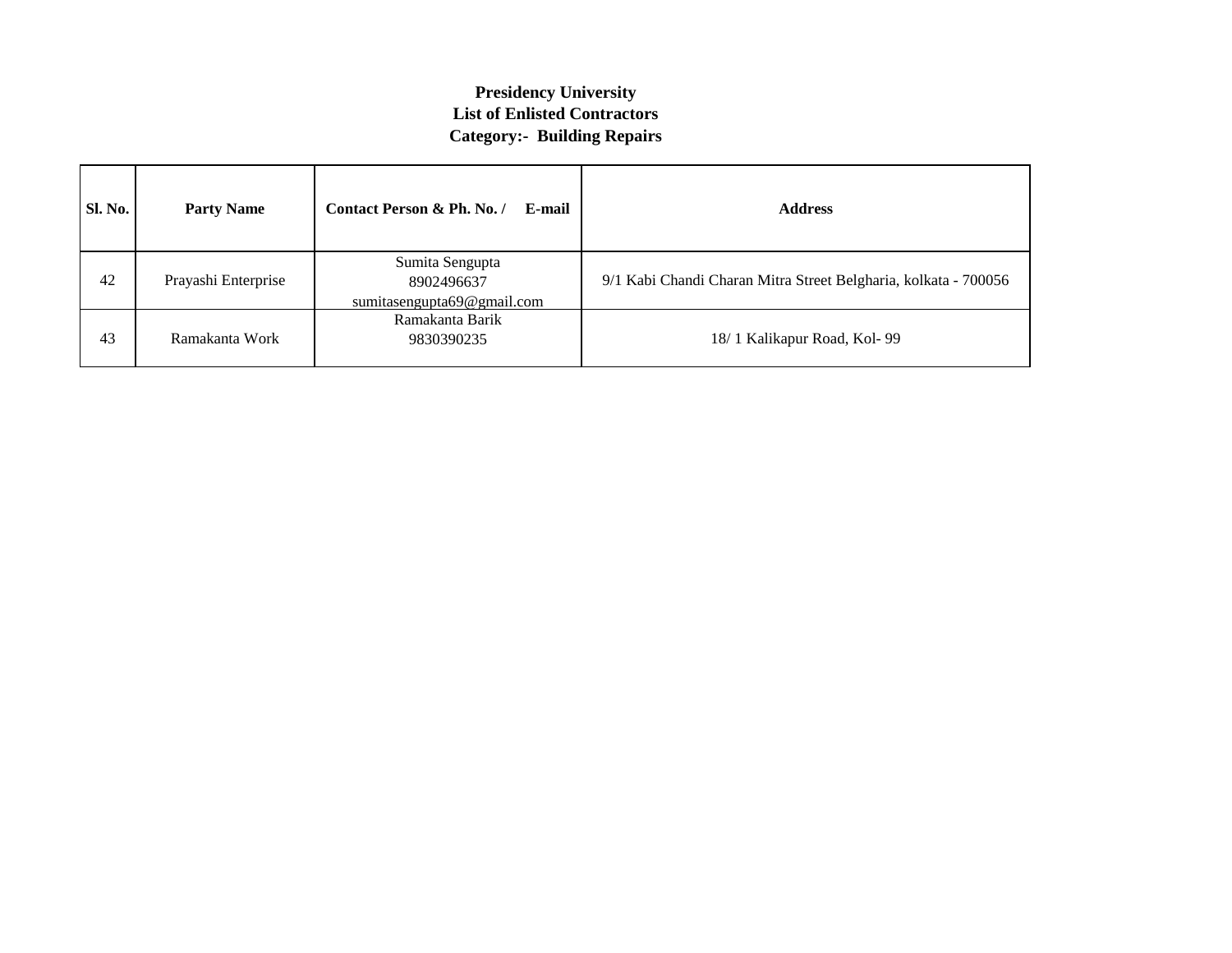| Sl. No. | <b>Party Name</b>                                                                   | Contact Person & Ph. No. /<br>E-mail                      | <b>Address</b>                                                 |  |
|---------|-------------------------------------------------------------------------------------|-----------------------------------------------------------|----------------------------------------------------------------|--|
| 44      | Rashi Enterprise                                                                    | <b>Biswajit Nag</b><br>9674015220<br>pbal687@gmail.com    | 245, Sister Nivedita Road, Kolkata - 700065                    |  |
| 45      | S.A.Enterprise                                                                      | Soumodip Mondal<br>9830241131<br>abhidey81@gmail.com      | 46 A.P.C Road Kolkata 9                                        |  |
| 46      | S.P.Enterprise                                                                      | Prasenjit Dey 9331904070/9062182020<br>jeet9331@gmail.com | 46 A.P.C Road Kolkata 9                                        |  |
| 47      | Prabal Kr.Sengupta<br>9830255347<br>Sagar Enterprise<br>prabal1963@rediffmail.com   |                                                           | 9/1 Kali chandi Charan Mitra Street, Belgharia, Kolkata-700056 |  |
| 48      | <b>Samiran Construction</b>                                                         | Samiran Bhattacharjee<br>09830457088                      | 27, Jannata Road Kol -75                                       |  |
| 49      | Shakuntala Construction                                                             | Gouranga Naskar<br>9143003272                             | 11/12 New Santoshpur Main Road Kol-700075                      |  |
| 50      | <b>Shantanu Construction</b>                                                        | Santanu Kaity<br>09434480135<br>kaityshantanu@gmail.com   | 29 Bridge Road Buroshivtala Gari, Kol-84                       |  |
| 51      | Shyamal Sarkar                                                                      | Shyamal Sarkar<br>9143217609                              | 1/BB Basu Road Kol-75                                          |  |
| 52      | Tamajit Sarkar<br>Sirwolf India<br>9831458459/254882413<br>tsarkar_2007@yahoo.co.in |                                                           | 51, A.P.C Avenue, Kol-30                                       |  |
| 53      | <b>Structual Infrastructure</b>                                                     | Abhijit Sinha<br>9804532172<br>sinhaabhijit53@gmail.com   | 15/B, P.Cbanerjee Lane, Kol-76                                 |  |
| 54      | Subir Dutta                                                                         | Subir Dutta<br>9433389610<br>subirduttakolkata@gmail.com  | 10/57, Bijaygarh, Jadavpur, Kolkata 32                         |  |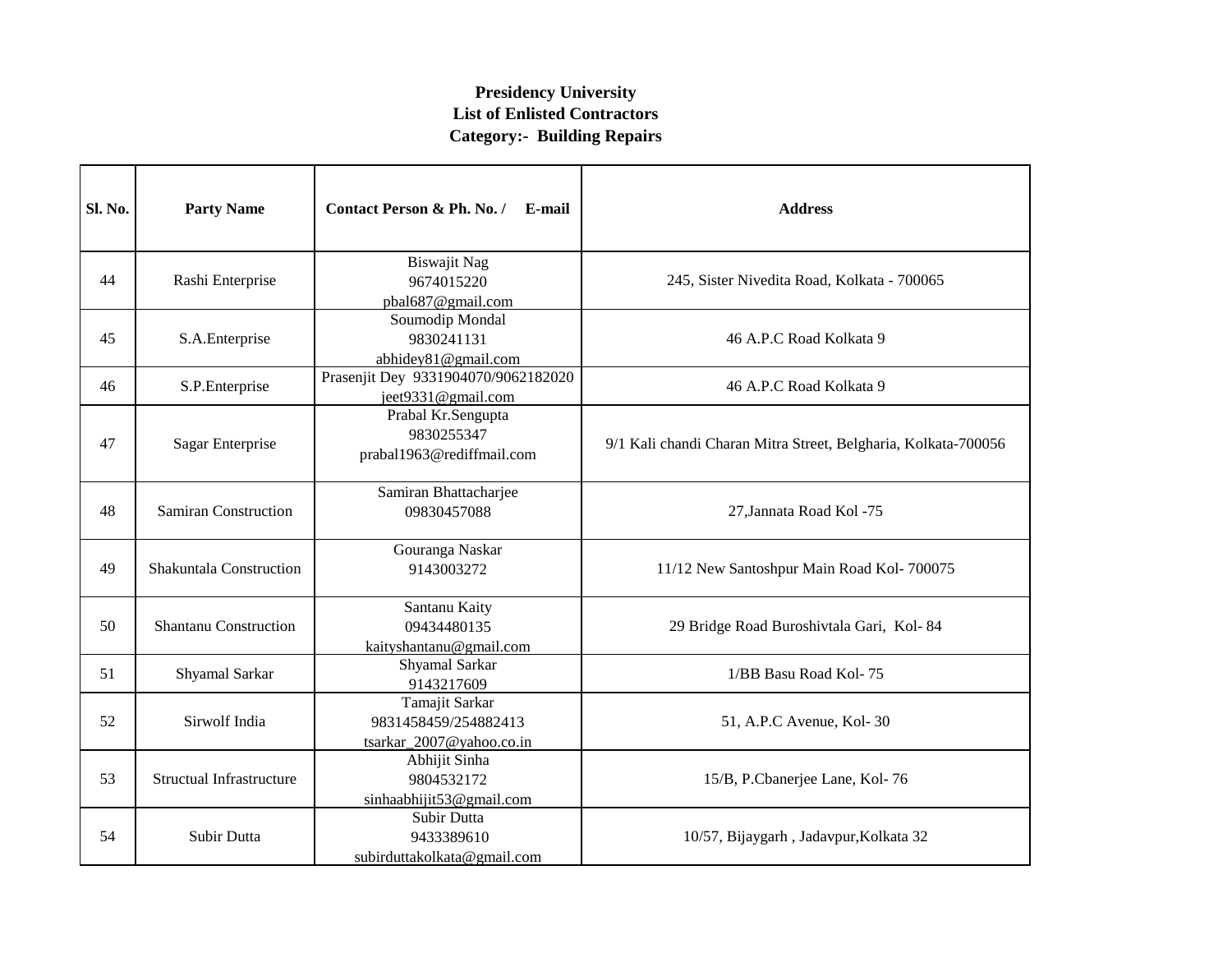| <b>Sl. No.</b> | <b>Party Name</b>                                                  | Contact Person & Ph. No. /<br>E-mail                        | <b>Address</b>                              |
|----------------|--------------------------------------------------------------------|-------------------------------------------------------------|---------------------------------------------|
| 55             | Subrata Das                                                        | Subrata Das<br>9874189505<br>subdas $1958@$ gmail.com       | 60, Naba Nagar - Jadavpur Kokata -700032    |
| 56             | Ruma Dutta<br>The Unik Construction<br>9831570457/24122075<br>&Co. |                                                             | P-20 Ibrahimpur Rd, Jadavpur, Kolkata 32    |
| 57             | Timber & Craft                                                     | Santosh Kr. Majumder<br>9831557470<br>santosh1932@gmail.com | $43/6/1/1$ Jheel Road Kolkata - 31          |
| 58             | Nripendra Nath Saha<br><b>Trishul Enterprises</b><br>9339396374    |                                                             | 3, Sir Hariram Goenka Street Kolkata-700007 |
| 59             | <b>Unicon Construction</b>                                         | Subash Chowdhury<br>8981099459<br>ighosh.ghosh22@gmail.com  | 7A, Panchanantola Road, Kolkata -700029     |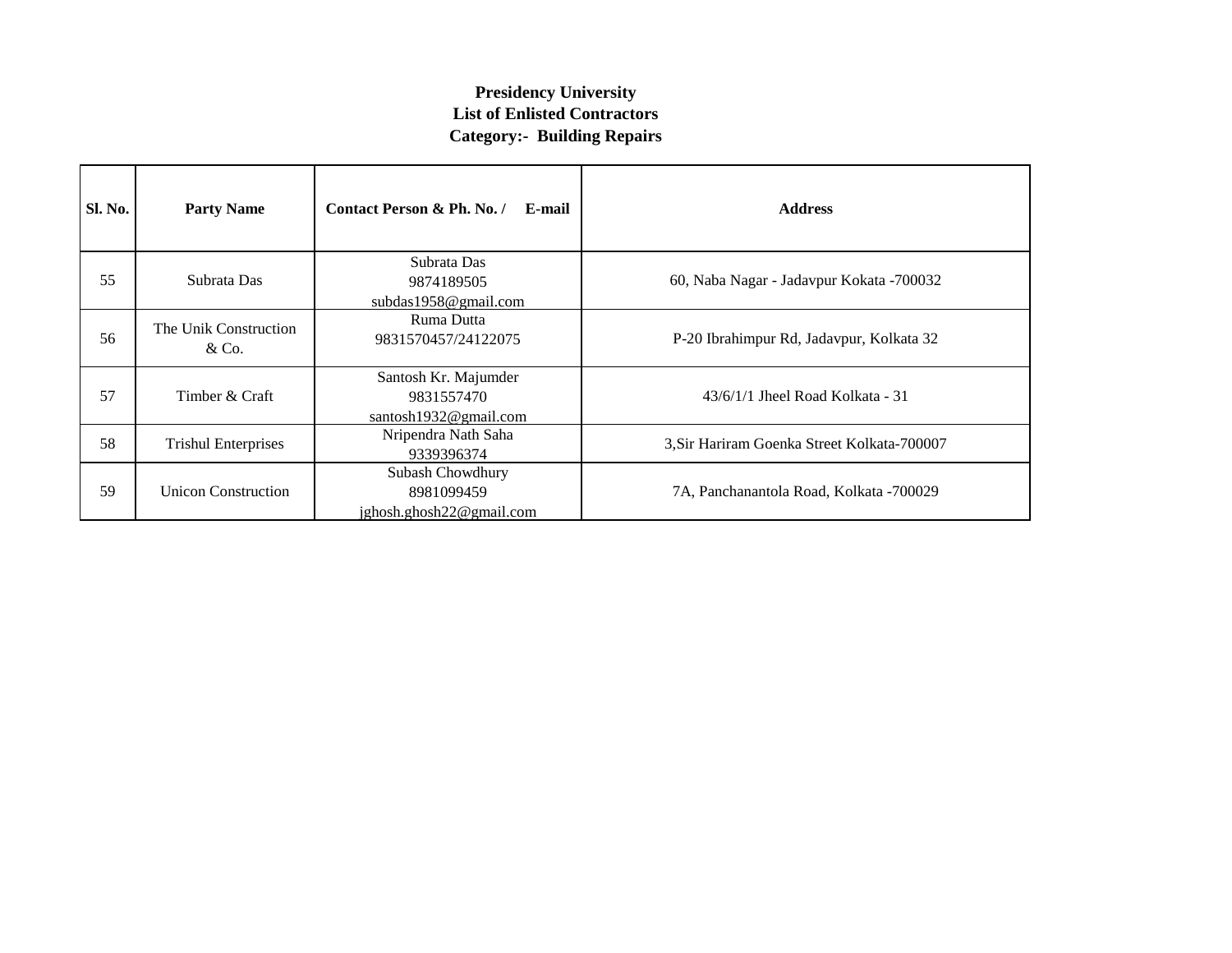#### **Presidency University List of Enlisted Vendors Category:- Travel Agent**

| Sl. No.                     | <b>Party Name</b>         | Contact Person & Ph. No. /<br>Е-<br>mail                          | <b>Address</b>                                                                                             |
|-----------------------------|---------------------------|-------------------------------------------------------------------|------------------------------------------------------------------------------------------------------------|
|                             | <b>Holidays Northeast</b> | Gopal Acharya<br>9804224979<br>gopal na@rediffmail.com            | 12/D, R.R Sarani, Kol-9                                                                                    |
| $\mathcal{D}_{\mathcal{L}}$ | <b>P R Travels</b>        | Pralay Das<br>9830064721/24355097<br>prtravels2009@gmail.com      | Nabaday Pally (Bagherghole), P.O-<br>Bonhoogly, VIA- Narendrapur, P.S-<br>Sonarpur, Kol-700103             |
| 3                           | Priya Travels             | Abhishek Singh<br>40069199<br>care@priyatravels.in                | Room- 56B 1st Floor New B.K. Market<br>16A Shakeaspeare Sarani Kol-71                                      |
| 4                           | Taraknath Travels         | Manas Mahapatra<br>9433015019/9830610072<br>taraknath14@gmail.com | Shop No- 140, Sahid Gopinath Smriti<br>Super Market, 1st Floor, P.O- Serampore,<br>Dist-Hoogly, Pin-712201 |
| 5                           | Yatri Travels (P) Ltd.    | Radha Mohan Gupta<br>9831027377/30240732<br>yatritravls@yahoo.com | 44A, Rafi Ahmed Kidwai Road Welisliy<br>Mansion (Gr.Floor.),<br>Kol-700016                                 |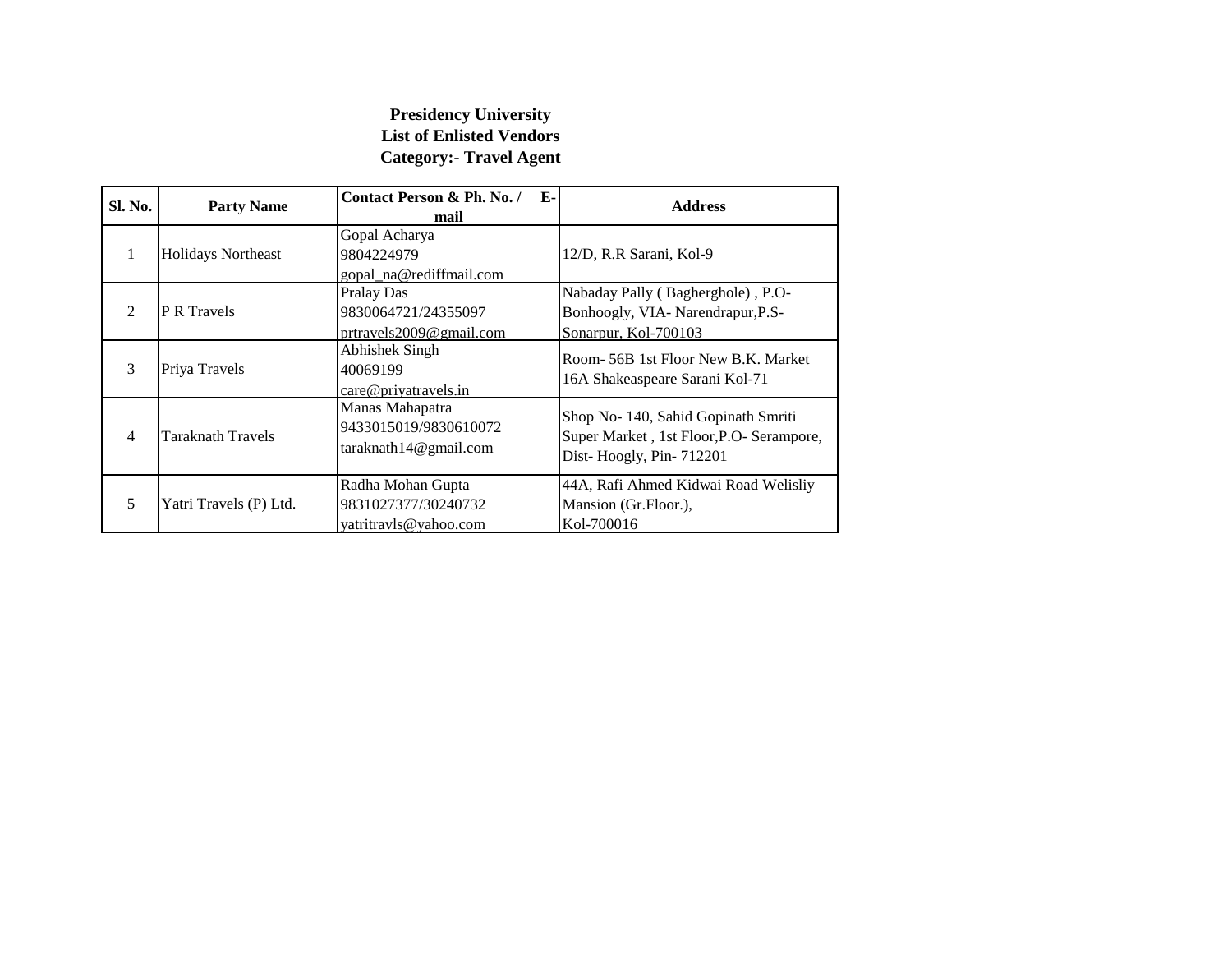#### **Presidency University List of Enlisted Vendors Category:- Car Provider(on as & when required basis for 4-sitter/8-sitter AC/Non-AC Car)**

| <b>Sl. No.</b> | <b>Party Name</b>  | Contact Person & Ph. No. /<br>E-mail                                     | <b>Address</b>                                                     |
|----------------|--------------------|--------------------------------------------------------------------------|--------------------------------------------------------------------|
|                | Nagendranath Singh | Nagendranath Singh<br>9831167326/24759788<br>shweta 197648@yahoo.in      | 22/1B, Chakraborty Road, (South) Bhowanipore,<br>Kol-700025        |
| 2              | Suman kr.Seal      | Suman kr. Seal<br>9339774038/22370864<br>sealsuman2011@gmail.com         | 22 Panchanan Tola Lane Kol-700012                                  |
|                | Singh Travels      | Harinder Singh Grewal<br>9831087011/03324755886<br>harindergee@gmail.com | 27, Sakha Ram Ganesh Davskar Sarani<br>(Bhawanipur) Kolkata-700025 |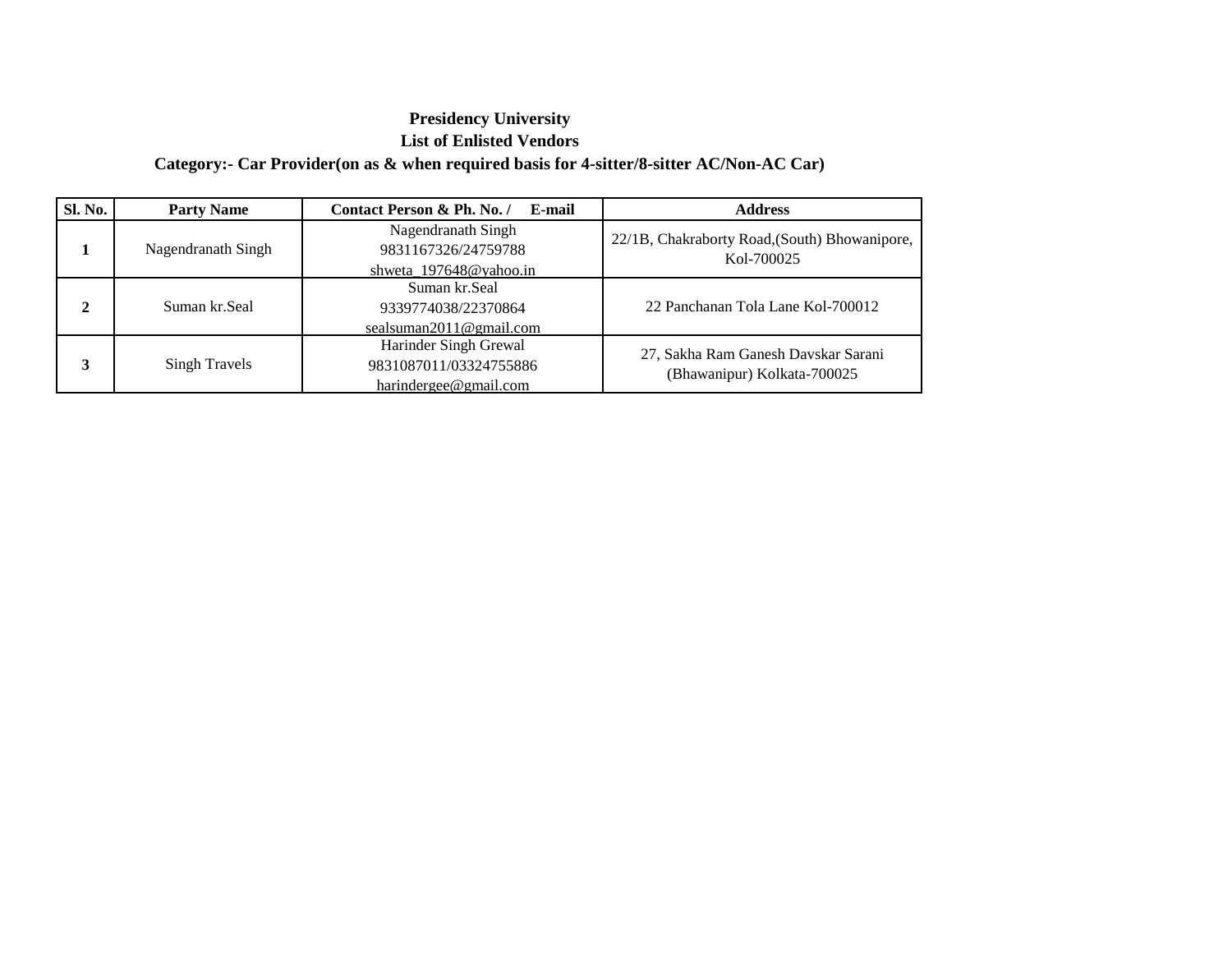#### **Presidency University List of Enlisted Vendors Category:- Clearing & Forwarding Agents**

| Sl. No. | <b>Party Name</b>                      | $E-$<br>Contact Person & Ph. No. /<br>mail                         | <b>Address</b>                                                 |
|---------|----------------------------------------|--------------------------------------------------------------------|----------------------------------------------------------------|
|         | Fairdeal Enterprise Private<br>Limited | Lipton Biswas<br>9831008679/9830711323<br>liptonfairdeal@gmail.com | 2, Church Lane, 2nd Floor, Room No- 201L, Kolkata<br>$-700001$ |
| ↑       | GMC & CO.                              | Ujjal Bhanu Mandal<br>9831193092/9748905796<br>gmcco2014@gmail.com | 4, N.S. Road, Charterd Bank Building                           |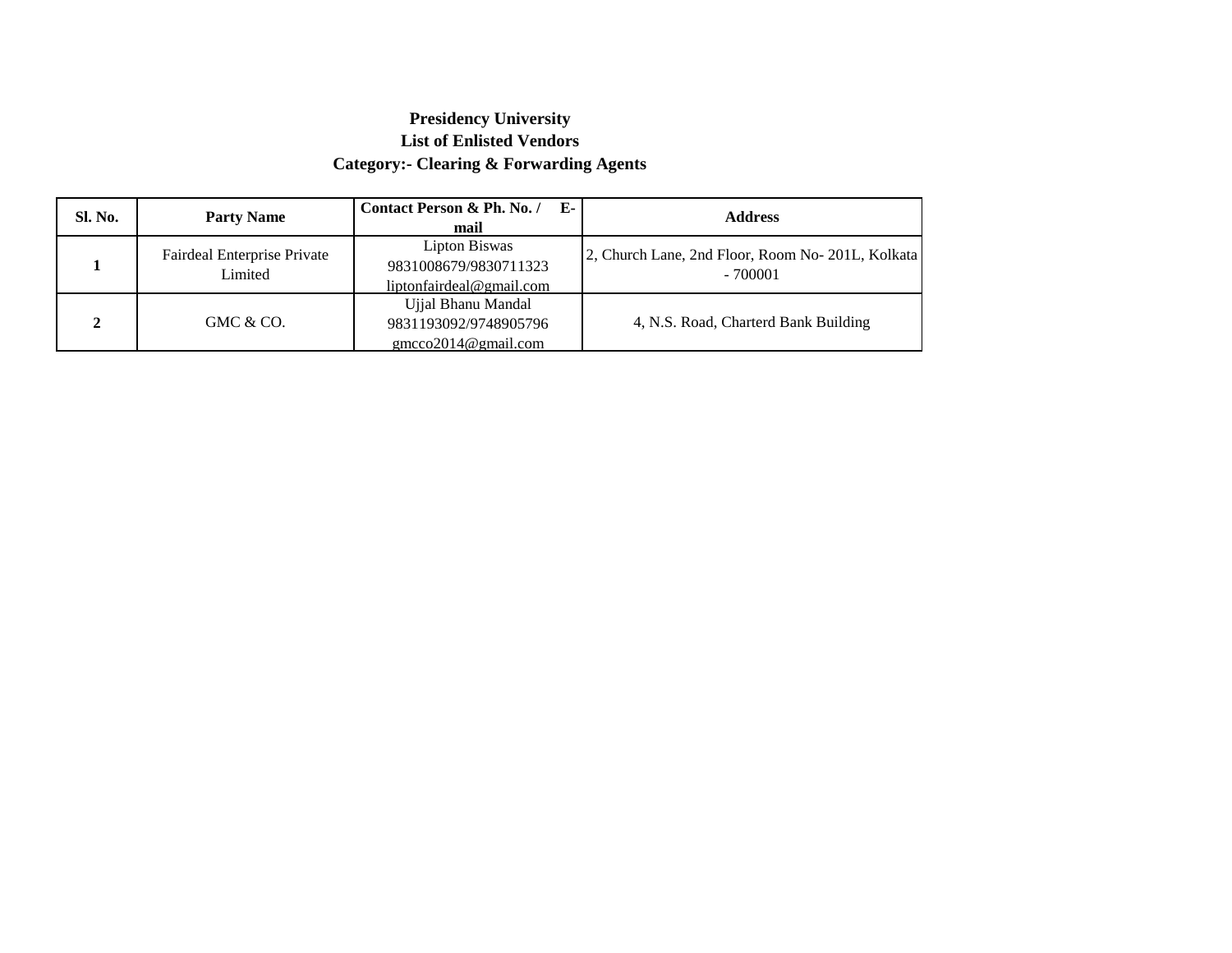### **Presidency University List of Enlisted Vendors Category:- Designing and Art Work**

| Sl. No.        | <b>Party Name</b>                            | Contact Person & Ph. No. /<br>E-mail                                           | <b>Address</b>                                                     |
|----------------|----------------------------------------------|--------------------------------------------------------------------------------|--------------------------------------------------------------------|
| 1              | A&M Communication                            | <b>Sumit Das</b><br>03324604936/8584882248<br>reachanm@anmcommunicatio.c<br>om | Gr. Floor, Flat No. 2, 49/10 Ballygunge<br>Place, Kolkata - 700019 |
| $\overline{2}$ | Arun Sign Service Pvt.<br>Ltd.               | <b>Ratul Biswas</b><br>0332554999/03325551750<br>corporate@arunsign.com        | 242/3A, Acharya Prafulla Chandra<br>Road, Kolkata - 700004         |
| 3              | <b>Soft Solution</b>                         | Arnab Mitra<br>9830418117/9433398678/2642<br>6462<br>softsolution.in@gmail.com | 4 Beni Mitra Lane, Shibpur,<br>Howrah-711102                       |
| 4              | Wysiwyg<br>Communications<br>Private Limited | Abhiruchi Basu<br>03322802154/3628                                             | 220 AJC Bose Road, 2nd Floor,<br>Kokata-700017                     |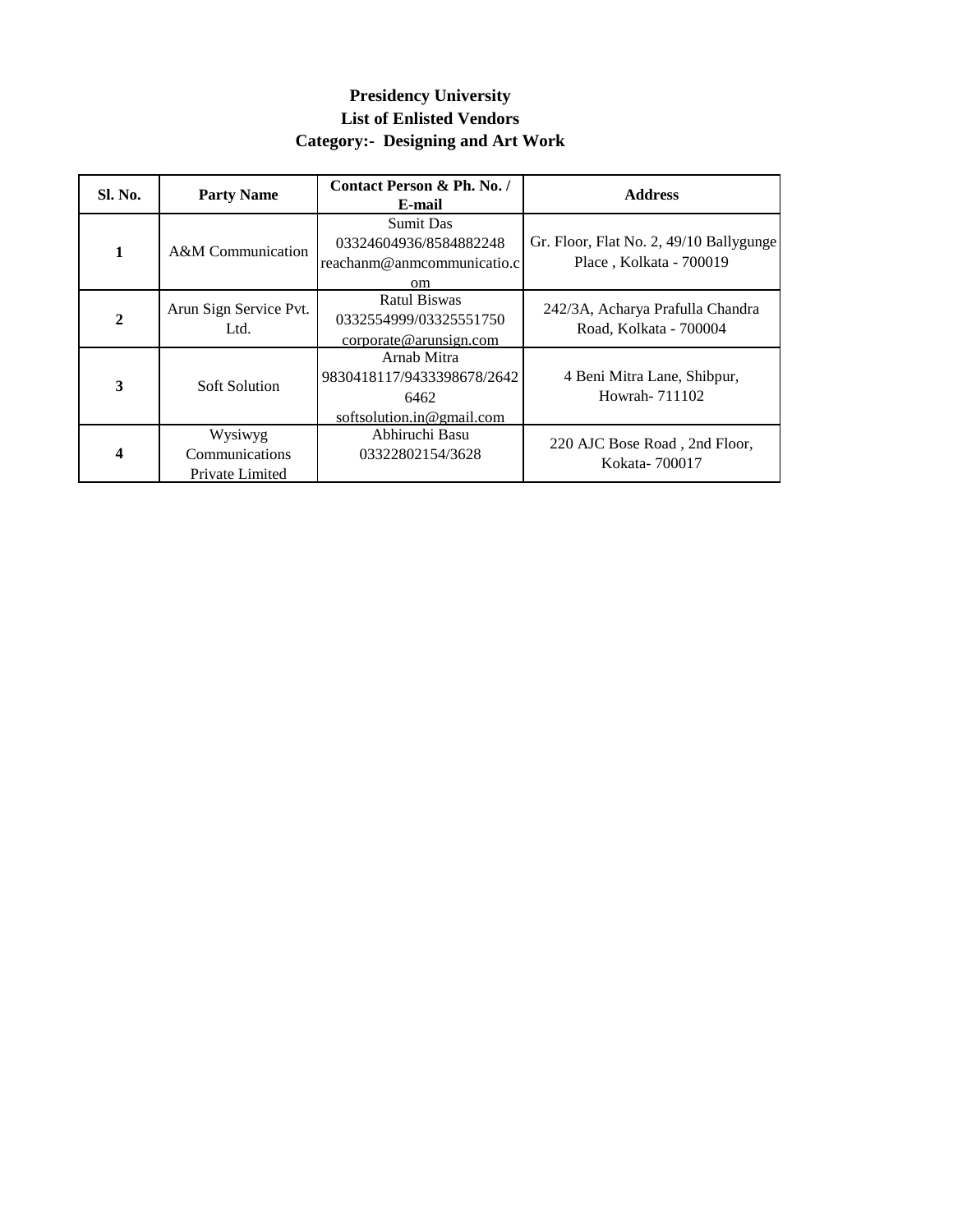### **Presidency University List of Enlisted Vendors Category:- Advertising Agent**

| Sl. No.      | <b>Party Name</b>           | Contact Person & Ph. No. /<br>E-mail                                           | <b>Address</b>                                             |
|--------------|-----------------------------|--------------------------------------------------------------------------------|------------------------------------------------------------|
| 1            | A&M Communication           | <b>Sumit Das</b><br>03324604936/8584882248<br>reachanm@anmcommunicatio.co<br>m | 49/10 Ballygunge Place, Kolkata -<br>700019                |
| $\mathbf{2}$ | Arun Sign Service Pvt. Ltd. | Ratul Biswas<br>0332554999/03325551750<br>corporate@arunsign.com               | 242/3A, Acharya Prafulla Chandra Road,<br>Kolkata - 700004 |
| 3            | <b>Fast Communication</b>   | Mehdi Hassan Mollah<br>9830496175<br>fastcommunication.kol $@g$<br>mail.com    | 47/1B Hazra Road, Kol-19                                   |
|              | <b>Latest Publicity</b>     | S.Sharma<br>9830021288 / 03322288186<br>latestp@yahoo.com                      | 2, Chowringhee Road, Kolkata-700013                        |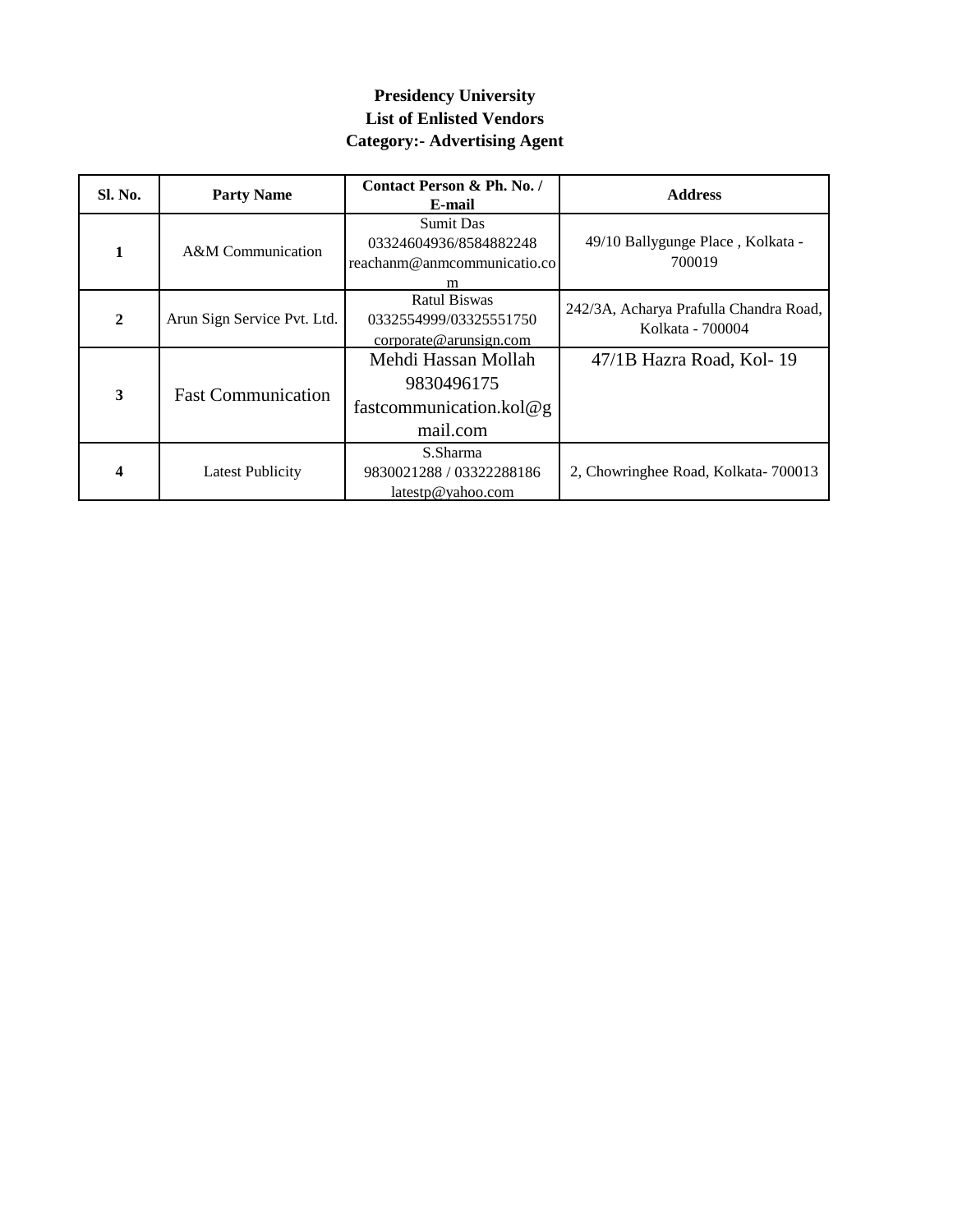#### **Presidency University List of Enlisted Vendors Category:- Books & Journals**

| SI.<br>No.              | <b>Party Name</b>                         |            | E-mail<br>Type   Contact Person & Ph. No. /                                 | <b>Address</b>                                                         |
|-------------------------|-------------------------------------------|------------|-----------------------------------------------------------------------------|------------------------------------------------------------------------|
| $\mathbf{1}$            | Academia                                  | <b>New</b> | Ajay Shankar Paul<br>9830282376<br>academia.kgp@gmail.com                   | FE/6, IIT Market Kharagpur-721302                                      |
| $\overline{2}$          | A.M. Book Stall                           | <b>New</b> | <b>Abdul Manna Mullick</b><br>9836541505/9831865319<br>ambookskol@gmail.com | 23, Calcutta University Wall, College<br>Street Kolkata - 700073       |
| $\overline{\mathbf{3}}$ | Allied Publishers Pvt.<br>Ltd.            | <b>New</b> | Jatinder Sachdev<br>9830042229<br>cal.book@alliedpublishers.com             | 17 Chittranjan Avenue Kol-72                                           |
| 4                       | <b>Alphabet Books</b>                     | <b>New</b> | <b>Indranath Pailan</b><br>9831213083<br>alphabetbooks.kolkata@gmail.com    | 5/1 Ramnath Majumder Street kol-09                                     |
| 5                       | <b>Anand Prakashan</b>                    | <b>New</b> | Neeal Kamal Tewari<br>9331005718<br>anandprakashan@gmail.com                | 176/178 Rabindra Sarani Kol -07                                        |
| 6                       | B.Bros & Co.                              | <b>New</b> | Dilip Kumar Banerjee<br>9230513796<br>bbrothersco@yahoo.com                 | 13A, Nirmal Chandra Street (1st Floor)<br>P.O Box 7866 Boubazar Kol-12 |
| 7                       | <b>Bharat Book</b><br><b>Distrubutors</b> | <b>New</b> | Deepak Shaw<br>9830197183<br>sanjucal91@gmail.com                           | Block GD-15Sector III Salt Lake City<br>kol-106                        |
| 8                       | Capital Books Pvt.<br>Ltd.                | <b>New</b> | Sanjay Mitra<br>9836148147<br>capitalbookskol@yahoo.com                     | 5B, Chowringhee Lane 1st Floor Flat<br>No. 1H (Part), Kol - 16         |
| 9                       | Dey's Publishing                          | <b>New</b> | Subhankar Dey<br>9831027406<br>deyspublishing@hotmail.com                   | 13, Bankim Chatterjee Street Kol -73                                   |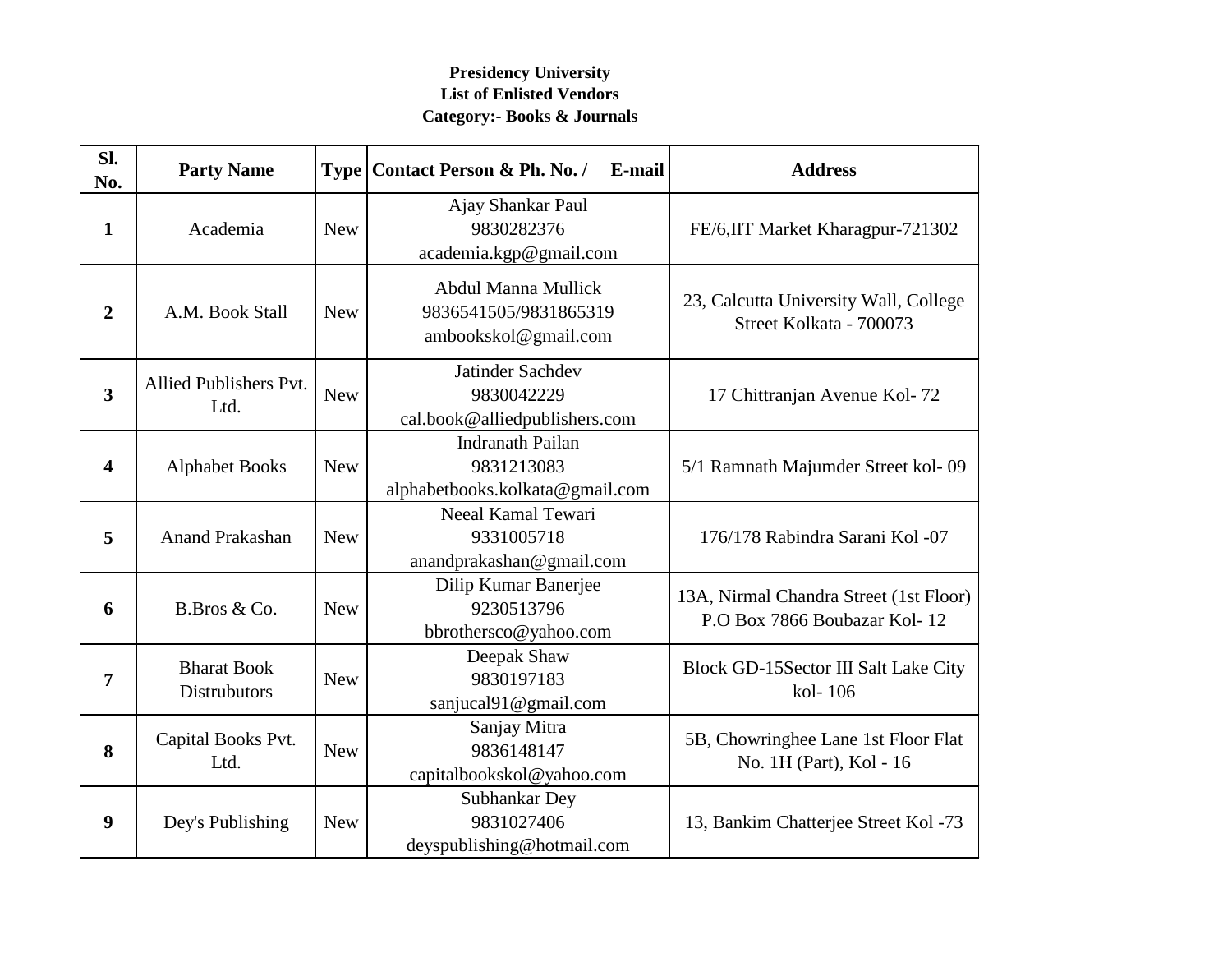| 10 | Disha Books                               | New        | Tapan Ghosh<br>9830718033/8902636574<br>dishabooks@gmail.com            | Ramkrishnapur, Barasat, P.O- Kazipzrz,<br>North 24 Parganas Kol-124 |
|----|-------------------------------------------|------------|-------------------------------------------------------------------------|---------------------------------------------------------------------|
| 11 | Ekushe                                    | New        | Kamal Krishna Mukherjee<br>22190966 / 9433718324<br>ekushe.km@gmail.com | 13/1/ Bankim Chatterjee Street,<br>Kolkata - 700073                 |
| 12 | Jeet Books And<br><b>Stationary House</b> | <b>New</b> | Surajit Das<br>9433217525<br>jeetbookshouse@yahoo.in                    | Santinagar, P.O- Sapuipara, Bally<br>Howrah-711227                  |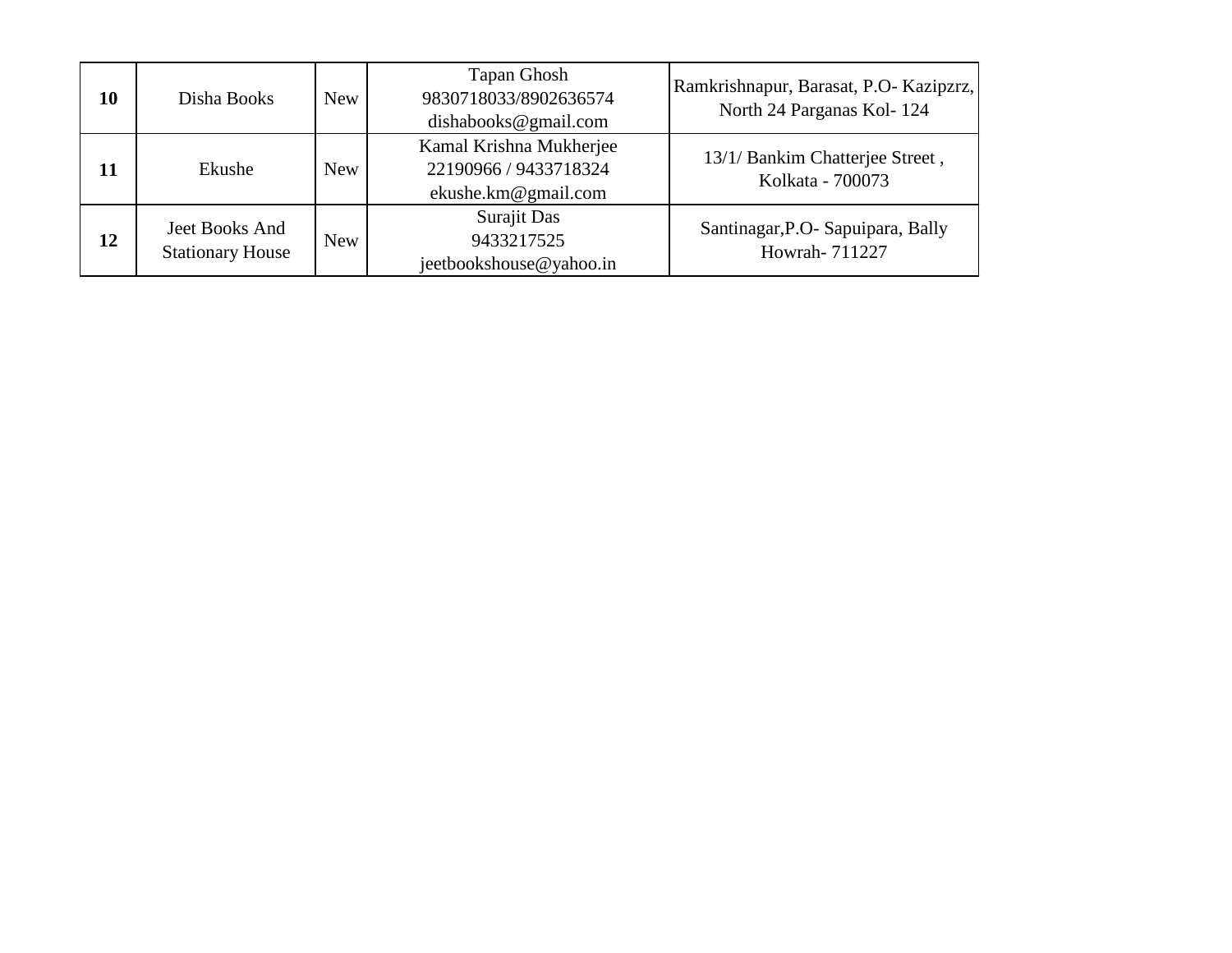| 13 | Jnan Anneasan                                                      | <b>New</b> | Saibal Choudhuri<br>9051909833                                              | 1/11 Paikpara Row, Kol-37                                                                      |
|----|--------------------------------------------------------------------|------------|-----------------------------------------------------------------------------|------------------------------------------------------------------------------------------------|
| 14 | Maa Sarada Book<br>Agency                                          | <b>New</b> | Sujit Kr. Mitra<br>9432182602<br>maasaradabook2014@gmail.com                | 102, Main Road East New Barrackpore<br>Kol-131                                                 |
| 15 | Navin Prakashan                                                    | <b>New</b> | Surja Prasad Shaw<br>9830099508<br>surajitshow@gmail.com                    | 454 Rabindra Sarani Kolkata - 05                                                               |
| 16 | Rajkamal Prakashan<br>Private Limited                              | <b>New</b> | Pradip Saini<br>09311196014<br>info@rajkamalprakashan.com                   | 36A, Shakespeare Sarani Gr.Floor-Kol-<br>17                                                    |
| 17 | <b>Resource Update</b><br><b>Knowledge Solutions</b><br>$(P)$ Ltd. | <b>New</b> | Shantanu Bagchi<br>9830282376<br>info@resourceupdate.in                     | Debomita Apartment, Flat No. 1A, 8/7<br>Chiner Park, New Town Road, P.O-<br>Hatiara, Kol - 157 |
| 18 | S.B. Enetrprise                                                    | <b>New</b> | Yudhisthir Halder<br>9433109930/8479913325<br>sbenterprisekolkata@gmail.com | N-243Baishnabghata Patuli Kol-94                                                               |
| 19 | S.S. Enterprise                                                    | <b>New</b> | Sukla Bhattacherjee<br>9830342929 / 9874558458<br>swapankb911@gmail.com     | 5/1 Ramanath Majumdar street, kolkata<br>700009                                                |
| 20 | Saraswati Pustakalay                                               | <b>New</b> | Sukumar Awon<br>9433383326<br>saraswati.pustakalaya@gmail.com               | 138/1 Gopal lal Thakur Road, Kol-108                                                           |
| 21 | Sarat Book House Pvt.<br>Ltd.                                      | <b>New</b> | Soumen Sarkar<br>09330589539<br>mde@saratbookhouse.com                      | 18B, Shyama Charan De Street, Kol-<br>700073                                                   |
| 22 | The Banaras<br>Mercantile Co.                                      | <b>New</b> | Ashok Kumar Shukla<br>9433612507<br>banarasmercantileco@gmail.com           | 125, Mahatma Gandhi Road, Kol-<br>700007                                                       |
| 23 | <b>Trans-Asian Magazine</b><br>Company                             | <b>New</b> | Ramesh Kripalani<br>9830747106<br>transasian@yahoo.com                      | 34B Lenin Sarani 2nd Floor Kol-13                                                              |